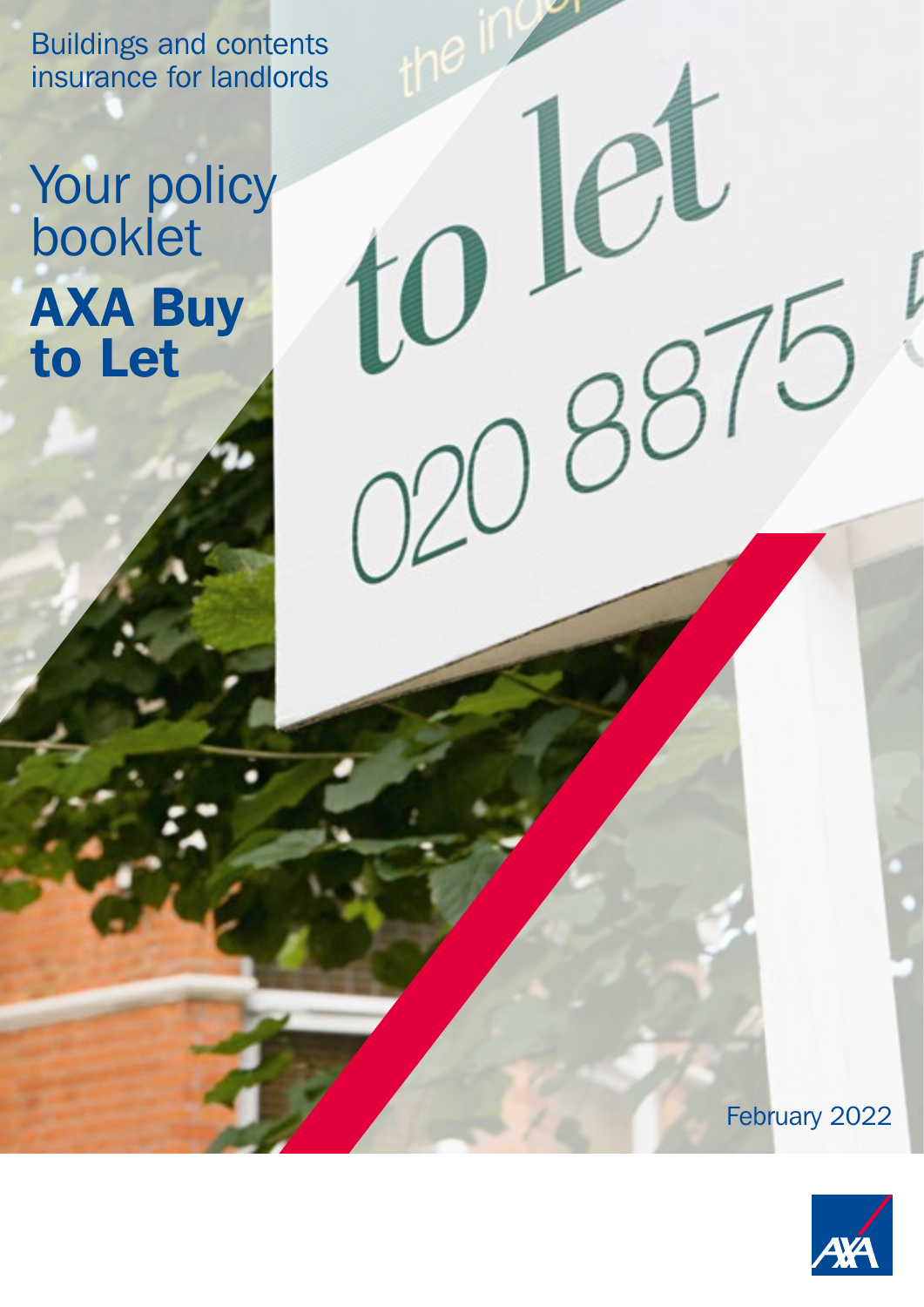## <span id="page-1-0"></span>Helpful phone numbers

#### Buildings and Landlords 0330 024 6842 contents claims

To make a claim, call our claims team for immediate help. To make the process as quick as possible for you, please have your policy number and details of the loss to hand.

#### Landlord's Legal Document Service

#### <https://landlord-docs.arclegal.co.uk>

Please use the following access code MLBAXA to access the legal document service. If you have not used the legal document service before, please register as a new user.

A helpful online facility which gives You access to a range of useful legal documents related to the letting of Your property.

#### Legal helpline **0330 024 8694**

You can contact our helpline for advice on any problem or concern in connection with the insured property. Please quote AXA – Buy to Let when you call. The helpline is available 24 hours a day, 365 days a year.

#### **Domestic helpline 0370 646 4952**

The Domestic helpline offers practical advice when trouble strikes in the home. Burst pipes, blocked drains, electrical faults – we can arrange for an approved contractor to visit your property and sort out the problem as quickly as possible. You will be responsible for any call out charges, parts and labour costs.

In order to maintain a quality service phone calls may be monitored or recorded.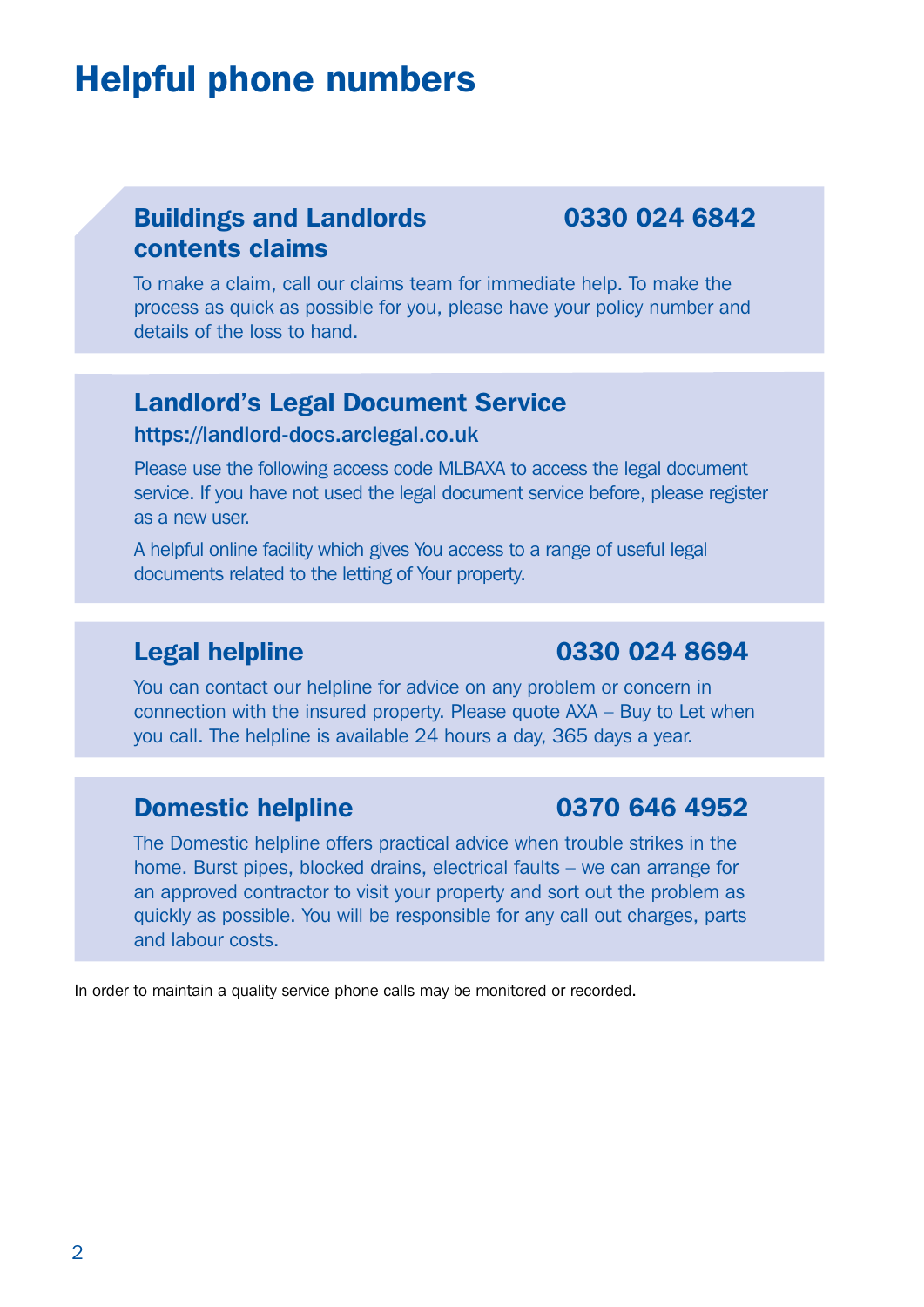## **Contents**

| <b>Your policy cover</b>  |    |
|---------------------------|----|
| Inflation protection      | 22 |
| How we settle claims      | 20 |
| Making a claim            | 19 |
| <b>Claims conditions</b>  | 17 |
| <b>General exclusions</b> | 15 |
| <b>General conditions</b> | 11 |
| Meanings of defined terms | 8  |
| Important information     | 6  |
| Your policy               | 5  |
| Using this booklet        | 4  |
| Helpful phone numbers     | 2  |
| <b>About your policy</b>  |    |

## [Buildings standard cover](#page-22-0) 23 B[uildings – accidental damage](#page-29-0) 30 Landlord's contents standard cover 31 Landlord's contents – accidental damage 36 Employer's liability 37 [Legal expenses](#page-37-0) 38 [Making a complaint](#page-43-0) 44 [Customer service information](#page-45-0) 46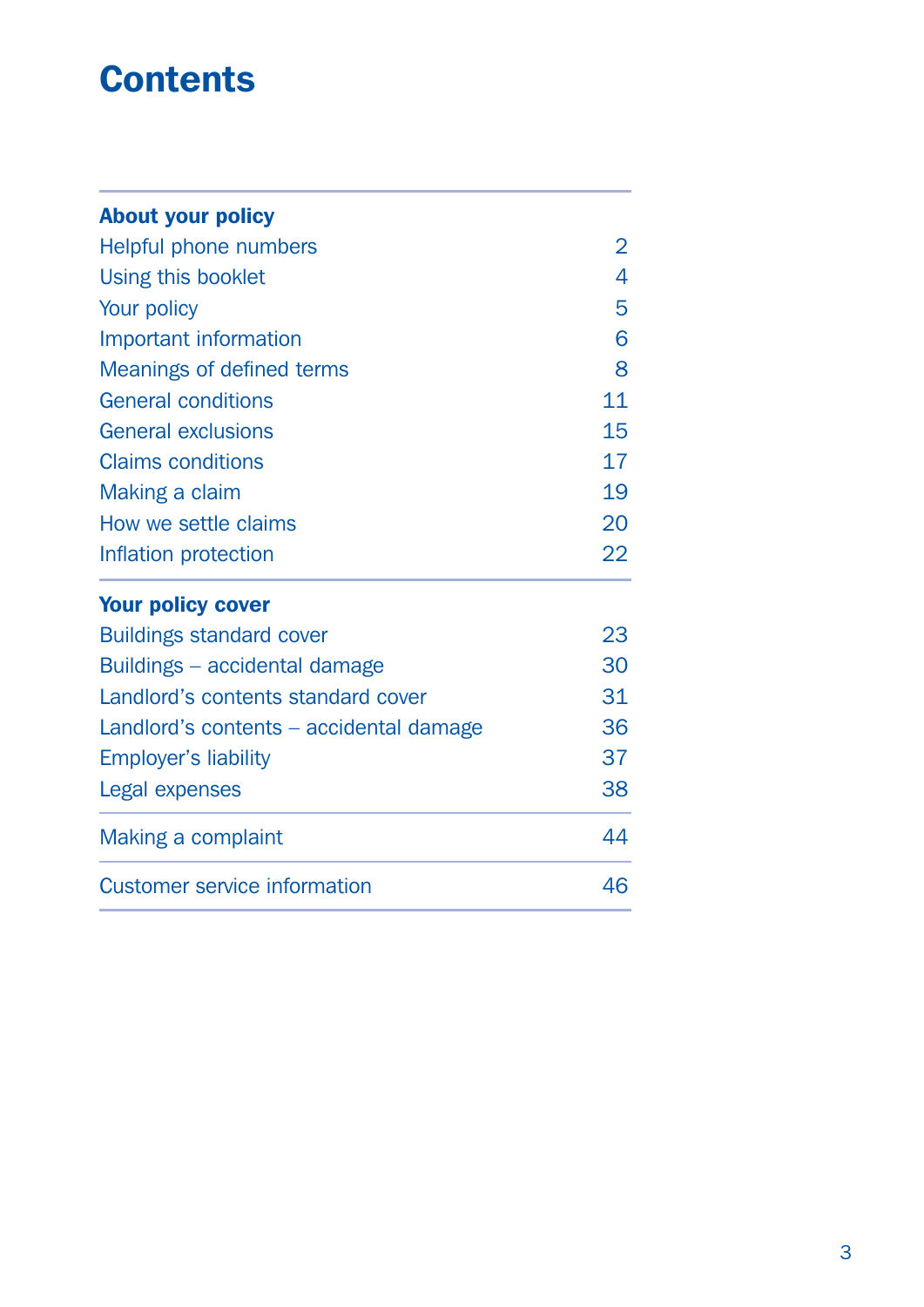# <span id="page-3-0"></span>Using this booklet

Please read this **policy** booklet with your schedule to make sure that you are satisfied with your insurance. If you have any questions please contact your Insurance Agent.

Certain words and phrases have a defined meaning. You can find the meanings of these defined terms on pages 8–10.

We have included some explanatory notes in your **policy** booklet. These are printed in *italics*.

You will find the following headings on many pages.

#### What is covered

These sections give detailed information on the insurance provided and should be read with 'What is not covered'.

#### What is not covered

These sections draw your attention to what is not included in your **policy**.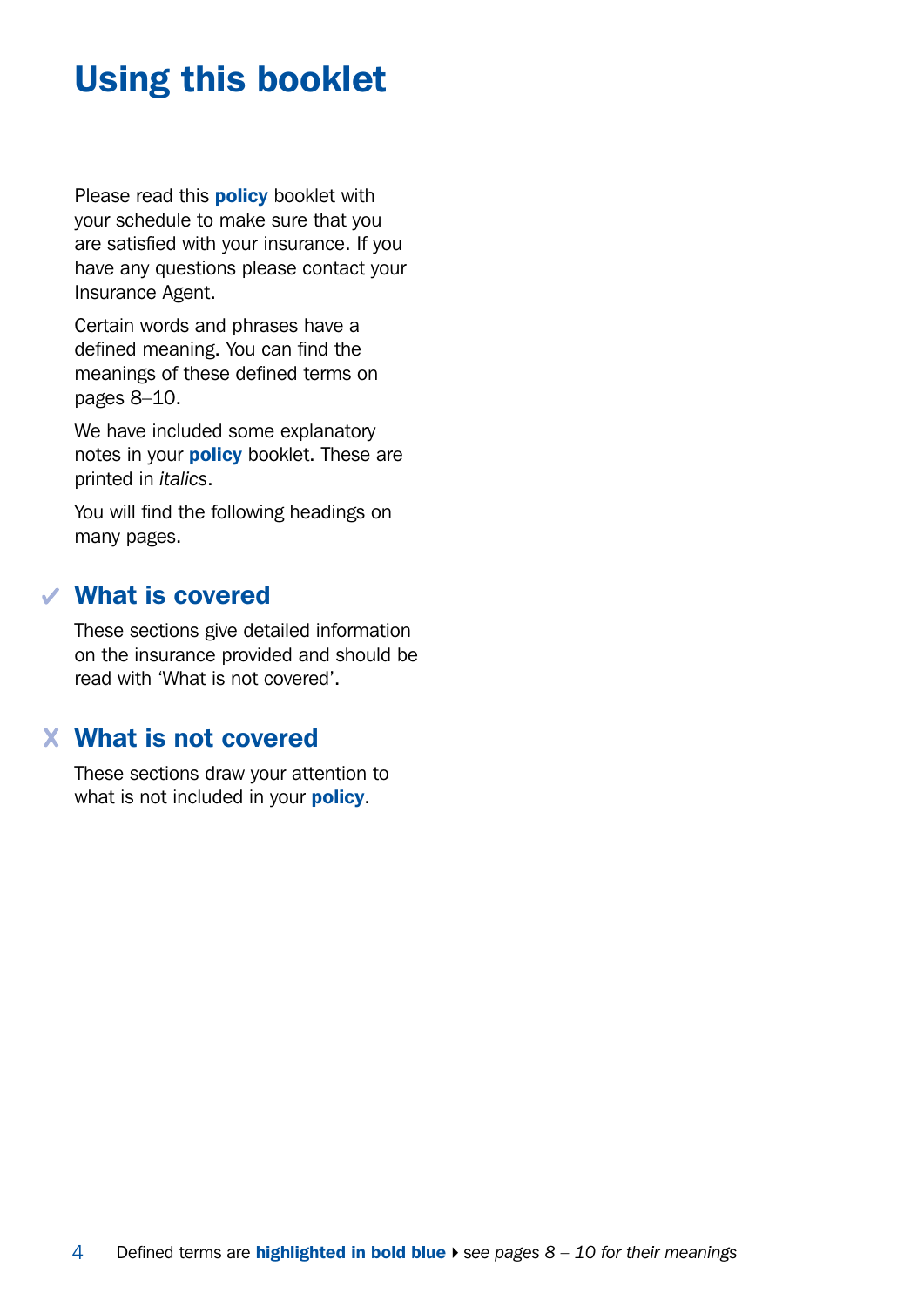## <span id="page-4-0"></span>Your policy

Thank you for choosing AXA Insurance UK plc.

This **policy** describes the insurance cover provided during the period of insurance as shown in your schedule which you have paid for, or have agreed to pay for, and for which we have accepted the premium.

The contract between you and us is made up of this **policy** booklet, the schedule and any **endorsements** shown in the schedule.

#### Important information

Please read this **policy** booklet with your schedule to make sure that you are satisfied with your insurance. If you have any questions please contact your Insurance Agent.

Please also take some time to read our complaints procedure in the Making a complaint section on page 44.

#### The law which applies to this policy

You and we can choose the law which applies to this **policy**. We propose that the Law of England and Wales apply. Unless we and you agree otherwise the Law of England and Wales will apply to the **policy**.

### Checking for changes to your cover

If you have varied the basic terms of your **policy** with us, this will be stated on your schedule.

In addition we may apply **endorsements** that can include things like a larger policy excess on a specific section or an increased cover limit.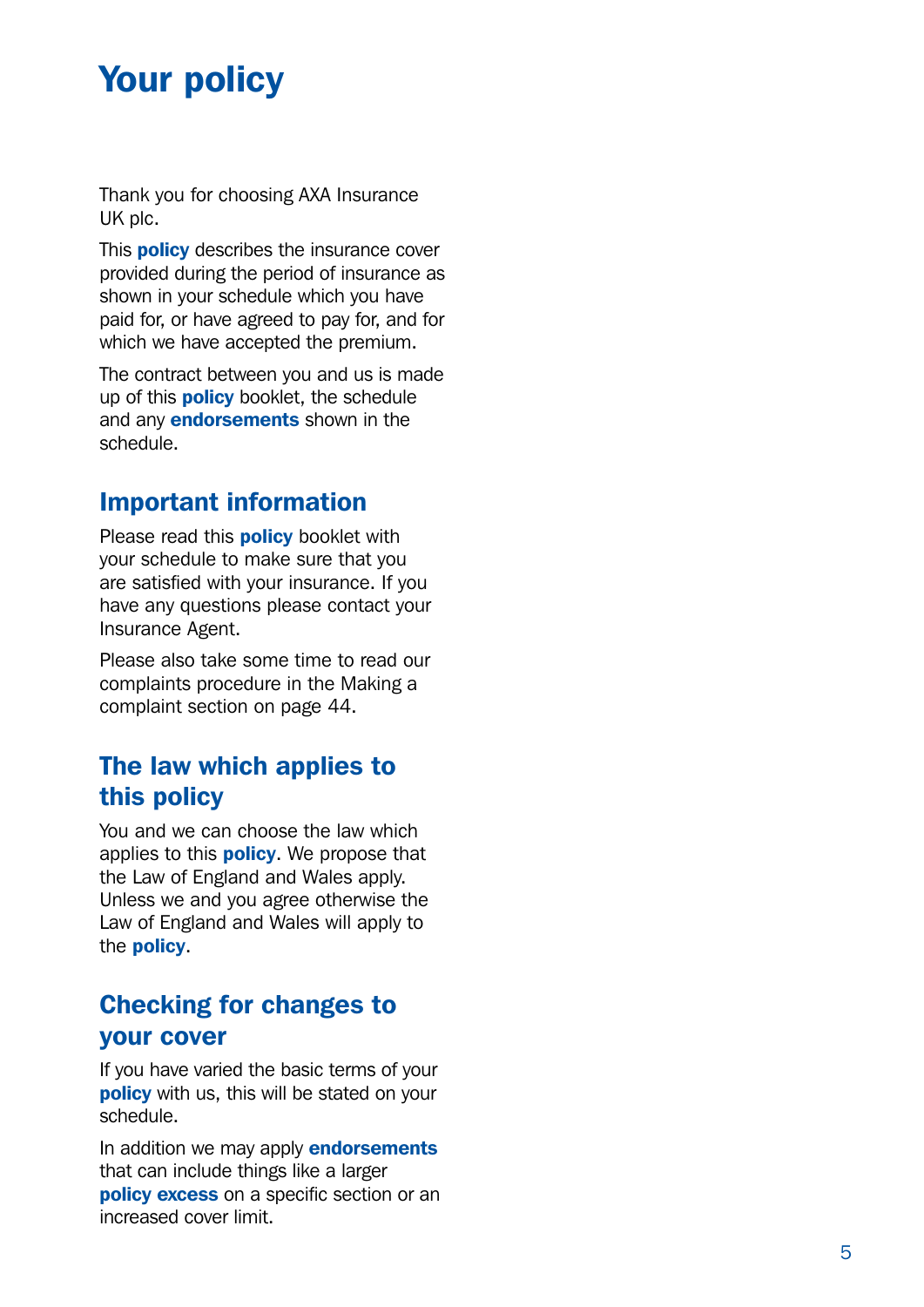## <span id="page-5-0"></span>Important information

Our AXA Buy to Let policy is designed to protect you against the risk of things happening suddenly which you could not have expected such as fire, flood and storm. It is not designed to protect you against losses that arise due to the gradual deterioration or poor maintenance of your property.

We want to ensure that you are fully aware of the extent of your cover, and would therefore urge you to read this policy in full along with the policy schedule. We have also taken this opportunity to bring some helpful information to your attention and suggest you bring this to the attention of the occupiers.

This section does not form part of your policy and contains only examples of what is contained in your booklet.

### **Collision**

If someone crashes into your wall or your house make sure you or the occupiers record their name, address, vehicle registration and contact details. We will need this information to help us try to recover your excess.

### **Subsidence**

Damage caused by subsidence is the result of ground movement affecting your property. The most common signs of this are diagonal cracks away from door and window frames. New properties will often move for reasons other than subsidence and this natural settlement is not covered.

Subsidence and other types of ground movement can be difficult and complex to repair. It is important that you tell us as soon as possible if you think your property may be affected.

#### Escape of water

Your cover for escape of water is designed to cover damage to your property caused by water leaks. It's always a good idea to get your boiler checked and/or serviced by a Gas Safe/ Oftec/Hetas certified engineer, depending on your heating system, in plenty of time for winter.

This will help prevent boiler failure which could leave the property with no heating and/or hot water.

One of the biggest risks of water damage occurs in the winter where pipes can freeze and burst causing large amounts of damage. It is important that you take steps to avoid this particularly when the property is untenanted.

Make sure you read the conditions in your policy (page 11) so you know you are complying with them. Please note cover ceases after the private residence has been unoccupied for more than 60 days.

In addition, many claims occur due to water leaks caused when the sealant or grout around your bath or shower has worn away or failed. It is important to inspect and maintain your property as damage of this nature is not covered by the policy.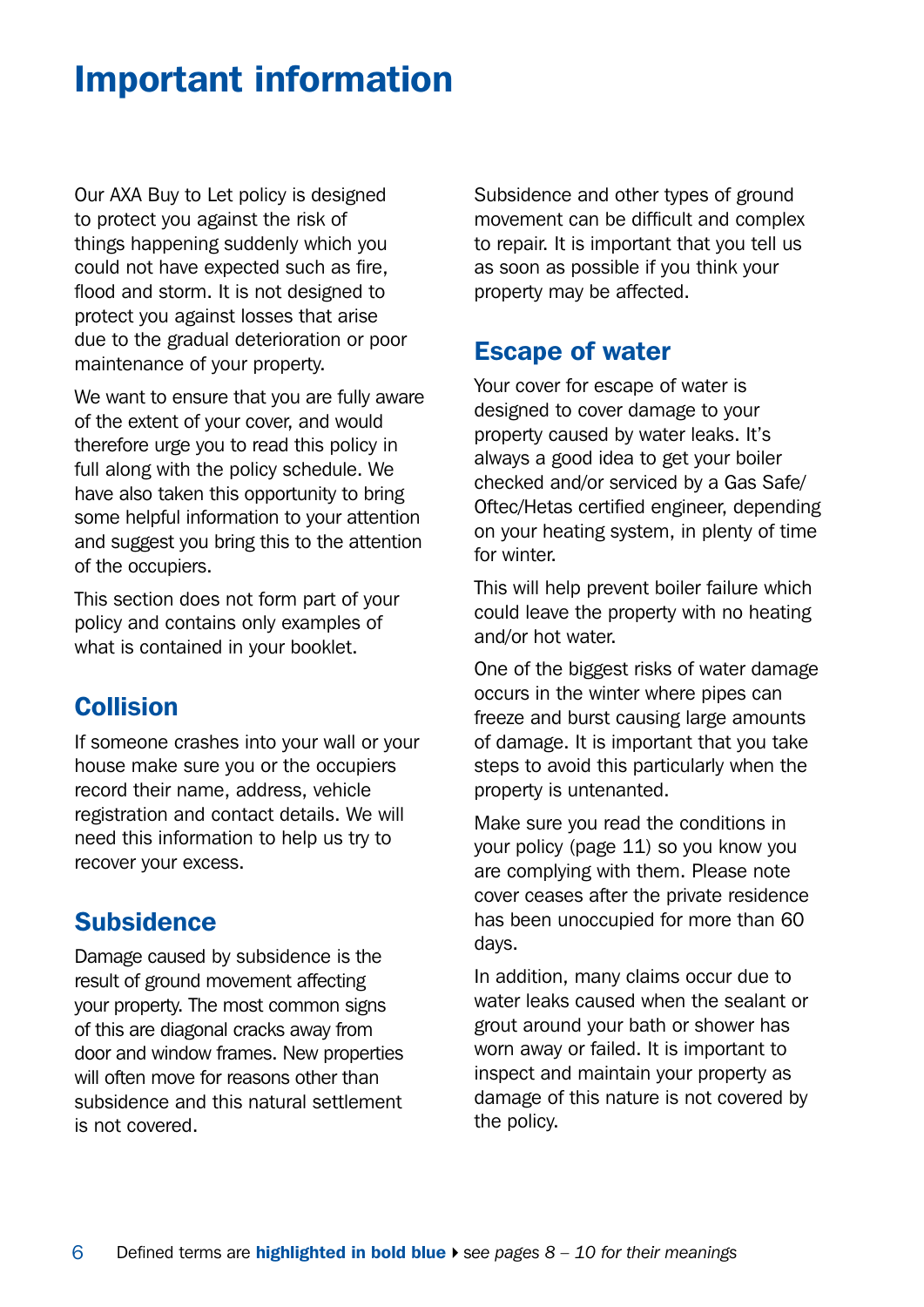Pipes often burst because they have worn out; if this happens you should turn off the main stop tap and contact a plumber. We will be able to pay for the damage the water caused but not to repair the pipe itself.

## Fires

Smoke alarms save many lives and significant damage every year. Please ensure that you have them fitted and check them regularly.

### Floods

If water has or is expected to enter your property you should secure your private residence and turn off all the utilities like power, water and gas supplies at their main source and disconnect all electrical appliances if possible.

If you know that you live in an area which is prone to flooding, there are additional steps you can take to protect your property and we would recommend contacting your local Environment Agency for further advice or call Floodline on 0345 988 1188.

### **Drains**

Some drains which use defective materials such as pitch fibre in their construction are prone to wear out over time naturally. If this happens they will not be covered by your policy but there are more specific insurance policies available to protect you against this risk.

### Storms

Properties are designed to withstand damage by all but the most extreme weather conditions. Normal weather conditions should not cause damage to a well maintained property and damage of this nature is not covered by this policy. It is therefore important that you keep your property in a good state of repair. Areas that you should focus on include blocked or broken gutters or down–pipes, and loose or damaged roof tiles.

Some areas like flat roofs, fascia boards and boundary walls are difficult to inspect so if you cannot check them yourself you should use a relevant building expert to do this for you.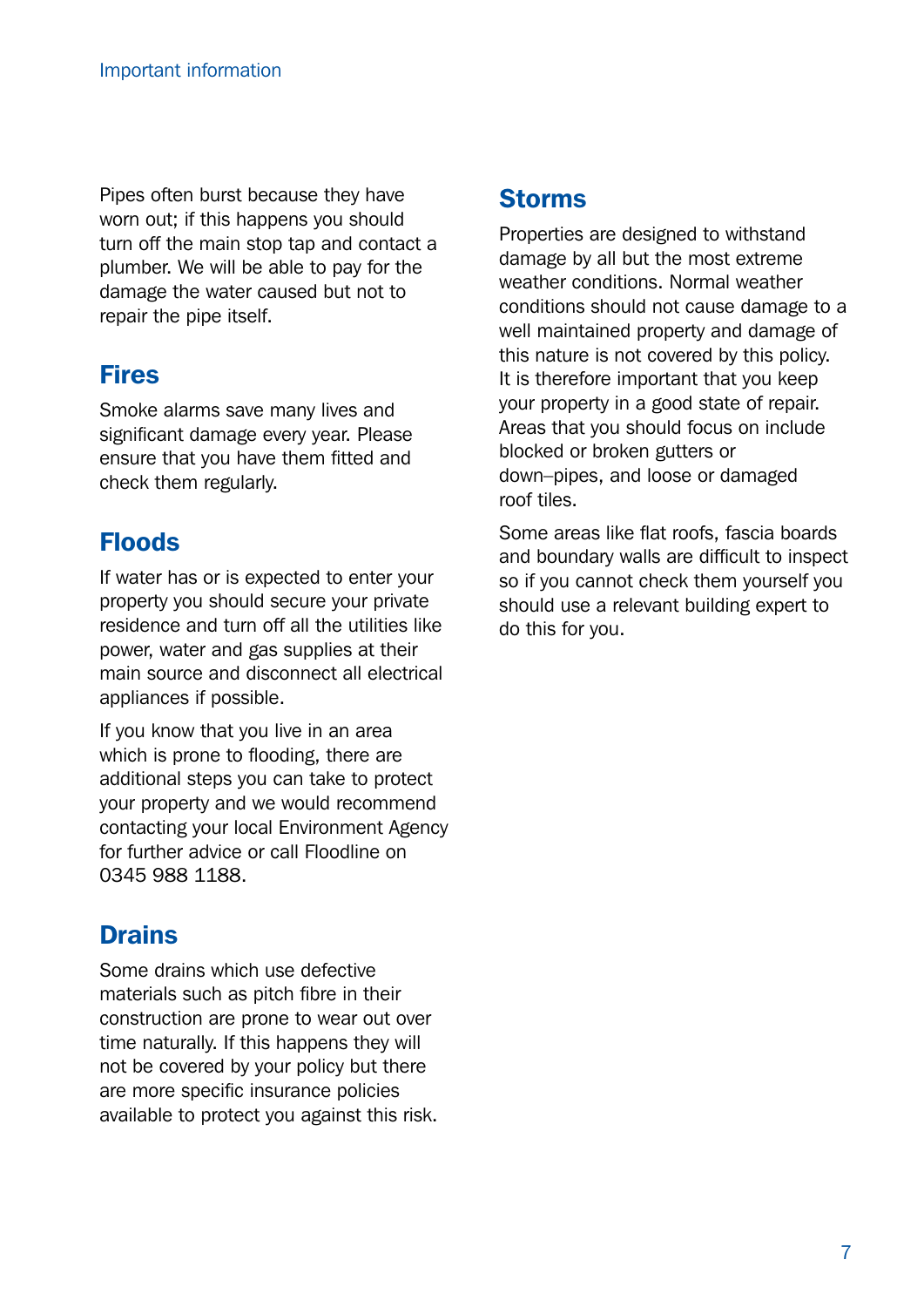## <span id="page-7-0"></span>Meanings of defined terms

### Meanings that apply throughout your policy

These meanings apply throughout the policy apart from the Landlords Legal expenses section where separate meanings apply.

If a word or phrase has a defined meaning, it will be highlighted in bold **blue print** and will have the same meaning wherever it is used in the policy.

The terms we, us, our, you and your also have a defined meaning listed here, but are not highlighted in bold throughout the policy.

The definitions are listed alphabetically.

#### **Buildings**

The structure of the **private residence** including fixtures and fittings and the following if they form part of the property:

- oil and gas tanks, cesspits, septic tanks
- **permanent swimming pools, fixed hot** tubs or Jacuzzis, ornamental ponds, fountains, tennis hard courts
- walls, gates, fences, hedges, terraces, patios, drives, paths, artificial lawns, statues, decking, railings, gazebos, pergolas
- <sup>n</sup> car ports, garages including garages on nearby sites
- $\blacksquare$  external lighting, alarm systems and surveillance equipment, solar heating systems, wind turbines, air and ground source heat pumps
- $\blacksquare$  fixed recreational toys and brick built barbecues
- **n** laminated, wooden effect or vinyl floor covering that could not reasonably be removed and re–used
- **n** inspection hatches and covers all supplying your property
- $square$  outbuildings.

#### **Business**

Ownership of the **buildings** belonging to the **private residence(s)** shown in the schedule.

#### Employee

Any person employed under a contract of service with you to carry out domestic duties associated with the business.

#### Endorsement

A change to the terms of the **policy** as shown under endorsements in your schedule.

#### **Excess**

The amount you pay as the first part of each and every claim you make.

#### Flood

An invasion of the property by a large volume of water caused by a rapid build–up or sudden release of water from outside the **buildings**.

#### Heave

The upward or sideways movement of the site on which your **buildings** are situated, other than settlement. caused by swelling of the ground.

#### Landlord's contents

Furniture, carpets, furnishings and household goods are included provided that they belong to you or you are legally responsible for them and they are contained within the **private residence**.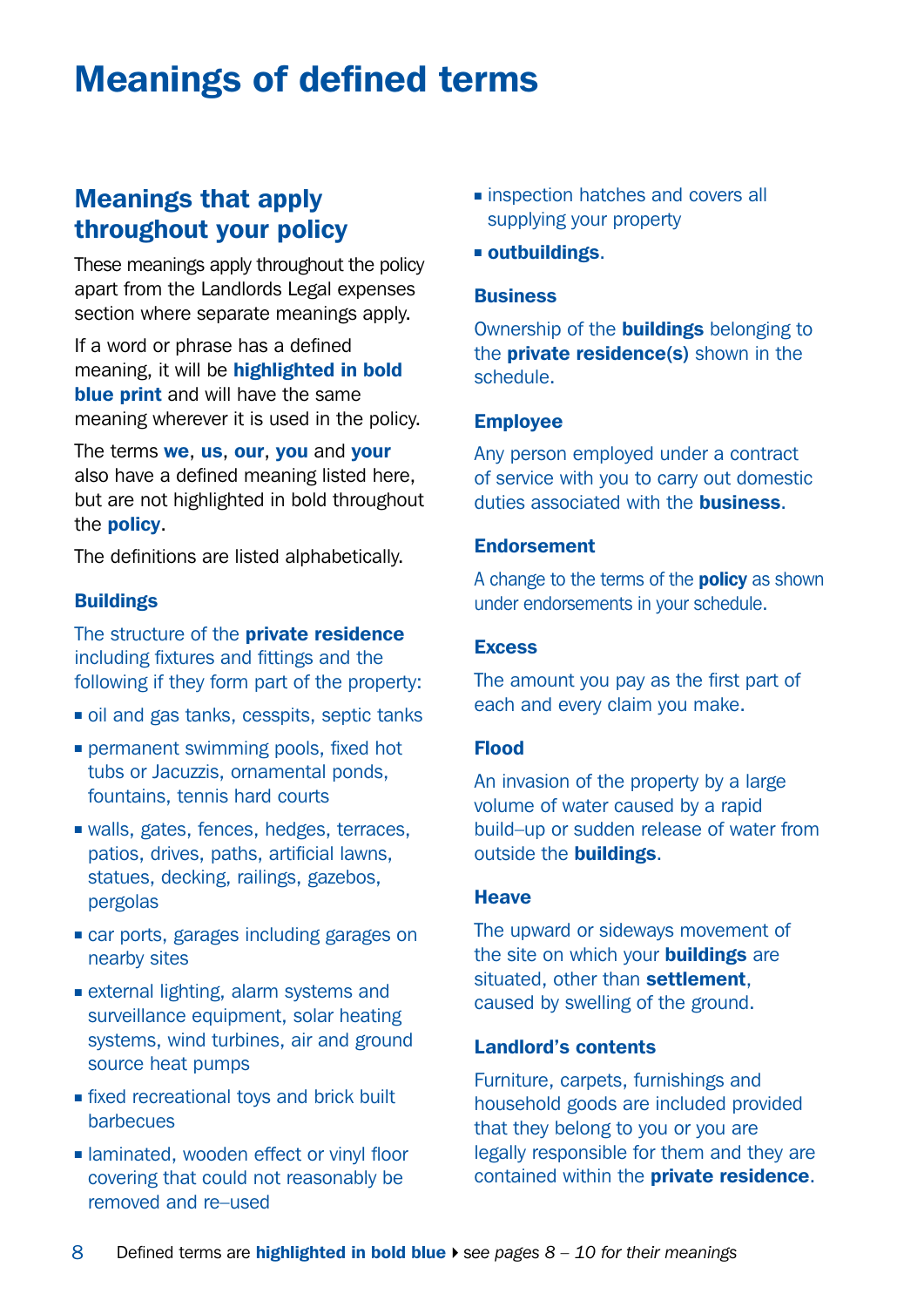The following items are not included in this definition:

- <sup>n</sup> Vehicles or craft
- **Example 1** Landlord's fixtures and fittings included in the buildings section
- **Example Tenant's property**
- Any living creature
- Documents
- Clothes and items of a personal nature likely to be worn, used or carried. For example portable radios and TVs, hand held games consoles, mp3 players, mobile phones and sports equipment
- **E** Jewellery (including costume jewellery), articles of or containing gold, silver or other precious metals, cameras, camera lenses, binoculars, watches, furs, paintings and other works of art and collections of stamps, coins and medals
- $\blacksquare$  Coins and bank notes in current use, cheques, postal orders and money orders, premium bonds, savings stamps and certificates, postage stamps, travel tickets, petrol coupons, luncheon vouchers, gift vouchers or gift cards, trading stamps, phone cards, event and entertainment tickets, lottery and raffle tickets and electronic money cards
- Computers and computer equipment
- **Property used for any trade, profession** or employment purposes other than for the business.

#### Landslip

Sudden movement of soil on a slope or gradual creep of a slope over a period of time other than settlement.

#### **Outbuildings**

- <sup>n</sup> sheds
- **n** greenhouses
- $\blacksquare$  summer houses
- $\blacksquare$  other buildings but not including caravans, mobile homes or motor homes

which do not form part of the main structure of the **private residence** and are used for domestic purposes.

#### **Policy**

Your policy booklet and most recent schedule, including any endorsement(s).

#### Private residence

A self contained private dwelling house, maisonette or flat within a block of flats or complex as shown in your schedule but not including car ports, garages and outbuildings.

#### **Settlement**

The natural movement of new properties in the months and years after they are built.

#### Storm

A period of violent weather defined as:

- $\blacksquare$  wind speeds with gusts of at least 48 knots (55mph)\* or
- $\blacksquare$  torrential rainfall at a rate of at least 25mm per hour or
- snow to a depth of at least one foot (30 cms) in 24 hours or
- $\blacksquare$  hail of such intensity that it causes damage to hard surfaces or breaks glass.
- \* Equivalent to storm force 10 on the Beaufort Scale.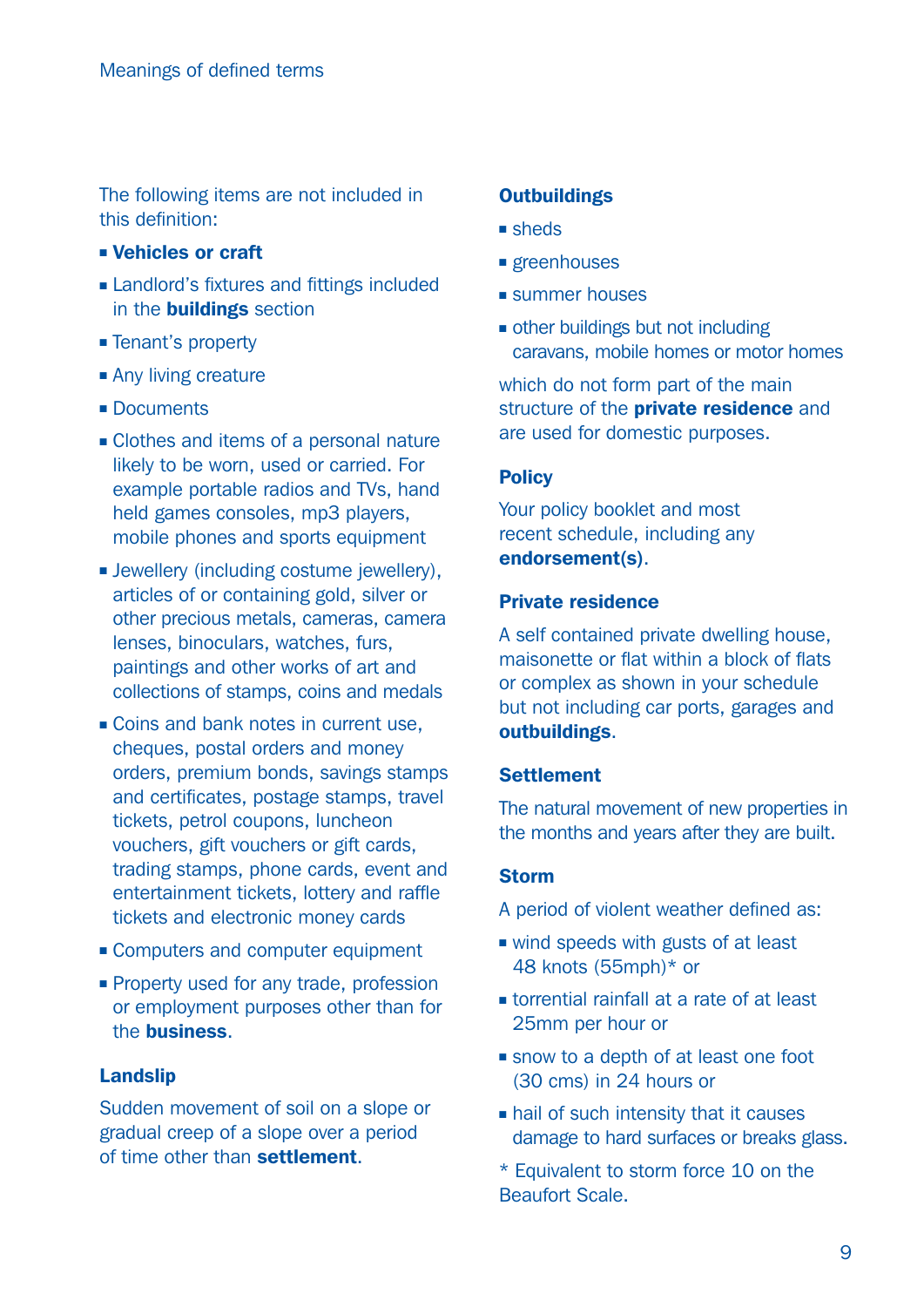#### Subsidence

Downward movement of the site on which the **buildings** are situated by a cause other than settlement or the weight of the **buildings** themselves.

#### Unoccupied

Not lived in for 60 or more consecutive days.

#### Vehicles or craft

- 1 Electrically or mechanically propelled or assisted vehicles including plant machinery, mini diggers, fork lift trucks, motor cycles, powered transporters (including e-scooters and segway's), children's motor cycles, quad bikes and children's quad bikes.
- 2 Aircraft (including any type of gliders), drones (including mechanically propelled aerial toys, models or devices), boats, hovercraft and any other type of craft designed to be used in or on the water including hand or foot propelled craft, sailboards and windsurfers.
- 3 Trailers, carts, wagons, caravan and horse boxes.
- 4 Parts, accessories (including keys and key fobs), tools, fitted radios, cassette players and compact disc players and satellite navigation systems for any of the items in 1–3 above.

Ride on lawn mowers only used for domestic purposes within the boundaries of the land belonging to your **private** residence are not included in this definition.

#### Vermin

Rats, mice, squirrels, owls, pigeons, foxes, bees, wasps or hornets.

#### We/us/our

AXA Insurance UK plc.

#### You/your

The person or people named in your schedule as the policyholder(s).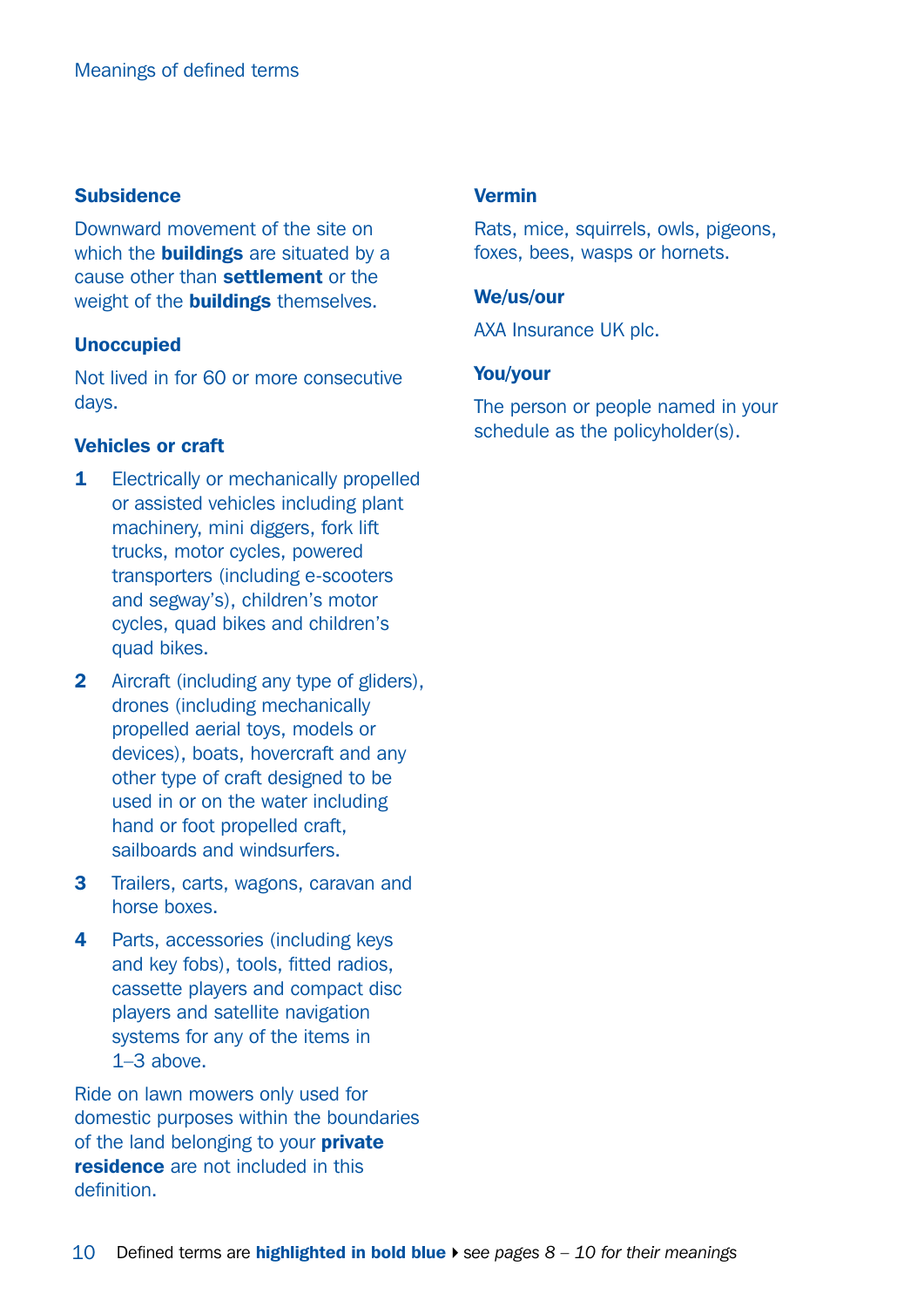## <span id="page-10-0"></span>General conditions

These conditions apply throughout your policy. For Landlord's legal expenses section additional conditions apply.

You must comply with the following conditions to have the full protection of your policy.

If you do not comply with them we may take one or more of the following actions:

- **Exercel your policy**
- **E** declare your **policy** void (treating your policy as if it never existed)
- $\blacksquare$  change the terms and/or premium of your policy
- $\blacksquare$  refuse to deal with all or part of any relevant claim or reduce the amount of any relevant claim payment.

### 1 Providing accurate and complete information

When taking out, renewing or making changes to this **policy**, you or your agent (acting on your behalf) must take reasonable care to provide accurate and complete answers to all questions.

We may ask you to provide further information and/or documentation to ensure that the information you provided when taking out, making changes to or renewing your **policy** was accurate and complete.

### 2 Changes in your circumstances

You must tell us as soon as reasonably possible if your circumstances change or if any of the information shown in your proposal form, statement of fact or schedule changes during the period of insurance.

Examples of changes we must be made aware of are:

- **Any structural alterations to your** buildings.
- If the **private residence** will no longer be let.
- **F** If the **private residence** will be used for any reason other than private residential purposes.
- **Fig. 1** If the **private residence** will be unoccupied.
- If you have been declared bankrupt or been subject to bankruptcy proceedings.
- **n** If you have received a police caution for or been convicted of or charged with any offence other than driving offences.

We will then tell you if there will be any change to your insurance premium and/or any change in the terms of your **policy**.

You must ensure that you provide accurate and complete information when asked questions about the changes in your circumstances.

### 3 Maximum limits

a The value of your **buildings**.

You must notify us as soon as possible if the full rebuilding cost of your **buildings** exceeds the amount shown in your schedule.

If the amount shown on your schedule represents less than 100% of the full rebuilding cost of your **buildings**, we will only be able to settle claims at the percentage you are insured for. For example, if the value of your **buildings** shown on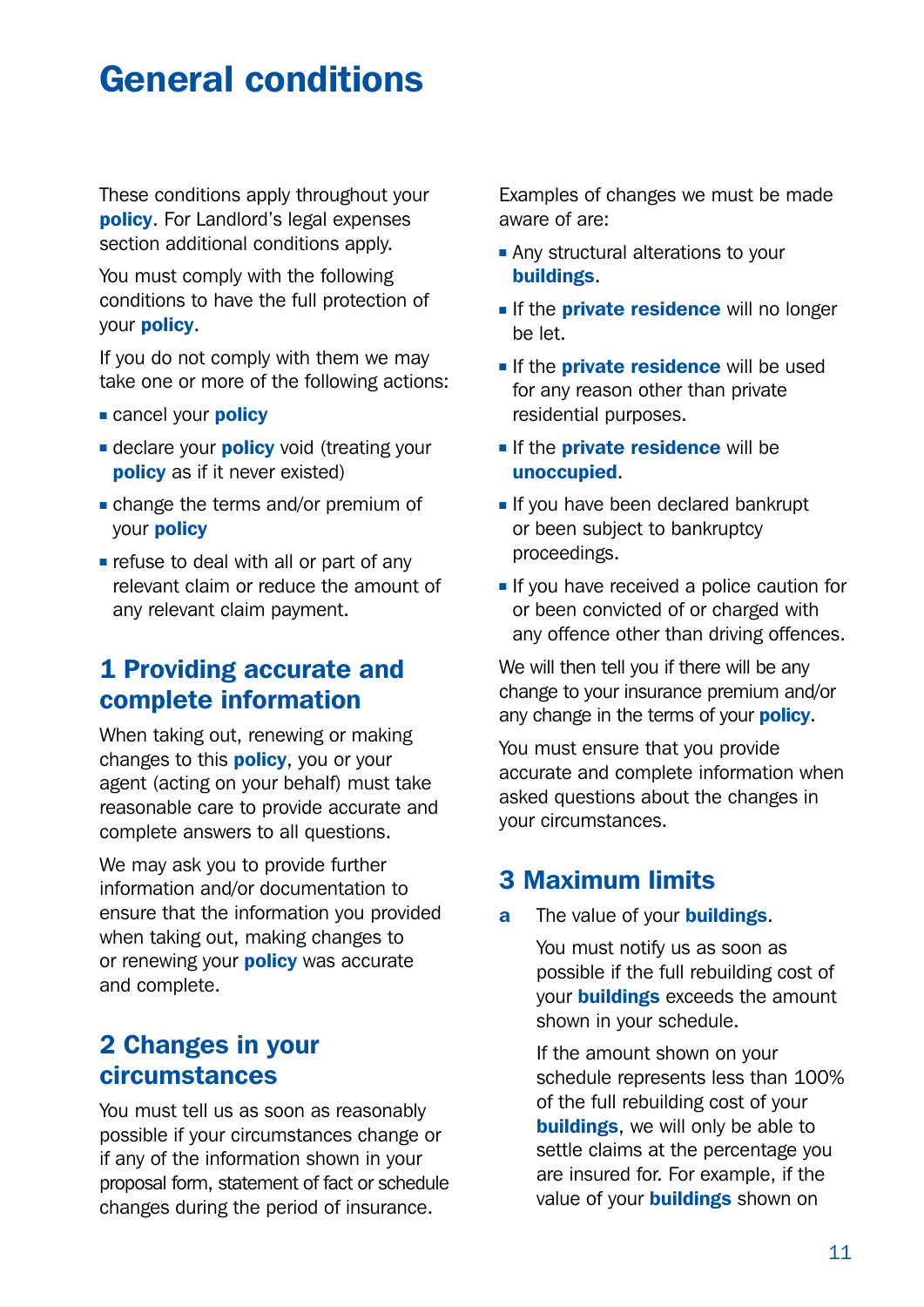your schedule only represents 70% of the full rebuilding cost then we will not pay more than 70% of your claim.

The full rebuilding cost of your buildings means the cost of rebuilding if the **buildings** were completely destroyed. This is not necessarily the market value.

If the full rebuilding cost of your **buildings** exceeds the amount shown in your schedule the cover under the **policy** will no longer meet your needs.

**b** The value of your **landlord's** contents.

> You must notify us as soon as possible if the full replacement value of your landlord's contents exceeds the amount shown in your schedule.

> If the amount shown on your schedule represents less than 100% of the full replacement value of your **landlord's** contents, we will only be able to settle claims at the percentage you are insured for. For example, if the value of your **landlord's** contents shown on your schedule only represents 70% of the full replacement value then we will not pay more than 70% of your claim.

The full replacement value of your landlord's contents means the current cost to replace all your landlord's contents as new.

If the full replacement value of your landlord's contents exceeds the amount shown in your schedule the cover under the **policy** will no longer meet your needs.

### 4 Taking care of your property

You must take all reasonable precautions to avoid injury, loss or damage and take all reasonable steps to safeguard all the property insured from loss or damage.

You must maintain the **landlord's** contents and buildings in good repair.

### 5 Occupiers non–invalidation

Your cover under this insurance shall not be prejudiced by any act or neglect by a tenant of any **private residence** where the risk of loss or damage is increased without your authority or knowledge providing that when you become aware you let us know immediately. We will then tell you about any change in terms or increase in premium.

### 6 Dual insurance

If any injury, loss, damage or liability under 'Public liability' or 'Property owner's liability' is covered by any other insurance we will not make any payment. If any other injury, loss, damage or liability is covered by any other insurance then we will not pay more than our share.

#### 7 Unoccupancy between tenancy agreements

If any **private residence** is not lived in for seven consecutive days or more whilst untenanted you must ensure that:

- **a** the gas, electricity and water is turned off at the mains and the water or heating system is drained or
- **b** the **private residence** is maintained at a temperature no less than 10ºC and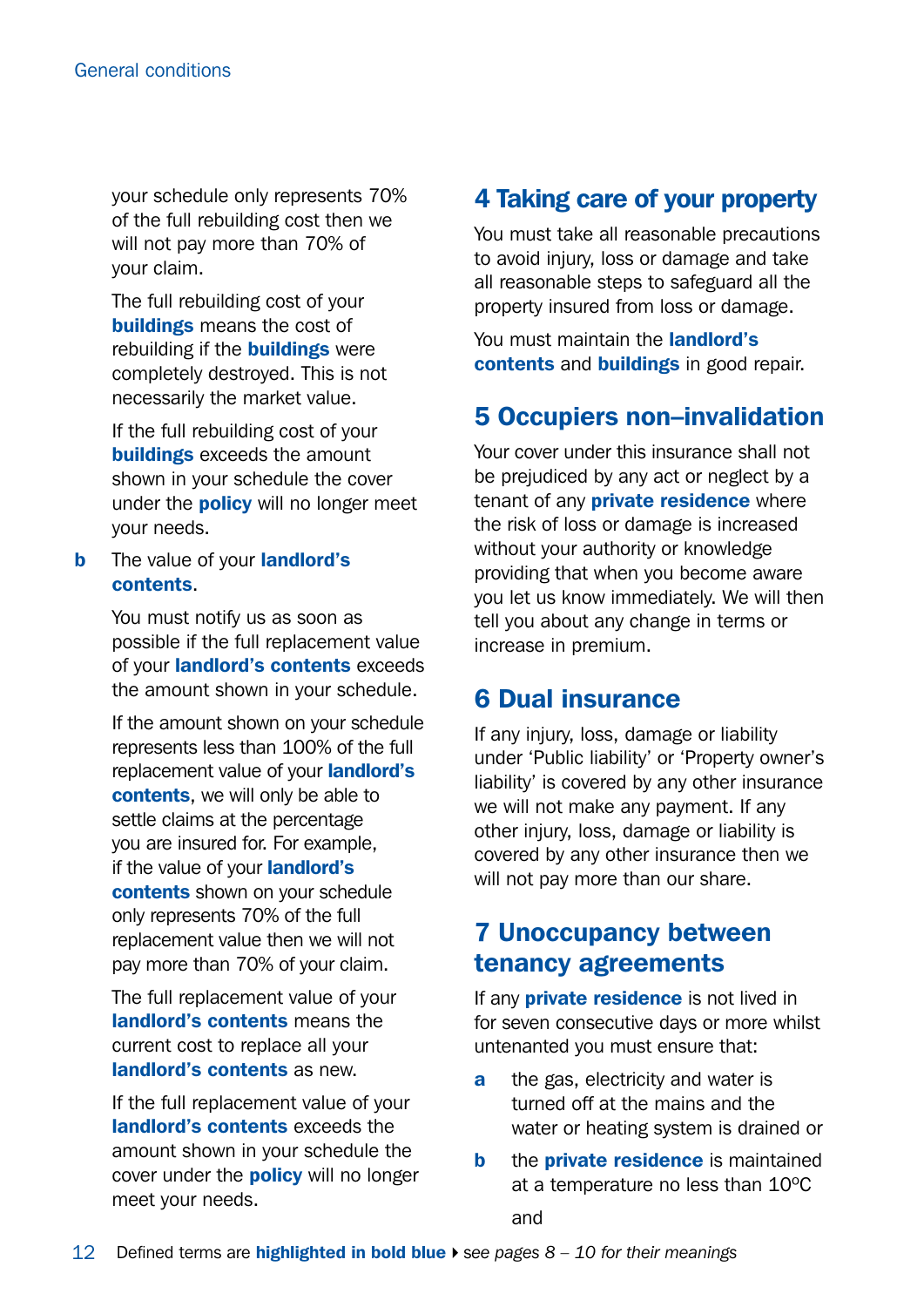**c** the premises are visited at least once every seven days.

### 8 Passenger lifts

You must ensure that for each passenger lift in the **buildings** which are owned by you or for which you are responsible you have a maintenance contract with the manufacturer or other competent party all safety related recommendations made by the manufacturer or other competent party are immediately carried out.

### 9 Cancelling the policy

#### Statutory cancellation rights

You may cancel this **policy** within 14 days of receipt of the **policy** documents (the cancellation period) whether for new business or at the renewal date by contacting your Insurance Agent or writing to us at the following address during the cancellation period:

AXA Personal Lines Customer Service PO Box 7072 **Willenhall** WV1 9ZU

If cover has not started we will refund the full premium. If cover has started we will keep an amount of premium in proportion to the time you have been on cover and refund the rest to you provided no claims have occurred. If any claims have been made you will not receive a refund of premium.

#### Cancellation outside the statutory period

You may cancel this **policy** at any time by contacting your Insurance Agent or giving us prior written notice to the above address.

As long as you have not incurred eligible claims during the period we have been on cover, we will keep an amount of premium in proportion to the time you have been on cover and refund the rest to you, providing this exceeds £15. If the amount is less than £15 no refund will be payable.

If you are paying by instalments your instalments will end but if you have received payment for or are in the process of making a claim you will either have to continue with the installments, until the **policy** renewal date, or we may, at our discretion, take the outstanding installments you still owe from any claim payment we make. If you pay annually and you have received payment for or are in the process of making a claim you will not receive any refund of premium.

#### Cancellation by us

We reserve the right to cancel your **policy** when there is a valid reason to do so.

Valid reasons are:

- **You provide us with inaccurate or** incomplete information. Please see General condition '1 Providing accurate and complete information' for further information.
- You make a change to your information which renders the risk no longer acceptable for us to insure. Please see General condition '2 Changes in your circumstances' for further information.
- <sup>n</sup> You act in a fraudulent manner. Please see the 'Claims conditions' section set out on pages 17 – 18 for further information.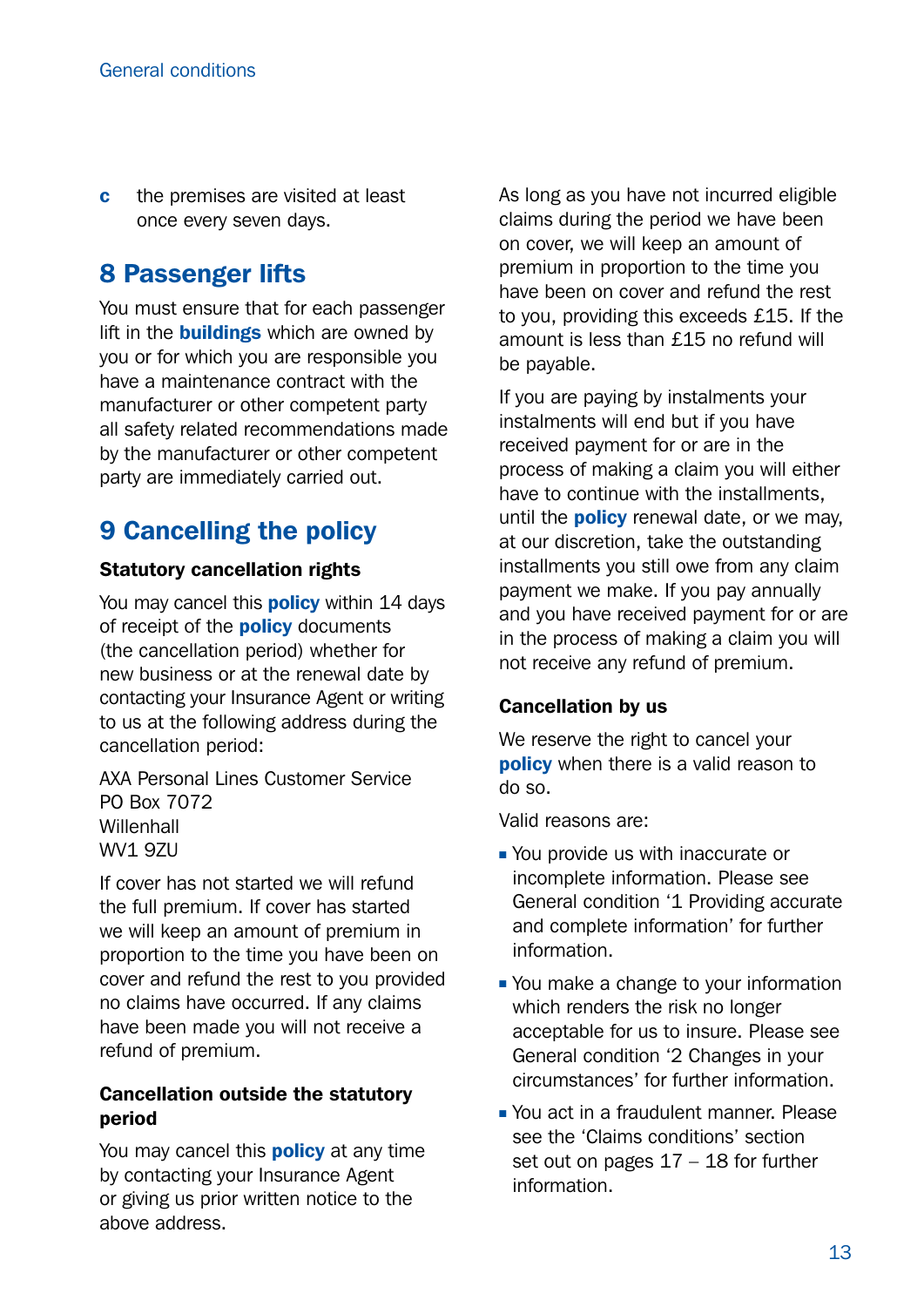- You fail to pay the premium or default if you are paying by instalments. Please see General condition 'Non-payment of premiums' for further information.
- You use threatening or abusive behaviour or language towards our staff or suppliers.

If we cancel your **policy** we shall provide you with 14 days prior written notice by recorded delivery to your last known address. Within this notice we will advise you of our reasons for cancelling your **policy** and any premium refund will be calculated in accordance with General condition '6 Cancelling your cover'.

If we cancel your **policy** because you have acted in a fraudulent manner we may not return any premium paid by you for the **policy** and we may not provide any prior written notice.

#### Non-payment of premiums

We reserve the right to cancel this **policy** by providing 14 days prior written notice in the event of non-payment of the premium or default if you are paying by instalments.

If we are unable to collect a payment by instalments we will use reasonable endeavours to collect the outstanding payment(s) before exercising our right to cancel the policy.

### 10 Sanctions

We will not provide cover, be liable to pay any claim or provide any benefit where doing so would expose us to:

 $\blacksquare$  any sanctions, prohibitions or restrictions under United Nations resolutions; or

 $\blacksquare$  the trade or economic sanctions, laws or regulations of the European Union, United Kingdom, or United States of America.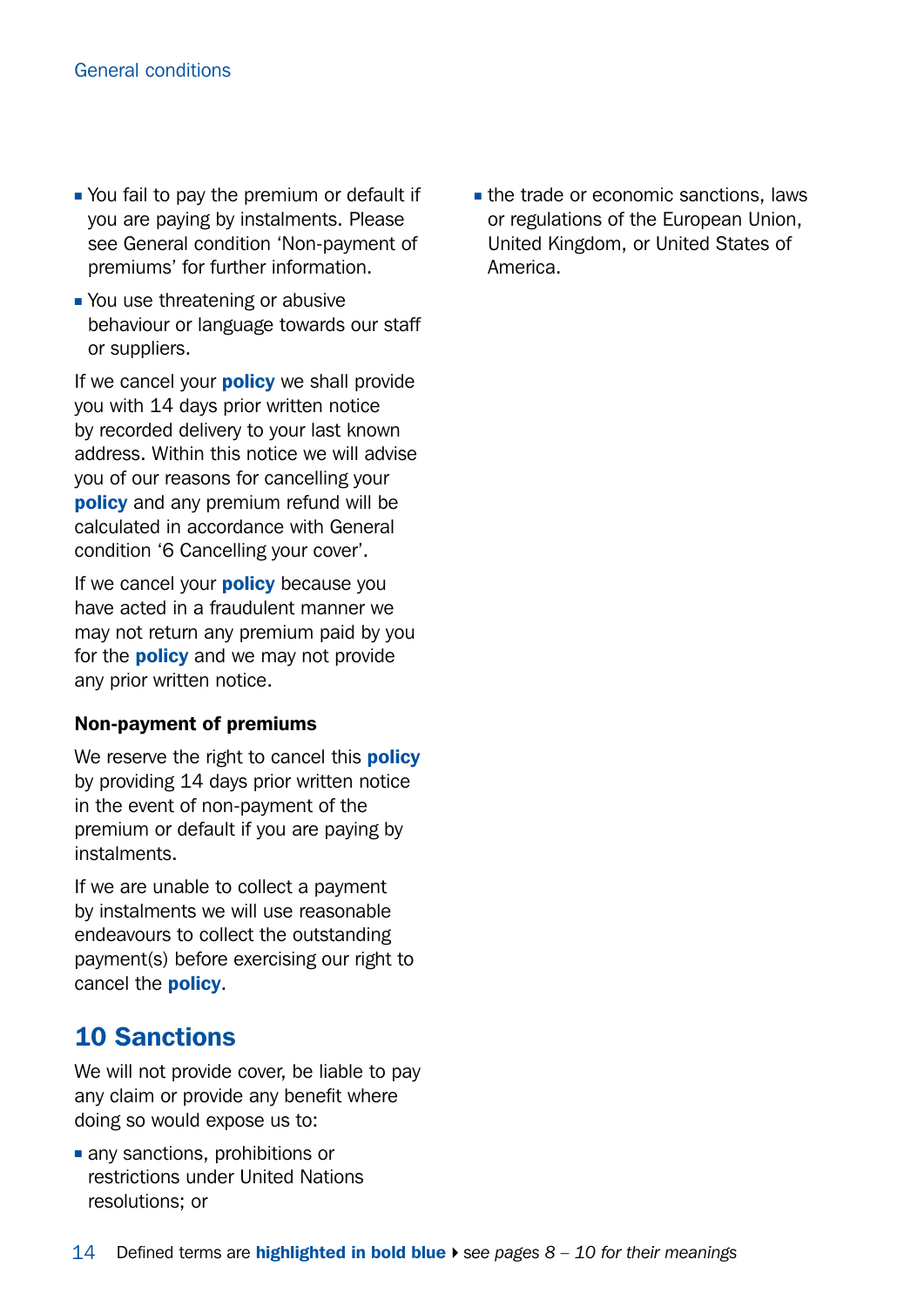## <span id="page-14-0"></span>General exclusions

These exclusions apply throughout your policy.

#### We will not pay for:

#### 1 Riot/civil commotion

Any loss, damage or liability occasioned by or happening through riot or civil commotion outside the United Kingdom, the Isle of Man or the Channel Islands.

#### 2 Sonic bangs

Loss or damage by pressure waves caused by an aircraft and other aerial devices travelling at sonic or supersonic speeds.

#### 3 Reduction in market value

Any reduction in market value of any property following its repair or reinstatement.

#### 4 Confiscation

Any loss, damage or liability occasioned by or happening through confiscation or detention by customs or other officials or authorities.

#### *Exclusions 1–4 above do not apply to*

- **Property owner's liability,**
- **Public liability and**
- **Employer's liability.**

#### 5 Radioactive contamination

Any loss or damage to any property or damage or additional expense following on from the event for which you are claiming and any legal liability directly or indirectly caused by or contributed to by or arising from:

- a ionising radiation or contamination by radioactivity from any irradiated nuclear fuel or from any nuclear waste from the combustion of nuclear fuel
- **b** the radioactive toxic explosive or other hazardous properties of any explosive nuclear assembly or of its nuclear component.

#### 6 War risks

Any loss, damage or liability occasioned by or happening through war, invasion, act of foreign enemy, hostilities (whether war is declared or not), civil war, rebellion, revolution, insurrection or military or usurped power.

#### 7 Terrorism

Any loss or damage or cost or expenses of whatsoever nature directly or indirectly caused by or occasioned by or happening through or in consequence of terrorism or any action taken in controlling, preventing or suppressing any acts of terrorism or in any way relating thereto.

For the purpose of this exclusion 'terrorism' means the use of biological chemical and/or nuclear chemical and/or nuclear force or contamination and/or threat thereof by any person or group of persons whether acting alone or on behalf of or in connection with any organisation(s) or government(s) committed for political, religious, ideological or similar purposes including the intention to influence any government and/or to put the public in fear. However losses caused by or resulting from riot, attending a strike, civil commotion and malicious damage are not excluded hereunder.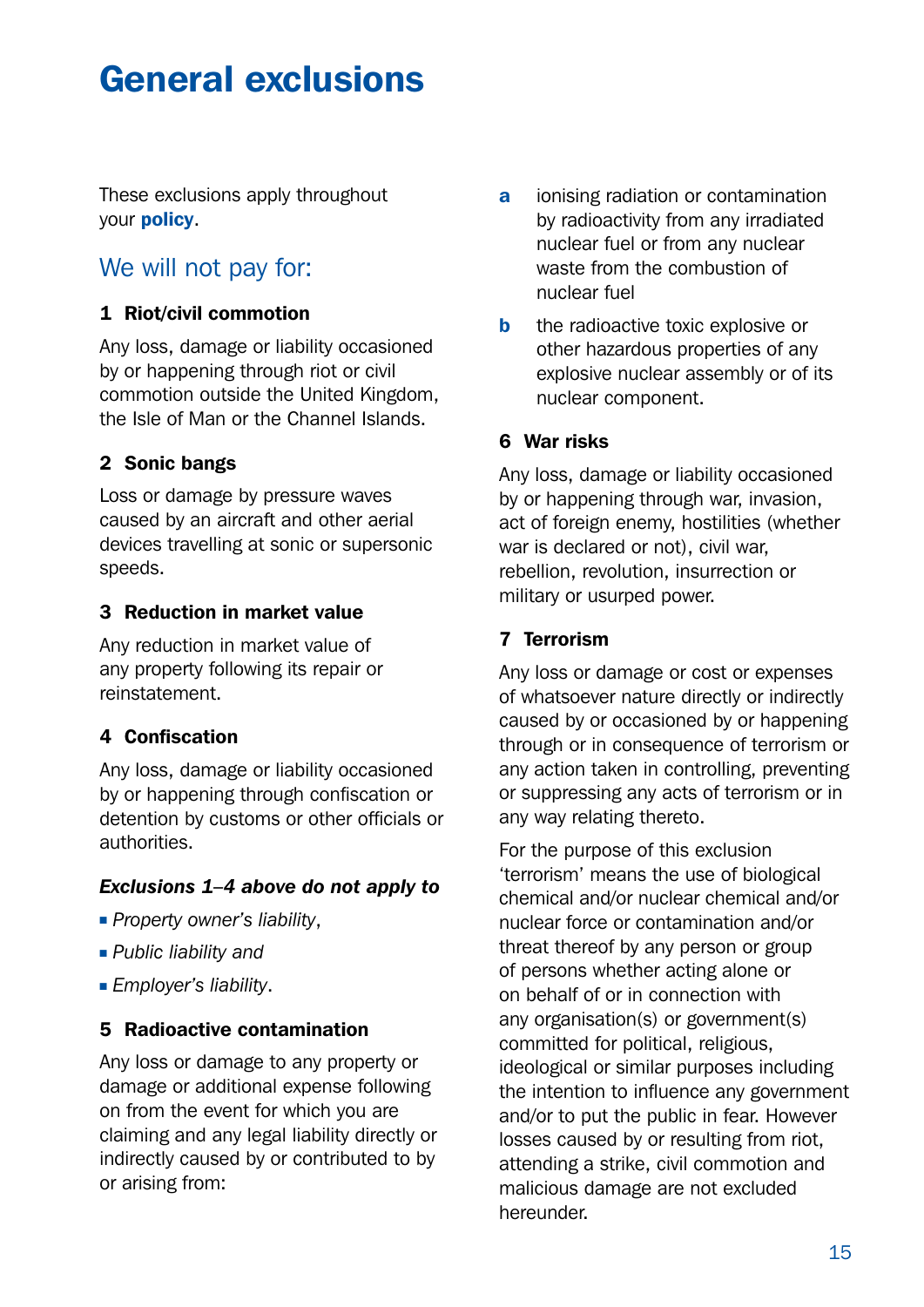#### 8 Pollution/contamination

Loss, damage, liability or bodily injury arising directly or indirectly from pollution or contamination unless caused by:

- a a sudden and unforeseen and identifiable incident
- **b** leakage of oil from a domestic oil installation at your **buildings**.

#### 9 Gradual damage/deterioration/ maintenance

Any loss or damage caused gradually or by wear and tear, depreciation, the effects of light or the atmosphere, mould, dry or wet rot or fungus and costs that arise from the normal use, maintenance and upkeep of your **buildings** and landlord's contents.

#### 10 Deliberate loss or damage

Any loss or damage caused, or allowed to be caused, deliberately, wilfully, maliciously, illegally or unlawfully by you.

#### 11 Virtual Currencies

Any loss or damage to any virtual currencies including but not limited to crypto-currency, including fluctuations in value.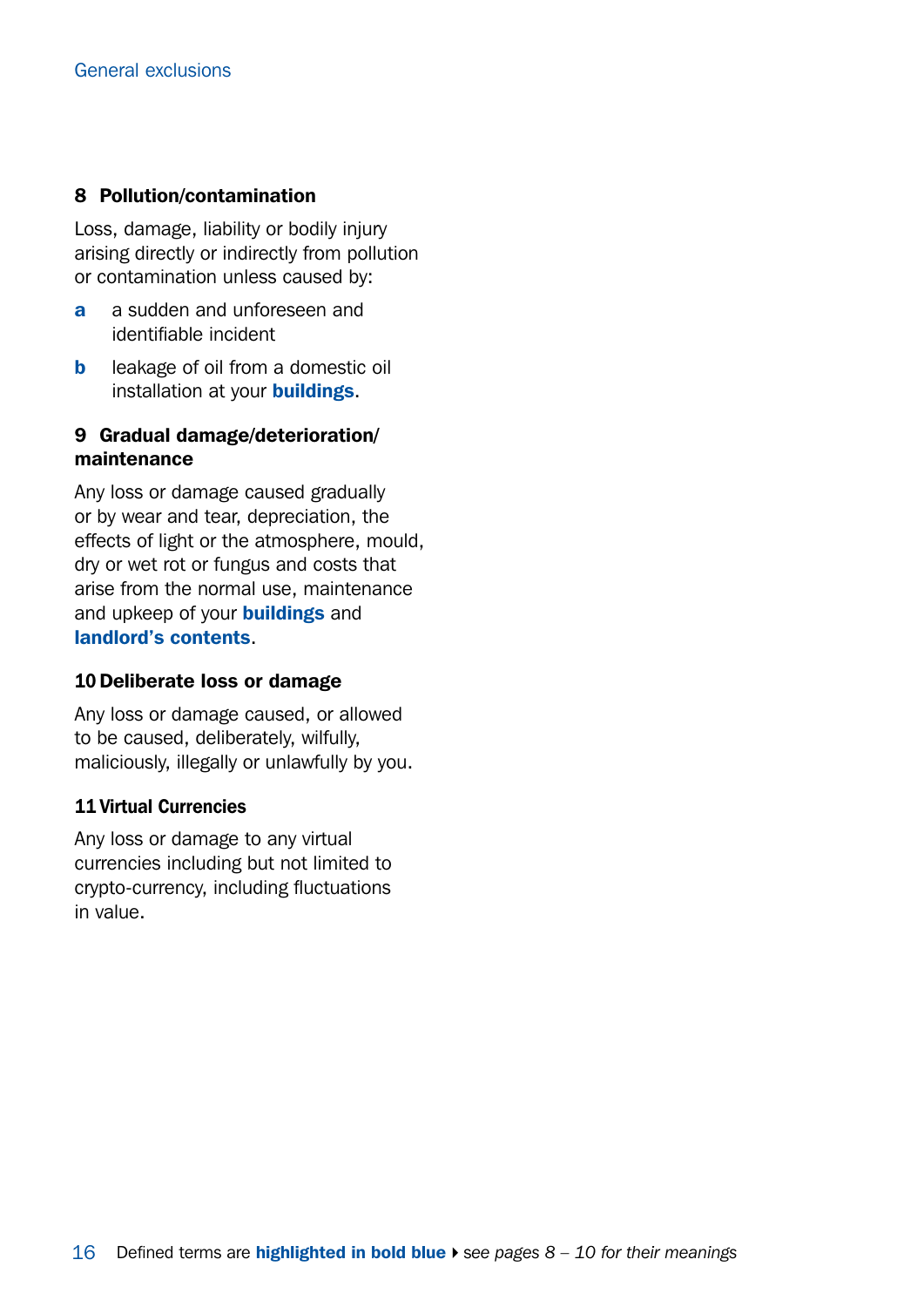## <span id="page-16-0"></span>Claims conditions

### The first thing you must do

We recommend that you check your cover. This **policy** booklet contains details of what is covered and how claims are settled. Your schedule will show what sections are in force.

You must comply with these conditions to have the full protection of your **policy**.

If you do not comply with them we may take one or more of the following actions:

- cancel your **policy**
- change the terms of your **policy**
- refuse to deal with all or part of any claim or reduce the amount of any claim payment.

## You should:

- **u** Urgently inform the Police and obtain a crime or lost property reference number if property is lost or stolen or malicious damage is suspected
- **Contact us as soon as possible on** 0330 024 6842
- **Take all reasonable steps to recover** missing property
- **n** Take all reasonable steps to prevent further damage.

## What you must do after making your claim

- $\blacksquare$  If we ask, you must send us written details of your claim within 30 days.
- $\blacksquare$  Provide us with full details in writing as soon as possible if someone is holding you responsible for damage to their property or bodily injury to them. You must also send us any writ summons, letter of claim or other document as soon as possible.
- $\blacksquare$  If we ask you must allow us, an approved supplier or a loss adjuster access to inspect the damage to your buildings or contents
- $\blacksquare$  To help assist in dealing with your claim we may require you to obtain estimates for the replacement or repair of damaged property
- $\blacksquare$  To help prove your claim we may require you to provide documentation as detailed in 'Proof of your claim and its value' below
- . We will only ask for information relevant to your claim and we will pay for any reasonable expenses you incur in providing us with the above information as part of your claim.

### Proof of your claim and its value

It is your responsibility to prove any claim. To help prove your claim we may require you to provide original purchase receipts, invoices, bank or credit card statements, instruction booklets, photographs, proof of authenticity, utility bills, pre-purchase surveys, plans and deeds of your property or other documents we may reasonably require.

### What you must not do

- $\blacksquare$  Admit or deny any claim made by someone else against you or make any agreement with them
- **Abandon any property for us to deal with**
- $\blacksquare$  Dispose of any damaged items as we may need to see them.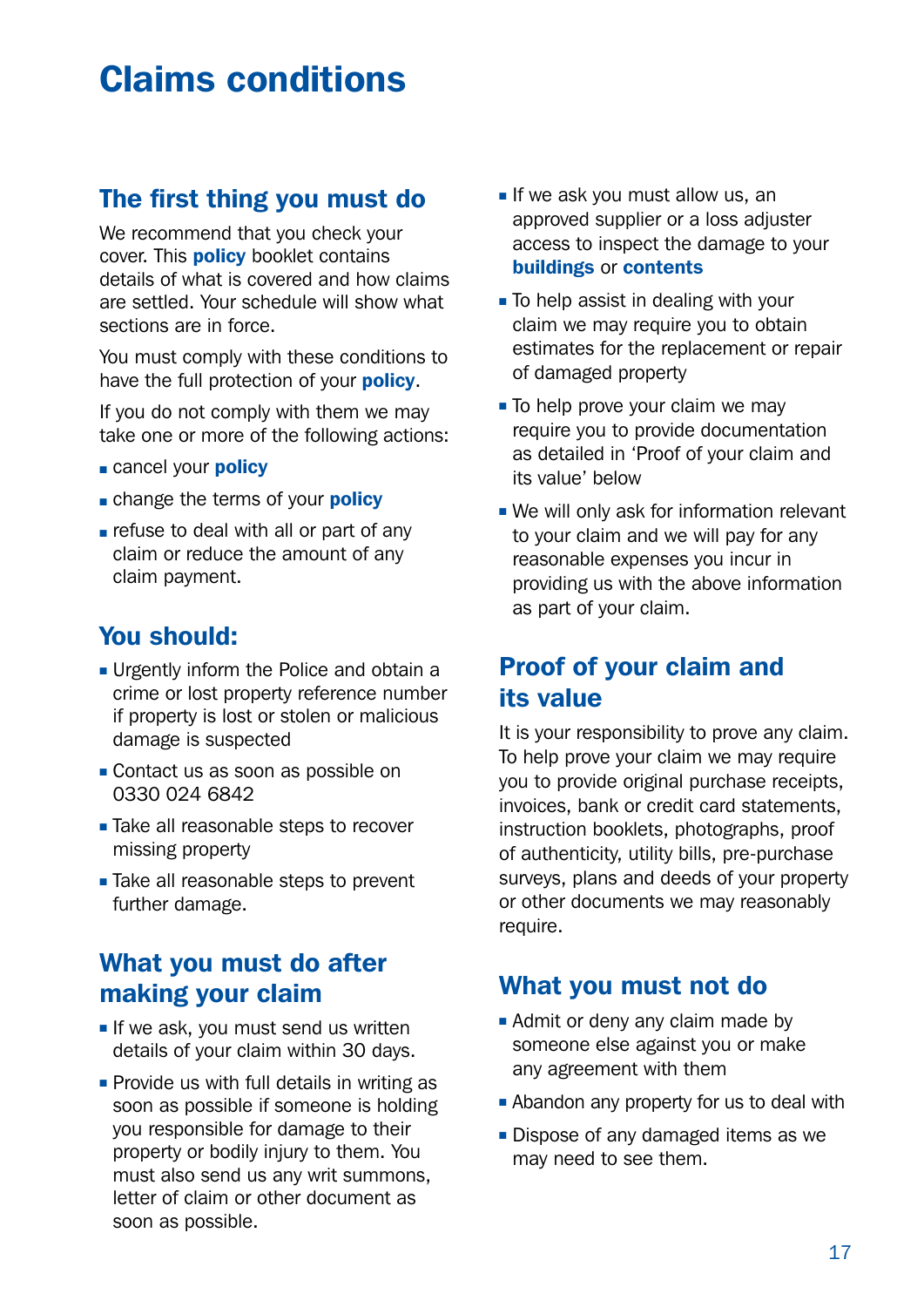#### What we are entitled to do

We are entitled to take over any rights in the defence or settlement of any claim and to take proceedings in your name for our benefit against any other party. We are entitled to take possession of the property insured and deal with any salvage. We may also pursue any claim to recover any amount due from a third party in your name.

We are entitled to retain the right to communicate directly with you regarding your claim, even in situations where you have appointed a professional representative, such as a loss assessor or claims management company, to act on your behalf.

We are entitled to assess your claim based on our, an approved supplier's or loss adjuster's view and interpretation, even in situations where you have appointed a professional representative, such as a loss assessor or claims management company, to act on your behalf.

### Fraud

Throughout your dealings with us we expect you to act honestly.

If you or anyone acting for you:

- **Exercise is knowingly makes a fraudulent or** exaggerated claim under the **policy**; or
- **Exercise in knowingly makes a false statement in** support of a claim; or
- **Example 3** submits a knowingly false or forged document in support of a claim; or
- makes a claim for any loss or damage caused by your wilful act or caused with your agreement knowledge or collusion

then:

- we may make your **policy** void from the date of the fraudulent act
- $\blacksquare$  we will not pay any fraudulent claims
- $\blacksquare$  we will be entitled to recover from you the amount of any fraudulent claim already paid under the **policy** since the start date
- $\blacksquare$  we may not return any premium paid by you for the **policy**
- $\blacksquare$  we may inform the Police of the circumstances.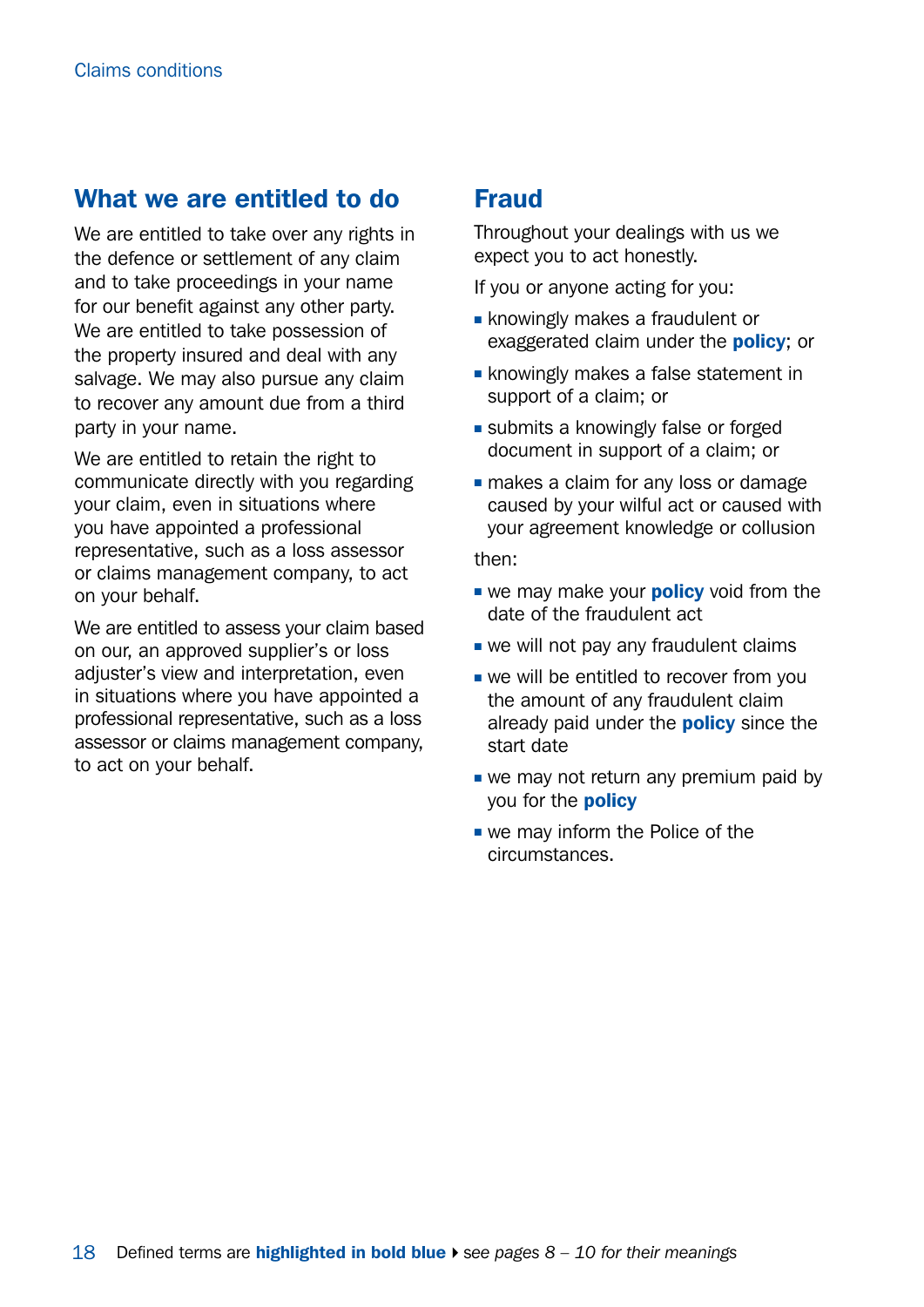## <span id="page-18-0"></span>Making a claim

When you need to make a claim please call our claims team who will immediately take action to help you. To make the claims process as quick as possible please have your **policy** number to hand.

Please select the most appropriate phone number shown on page 2. This will ensure that you are helped quickly and efficiently.

When you phone we will:

- $\blacksquare$  take details of the loss or damage
- **n** instruct an approved supplier or loss adjuster to contact you if necessary
- $\blacksquare$  where necessary arrange for someone to contact you by phone as soon as possible to discuss your claim.

### What you should do in an emergency

- **E** Take any necessary steps to prevent further damage to the property such as switching off gas, electricity and water supply.
- Phone the 365 days a year 24 hour emergency helpline. By phoning the helpline you will be given the choice of using a vetted tradesperson who could be appointed to undertake any emergency repairs or using your own contractor. You will have to pay for any call out charges parts and costs of labour.
- <sup>n</sup> Call our claims team who can discuss the claim and give you some practical advice. Please look at the phone numbers on page 2 and choose the most appropriate number.

• You must not dispose of any damaged items or conduct permanent repairs because we, an approved supplier or loss adjuster may need to inspect the damage.

#### Our promise

- You will speak to a knowledgeable and trained member of staff who can discuss the claim and explain the next steps.
- . We will call you back when promised.
- $\blacksquare$  We will provide you with regular updates on your claim.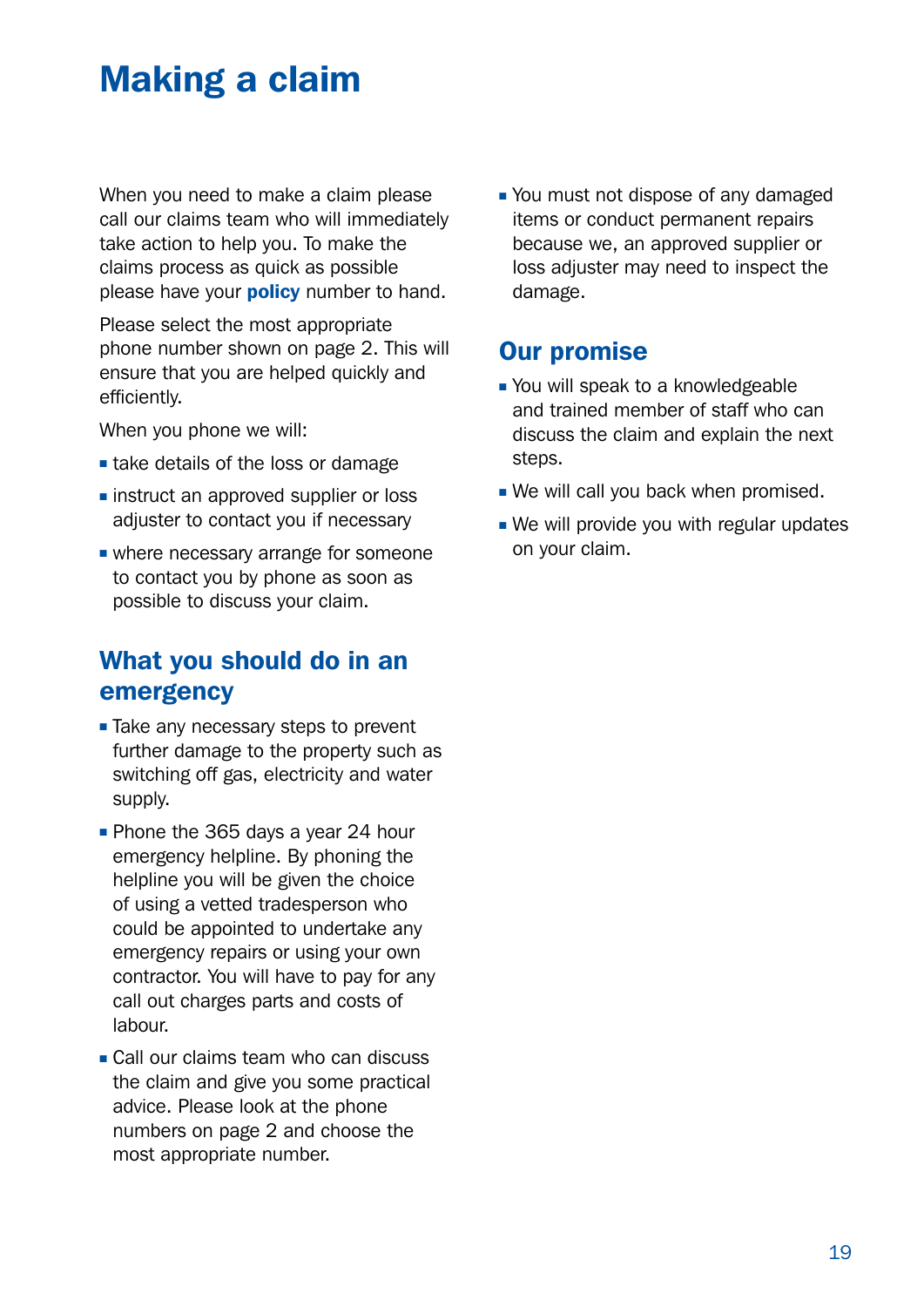## <span id="page-19-0"></span>How we settle claims

We may repair, reinstate or replace the damaged property. If we cannot replace or repair the property we may pay you for the loss or damage in cash or cash alternative (including vouchers and/or store cards).

Where we can offer repair or replacement through a preferred supplier, but we agree to pay you a cash or cash alternative settlement, then payment will not exceed the amount we would have paid the preferred supplier.

If no equivalent replacement is available then we will pay you the full replacement cost of the item with no discount applied.

The sums insured that apply to your **policy** will not be reduced by any claim.

We may appoint an approved supplier to act on our behalf to validate your claim. They are authorised to arrange a quotation, a repair or a replacement. Any permanent repairs made by our approved suppliers are guaranteed.

#### **Buildings**

We will settle claims for loss or damage to the **buildings** without deduction. subject to the **excess** as long as:

- **n** the **buildings** are maintained in good repair
- the **buildings** sum insured shown in your policy schedule is sufficient to cover the full value of the **buildings**.

For **buildings** full value means the cost of rebuilding if the **buildings** were completely destroyed. This is not necessarily the market value.

If it is not possible to repair or rebuild the damage to the **buildings**, or it is uneconomical to do so, we will at our option pay the difference between the value of selling your property on the open market immediately before the damage and its value after the damage. If it is possible to repair the building but you ask us to settle the claim using cash or cash alternative, and we agree to do so, we will pay for the decrease in market value of your **buildings** due to the damage but not more than it would have cost us to repair the damage to your **buildings**.

#### Landlord's contents

We will settle claims for loss or damage to items which are beyond economic repair on the basis of cost as new, subject to the **excess** as long as:

- **n** the landlord's contents have been maintained in good repair
- the landlord's contents sum insured shown in your policy schedule is sufficient to cover the full value of the property.

For Landlord's contents the full value means the current cost to replace all your landlord's contents as new.

#### Matching sets and suites

We treat any individual items of a matching set or suite of furniture, sanitary ware or other bathroom fittings as a single item. We will pay you for individual damaged items but not undamaged companion pieces.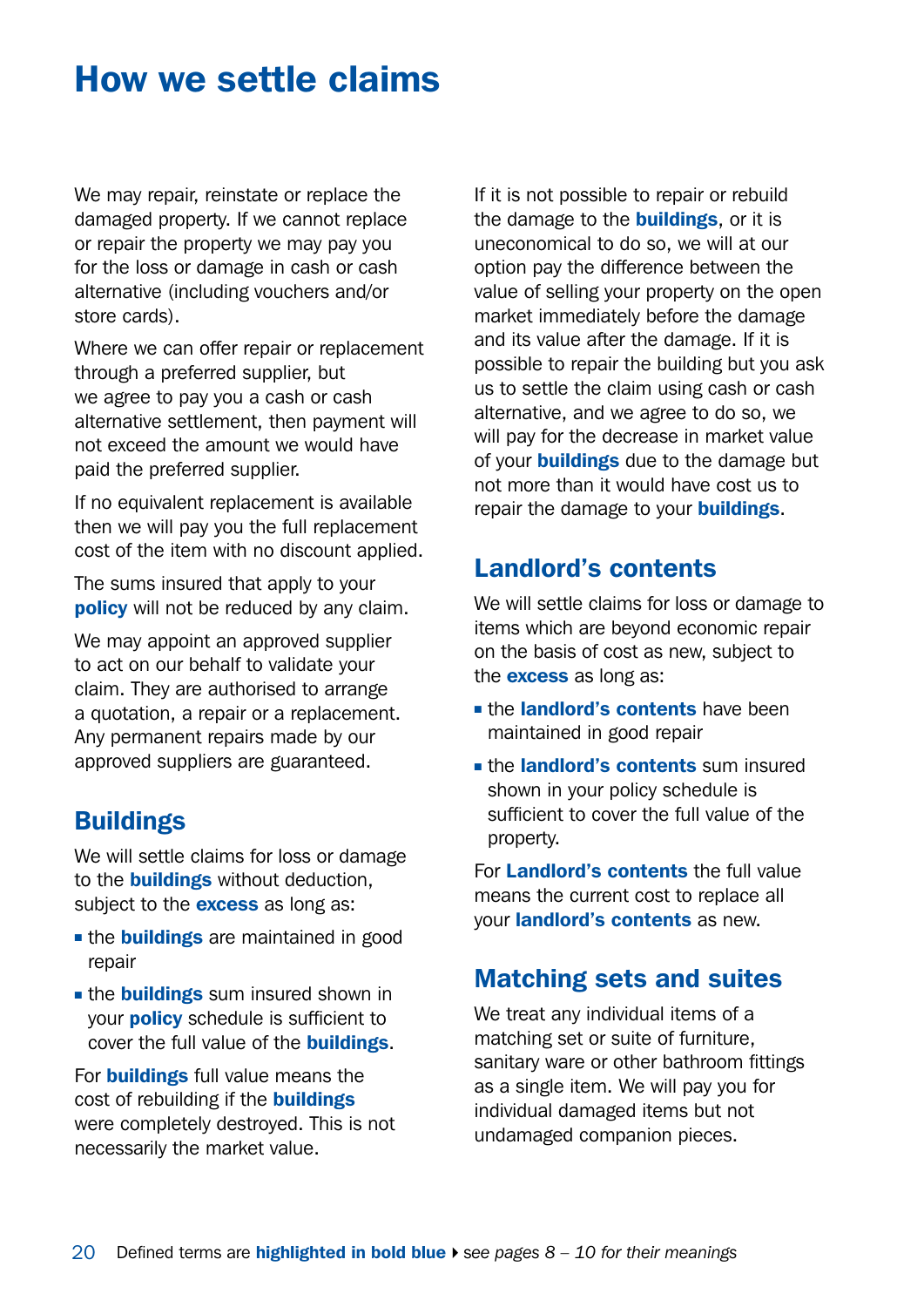If the individual damaged items cannot be repaired or a replacement found we will also pay up to 50% towards the undamaged part of the set of furniture, sanitary ware or bathroom fittings.

If a floor covering is damaged beyond repair we will only pay to have the damaged floor covering replaced. We will not cover any undamaged floor covering in adjoining rooms.

### Storm damage claims

The definition of what we mean by storm can be found in the 'Meanings of defined terms' section on pages 8–10.

When we assess your claim, we will not rely solely on the definition of storm as this is just one factor we consider when you have this kind of damage to your property.

Other factors we consider are as follows:

- n Does the evidence show that storm conditions occurred on or around the date the damage is said to have happened?
- $\blacksquare$  Is the damage claimed for consistent with the damage caused by storm damage?
- **Nere storm** conditions the main cause of the damage or were other factors involved? For example, we look if the damage would have occurred without the **storm**. This insurance **policy** is not designed to cover you for any gradual deterioration, wear and tear or loss or damage resulting from inadequate maintenance. Please see the general exclusions and conditions section of this **policy** for more information.

We will always talk to you about what damage you have as well as look at the weather conditions in the area.

Where we obtain local weather reports, we will take into account the distance of any weather stations from your property before making a decision.

In order to help assess your claim, we will also send a claims expert to your property if necessary.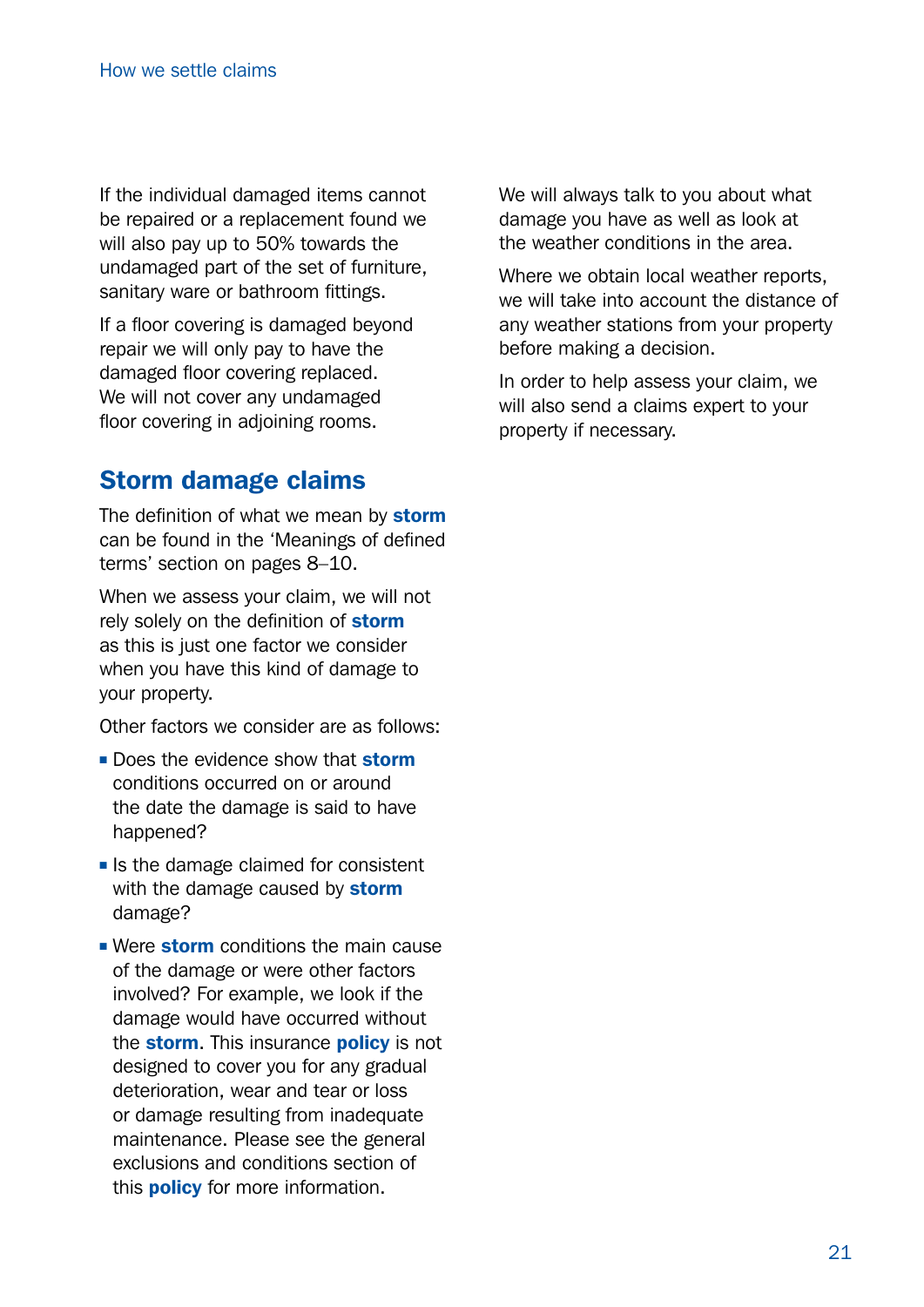## <span id="page-21-0"></span>Inflation protection

To help protect you against the effect of inflation we will review and amend where necessary every sum insured under buildings and landlord's contents at the end of each month by the percentage change in the following indices:

#### **Buildings**

The House Rebuilding Cost Index compiled by the Building Cost Information Service of the Royal Institution of Chartered Surveyors.

### Landlord's contents

The Consumer Durables Section of the Retail Price Index compiled by the Office for National Statistics.

If an index becomes unavailable we will use a suitable alternative index.

We will not reduce the sums insured or monetary limits if an index falls.

No extra charge will be made for any increase until the renewal of your policy. The renewal premium will be based on the revised sum insured.

Although you have the benefit of Inflation protection you should not rely on this alone to ensure your **buildings** and landlord's contents sum insured are adequate.

The rebuilding cost of your **buildings** or value of **landlord's contents** may be growing faster than inflation – perhaps because of a new extension or items you have purchased.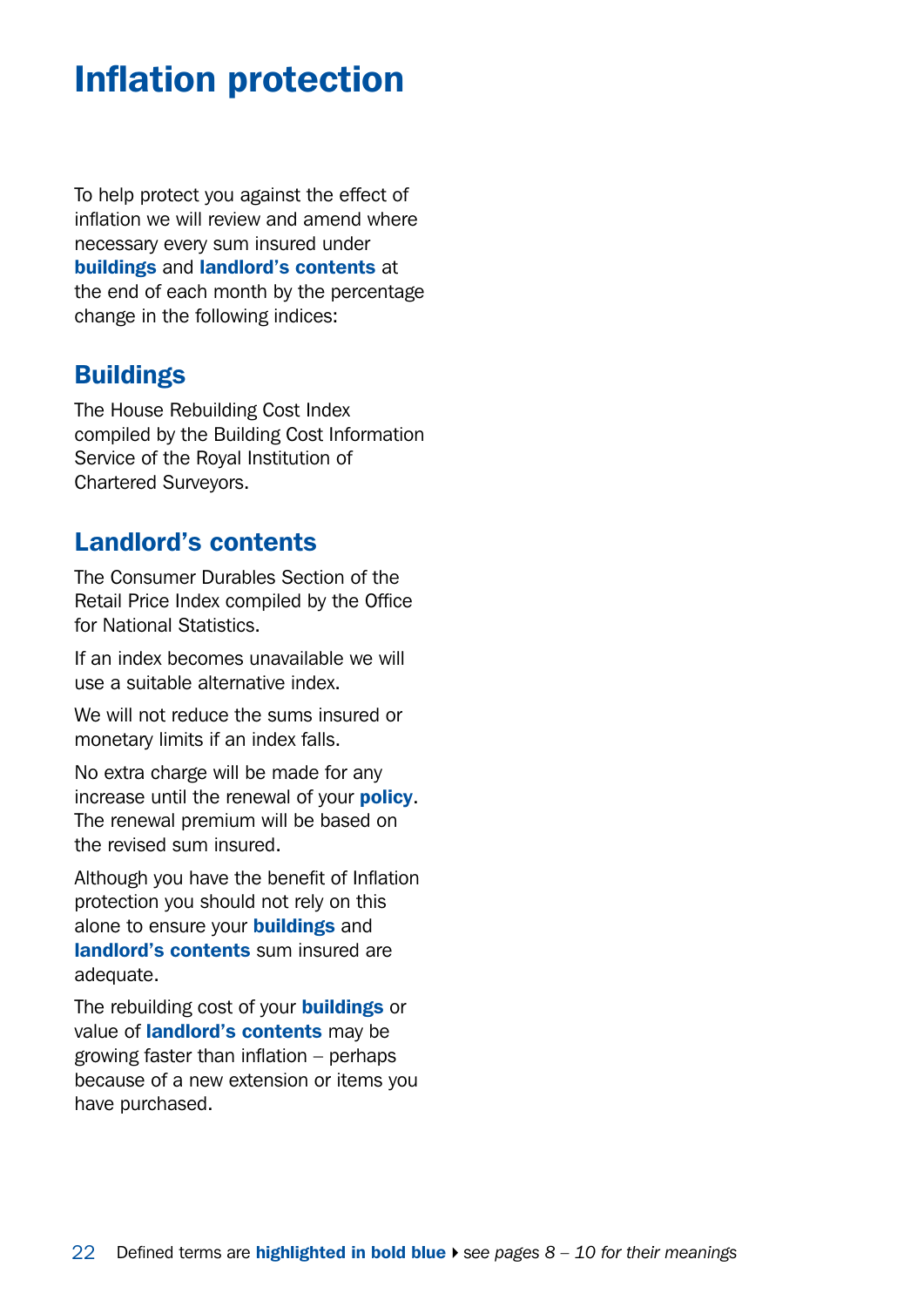## <span id="page-22-0"></span>Buildings standard cover

Your schedule will show if this section has been chosen.

The Inflation protection section applies.

#### What is the most we will pay?

We will pay up to the **buildings** sum insured for any one claim under Buildings causes 1-13 and cover 24.

We will also pay the additional amounts under Buildings covers 14–23 up to the limits shown.

Your **policy** covers the **buildings** by the following causes and covers:

### Cause 1 – Fire, smoke, explosion, lightning or earthquake

#### What is covered

Loss or damage caused by fire, smoke, explosion, lightning or earthquake.

#### What is not covered

- 1 The amount of the **excess** shown in your schedule.
- 2 Smoke damage caused gradually from repeated exposure.

### Cause 2 – Storm or flood

What is covered

Loss or damage caused by **storm** or flood.

#### What is not covered

1 The amount of the **excess** shown in your schedule.

- 2 Loss or damage:
	- a to gates, hedges and fences
	- **b** by storm to radio or television aerials or satellite dishes.

### Cause 3 – Riot and civil commotion

#### What is covered

Loss or damage caused by riot, civil commotion, strikes, labour and political disturbances.

#### What is not covered

The amount of the **excess** shown in your schedule.

#### Cause 4 – Malicious people

#### What is covered

Loss or damage caused by malicious people.

#### What is not covered

- 1 The amount of the **excess** shown in your schedule.
- 2 Loss or damage while a **private** residence is unoccupied.
- **3** Malicious damage caused by you.

### Cause 5 – Subsidence, ground heave or landslip

#### What is covered

Loss or damage caused by:

- 1 subsidence or ground heave of the site on which the **buildings** stand
- 2 landslip.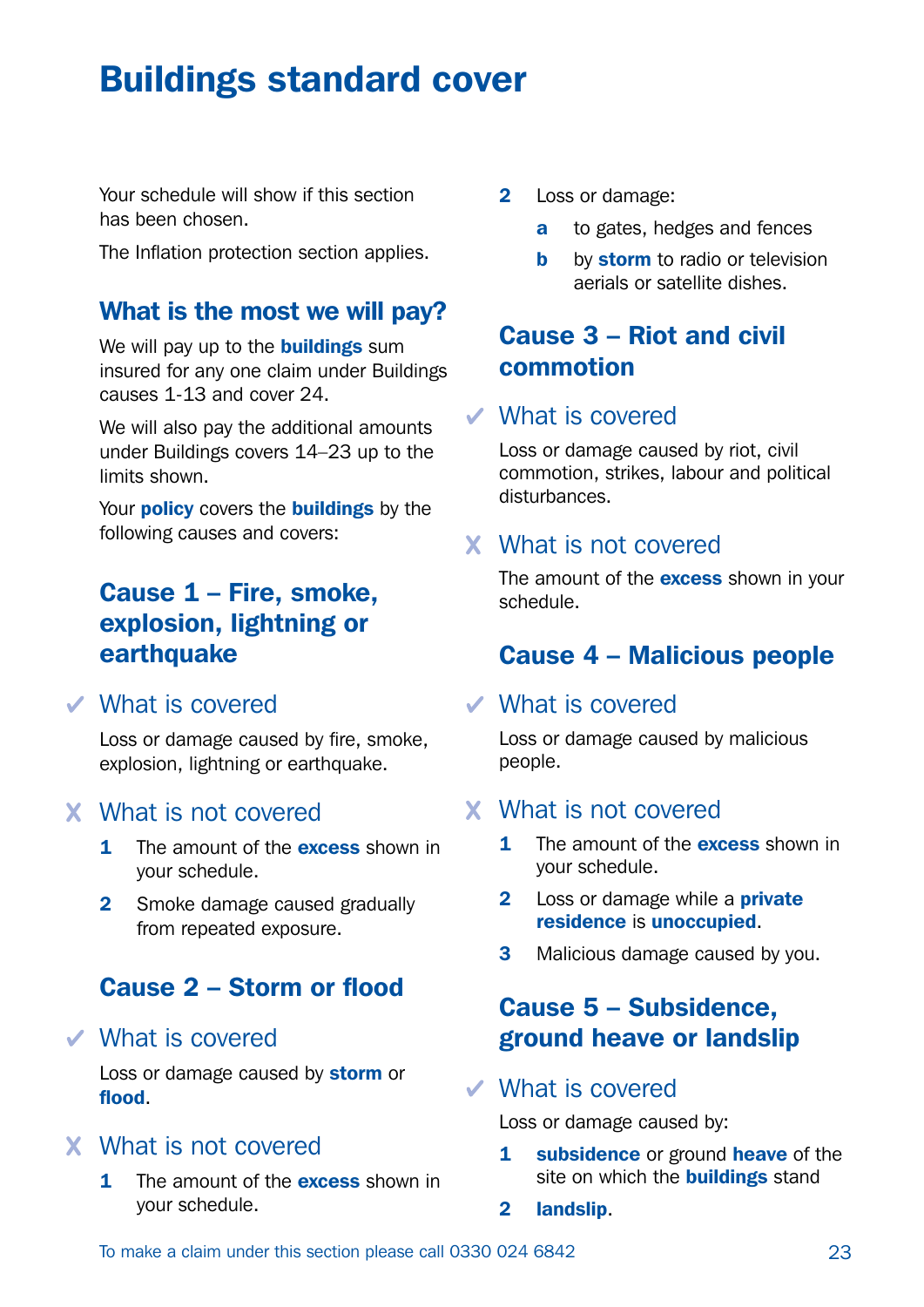### What is not covered

- 1 The amount of the subsidence excess shown in your schedule.
- 2 Loss or damage:
	- a to boundary and garden walls, gates, hedges and fences, paths and drives, artificial lawns, patios, tennis hard courts, permanent swimming pools unless the private residence or its garages or **outbuildings** have been damaged at the same time by the same cause
	- **b** due to normal **settlement**. shrinkage or expansion
	- c to or as a result of movement of solid floor slabs and non load bearing walls unless the foundations beneath the external walls of the **private** residence are damaged at the same time by the same cause
	- d arising from construction, structural alteration, repair or demolition
	- e caused by coastal or river bank erosion
	- f arising from the use of defective materials, defective design or faulty workmanship.

### Cause 6 – Escape of water or frost damage

#### What is covered

Loss or damage caused by water leaking from or freezing in:

- 1 a fixed water installation
- 2 a fixed drainage installation
- **3** a heating installation
- 4 a washing machine, dishwasher, water bed, fridge or freezer.

*Damage to the items themselves is only covered if the damage has happened as a result of an insured cause or cover.*

#### What is not covered

- **1** The amount of the **excess** shown in your schedule.
- 2 Loss or damage while the private residence is unoccupied.
- **3** Loss or damage caused by failure or lack of sealant and/or grout.
- 4 Damage caused by sinks and baths overflowing as a result of the taps being left on. This exclusion does not apply if you have chosen buildings plus additional cover.

### Cause 7 – Escape of oil

#### What is covered

Loss or damage caused by oil leaking from or freezing in a fixed oil-fired heating installation, including smoke and smudge damage by vaporisation due to defective oil-fired heating installation and damage to soil caused by the leaking oil.

*Damage to the installation itself is only covered if the damage has happened as a result of an insured cause or cover.*

#### What is not covered

- 1 The amount of the **excess** shown in your schedule.
- 2 Loss or damage while a **private** residence is unoccupied.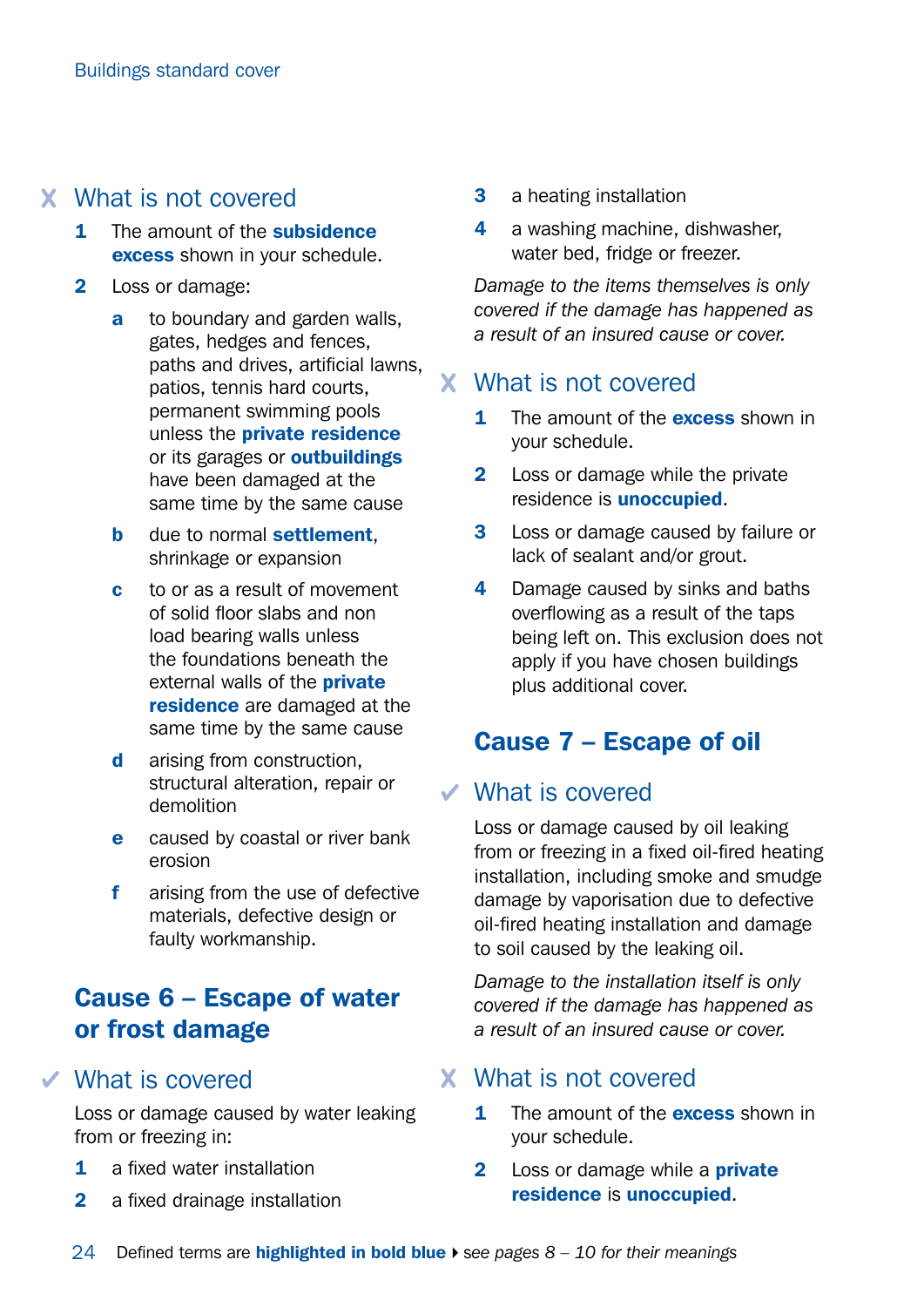### Cause 8 – Theft

#### What is covered

Loss or damage caused by theft or attempted theft.

#### What is not covered

- 1 The amount of the **excess** shown in your schedule.
- 2 Loss or damage while a **private** residence is unoccupied.

### Cause 9 – Collision

#### What is covered

Loss or damage caused by collision by aircraft, aerial devices road or rail vehicles (or anything dropped from them) or animals.

#### What is not covered

- 1 The amount of the **excess** shown in your schedule.
- 2 Loss or damage caused by domestic animals.

### Cause 10 – Aerials, satellite dishes, telegraph poles or electricity pylons

#### What is covered

Loss or damage caused by the breakage or collapse of radio or television aerials, satellite dishes, lamp posts, telegraph poles, electricity pylons or overhead cables.

#### What is not covered

1 The amount of the **excess** shown in your schedule.

2 Loss or damage to the aerial or satellite dish.

### Cause 11 – Falling trees

#### What is covered

Loss or damage caused by falling trees or branches.

#### What is not covered

- 1 The amount of the **excess** shown in your schedule.
- 2 Loss or damage caused during tree felling, lopping or topping.
- **3** The cost of removing fallen trees or branches that have not caused damage to the **buildings**.

### Cause 12 – Glass and **sanitaryware**

#### What is covered

Accidental breakage of:

- 1 fixed glass in windows, doors, fanlights, skylights, greenhouses, conservatories and verandas
- 2 fixed ceramic hobs or hob covers
- **3** fixed sanitaryware and bathroom fittings.

#### What is not covered

- 1 The amount of the **excess** shown in your schedule.
- 2 Loss or damage while the **private** residence is unoccupied.
- **3** Damage to the property that does not form part of the **private** residence.

To make a claim under this section please call 0330 024 6842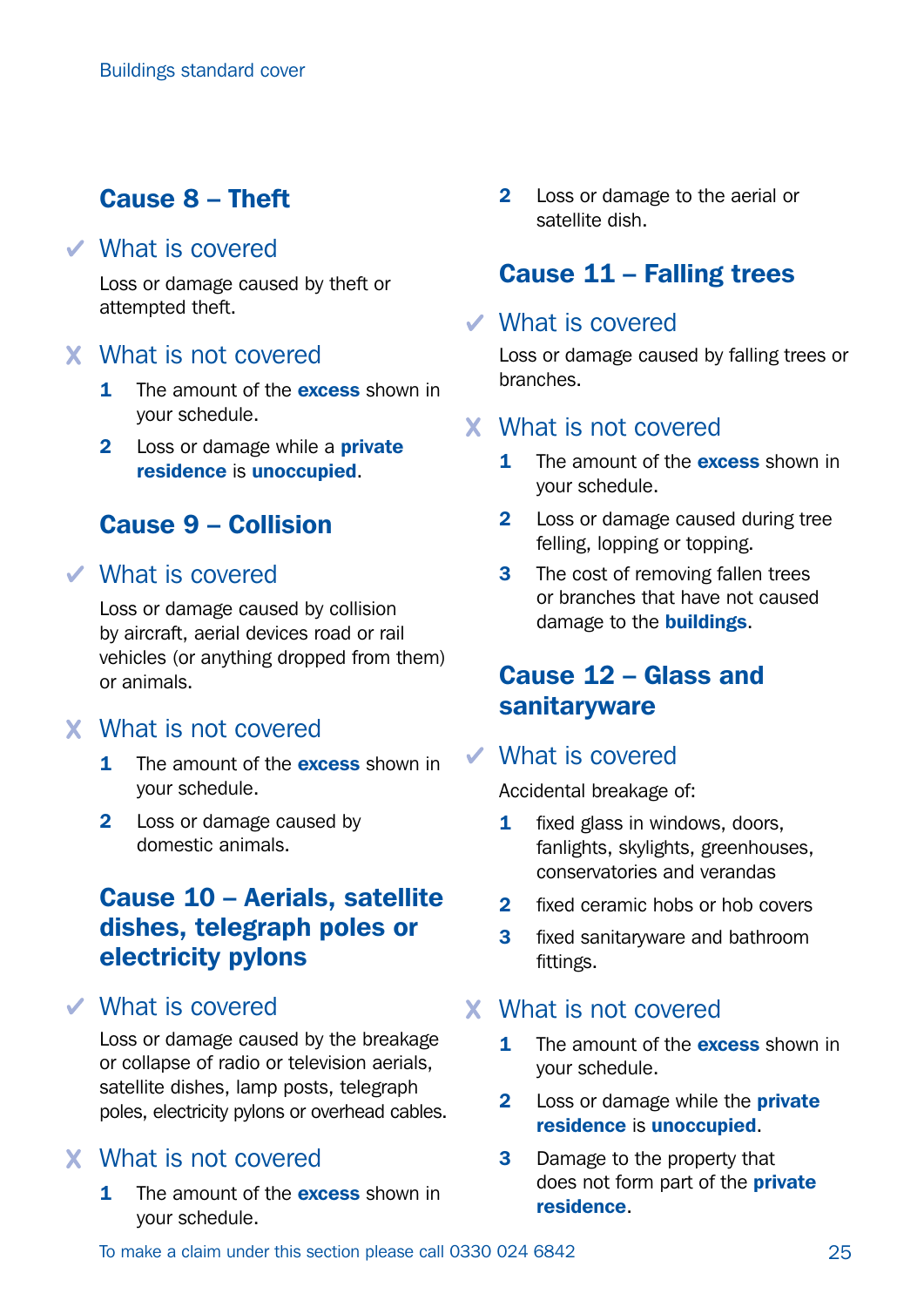### **Cause 13 - Pipes and cables X What is not covered**

#### What is covered

Accidental damage to cables, drain inspection covers and underground drains, pipes or tanks providing services to or from the **buildings** and for which you are responsible.

#### What is not covered

- 1 The amount of the **excess** shown in your schedule.
- 2 Loss or damage to pitch fibre drains caused by inherent defects in the design, material, construction, or installation of the pipes and drains.

*If it is discovered that the cause is not accidental damage then unless one of the other causes applies there will be no cover.*

### Cover 14 – Debris removal and building fees

#### What is covered

We will pay up to 10% of the **buildings** sum insured for:

- 1 architects, surveyors, consulting engineers and legal fees
- 2 the cost of clearing debris from the site or demolishing or shoring up the buildings
- **3** the cost to comply with government or local authority requirements

incurred following a valid claim for damage under **buildings** causes 1-13.

The amount of the **excess** shown in your schedule.

### Cover 15 – Loss of rent/ alternative accommodation

#### What is covered

We will pay up to 20% of the **buildings** sum insured for any one claim for:

- **1** the amount of rent (including ground rent and management charges) you lose or
- 2 the reasonable cost of alternative accommodation for your tenants

when a **private residence** cannot be lived in due to loss or damage under Buildings causes 1–13.

When you require alternative accommodation, we will always discuss this with you.

To determine what we mean by the 'reasonable cost of alternative accommodation' there are numerous factors we consider, including:

- $\blacksquare$  the circumstances of your claim
- $\blacksquare$  the needs of your tenants
- $\blacksquare$  how long your tenants might need the accommodation for
- $\blacksquare$  what type of accommodation is available and where it is located

#### What is not covered

The amount of the **excess** shown in your schedule.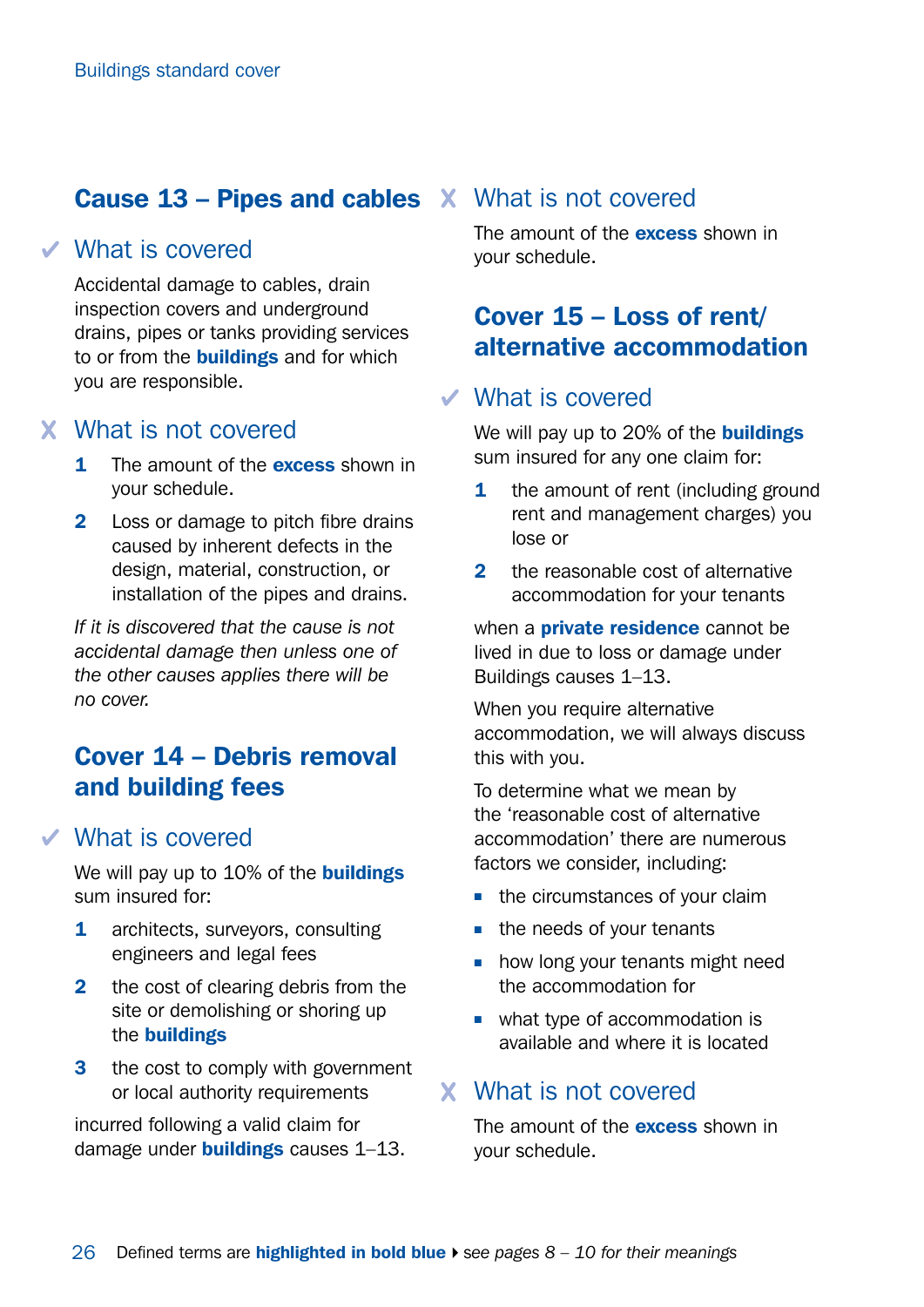## Cover 16 – Emergency evacuation alternative accommodation

#### What is covered

While the **private residence** cannot be lived in because you or your tenants are advised not to by a statutory and/or local authority:

- $\blacksquare$  following damage to a neighbouring property; or
- **n** because of a risk to your tenants' health and safety from possible loss or damage to the private residence.

We will pay up to £2,500 for any one claim for

- 1 the reasonable cost of alternative accommodation for your tenants
- 2 rent which you would have received if you had been renting out part of the home.

#### What is not covered

The amount of the excess shown in your schedule.

## Cover 17 – Keys and locks

#### What is covered

We will pay up to £1,000 for any one claim for the cost of replacing keys and locks or lock mechanisms to:

- 1 external doors of the **private** residence
- 2 an alarm protecting the **private** residence

#### What is not covered

- **1** The amount of the **excess** shown in your schedule.
- 2 The cost of replacing keys and locks to a garage or **outbuilding**.
- **3** Replacement of keys and locks or locking mechanisms due to a tenant not returning the keys of the **private** residence.

### Cover 18 – Domestic heating oil

#### What is covered

We will pay up to £500 for any one claim for accidental loss of domestic heating oil.

#### What is not covered

- 1 The amount of the **excess** shown in your schedule.
- 2 Loss or damage while the **private** residence is unoccupied.

### Cover 19 – Metered water

#### What is covered

We will pay up to £2,500 for any one claim for accidental loss of metered water.

#### What is not covered

- 1 The amount of the **excess** shown in your schedule.
- 2 Loss or damage while the **private** residence is unoccupied.

after the keys are lost or stolen.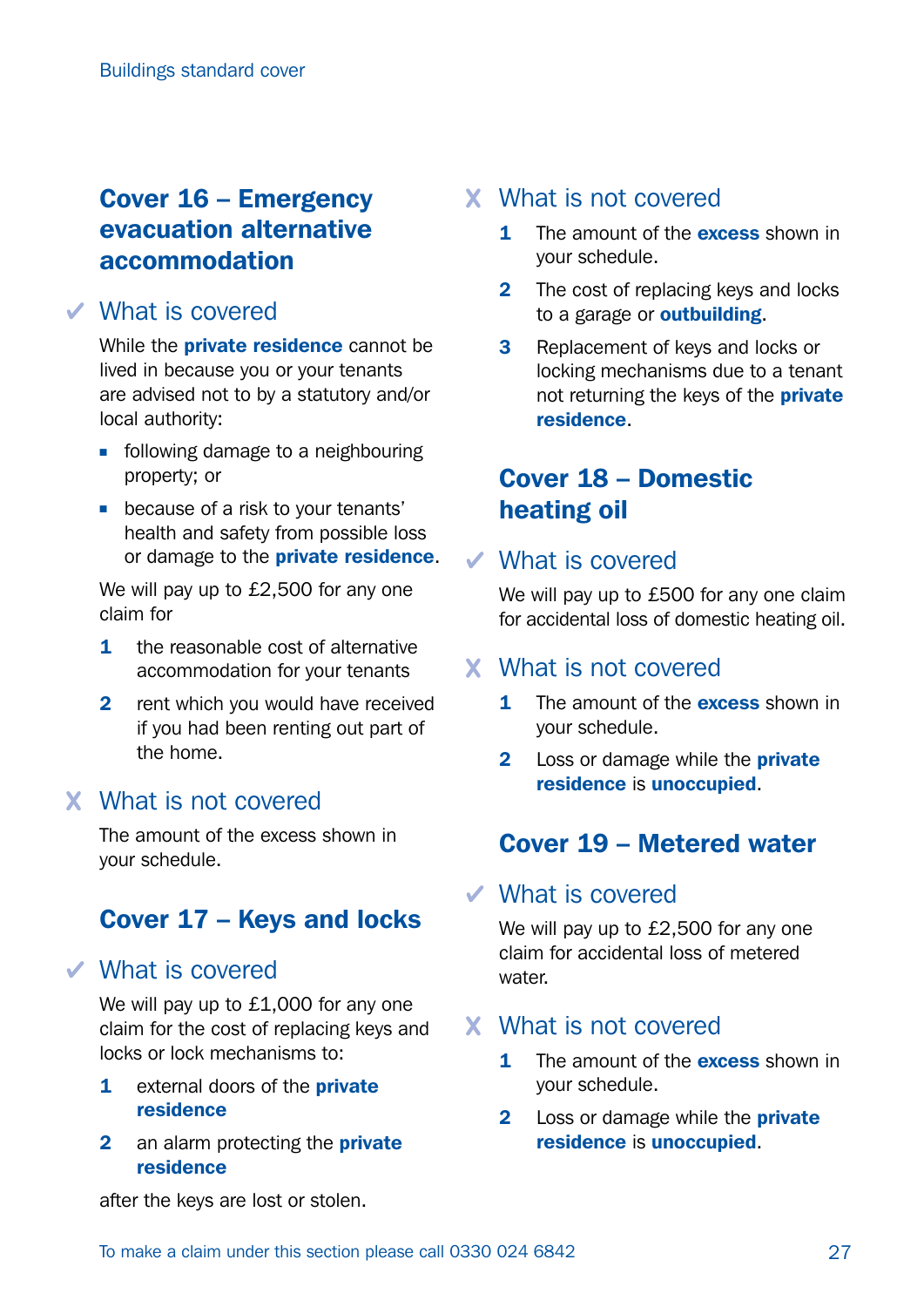## Cover 20 – Lawns and gardens

#### What is covered

We will pay up to £1,000 for any one claim for loss or damage to lawns and gardens through the actions of the emergency services while attending the **buildings** to deal with an emergency included under Buildings causes 1–13.

### What is not covered

The amount of the **excess** shown in your schedule.

### Cover 21 – Property owner's liability

#### What is covered

Subject to the limit below we will pay any amount that you become legally liable to pay as compensation (including claimants costs and expenses) occurring during the period of insurance and arising from your ownership of the **buildings** in respect of accidental:

- 1 death, bodily injury or illness of any person and
- 2 damage to material property not belonging to or in the custody or control of you or your **employee** (except for employees' personal effects)

arising from:

- a your ownership of the **buildings**
- **b** defective work carried out by you or on your behalf to any premises within the United Kingdom, the Isle of Man or the Channel Islands disposed of

by you prior to the occurrence of bodily injury or damage and which prior to such disposal was owned by you and occupied as a private residence.

In the event of your death we will treat your legal personal representative as you in respect of liability incurred by you.

We will not pay more than £2,000,000 (including costs and expenses agreed by us in writing) for any one claim or series of claims arising from any one event or one source or original cause.

#### What is not covered

- **1** Liability in respect of your death, bodily injury or illness.
- **2** Liability in respect of death, bodily injury or illness of any person employed by you in connection with the **business** or in connection with any other trade or profession and arising out of or in the course of their employment.
- 3 Liability arising from:
	- **a** any deliberate act by you or any **employee** of yours whilst engaged in supervisory duties unless caused by wilful misconduct of an employee
	- **b** the pursuit by you of any trade or profession other than the business
	- **c** an agreement which imposes a liability on you which you would not be under in the absence of such agreement
	- d the demolition of or any structural alteration or addition to any part of the **buildings** other than normal maintenance of the buildings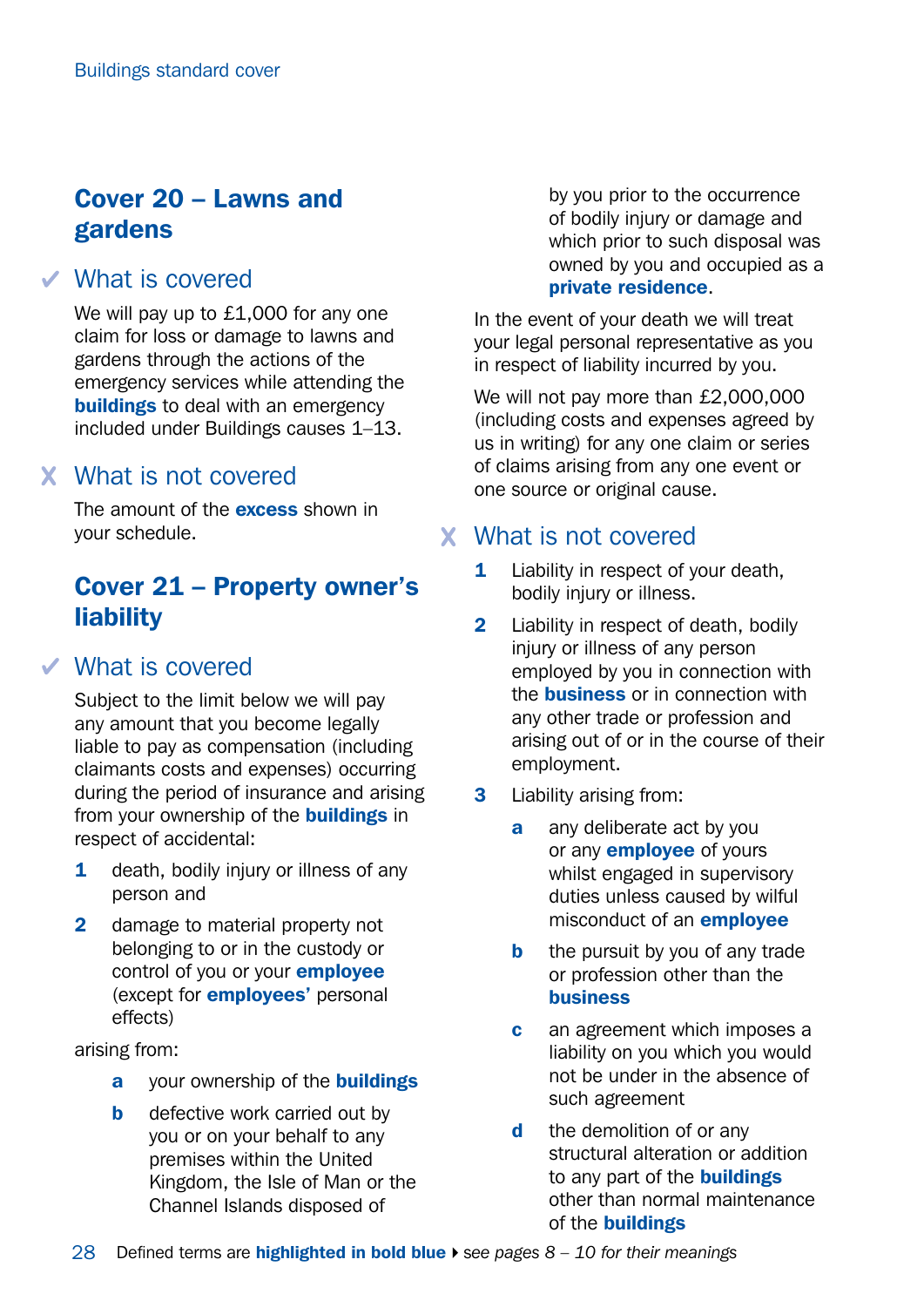- e the occupation of the **buildings**
- f the ownership, possession or use of vehicles or craft
- g the cost of rectifying any fault or alleged fault
- **h** the transmission of any contagious disease or virus
- 4 Any liability which is covered under a more specific policy.

## Cover 22 – Carpets, curtains and white goods

#### What is covered

We will pay up to £5,000 for any one claim for loss or damage covered by Buildings causes 1–11 to carpets, curtains and unattached cookers, washing machines, dishwashers, tumble driers, fridges, freezers and fridge freezers for which you own or are legally responsible for and are contained within the buildings.

#### What is not covered

- **1** The amount of the **excess** shown in your policy schedule
- 2 Loss or damage excluded under Buildings causes 1–11.

### Cover 23 – Trace and access

#### What is covered

We will pay up to £5,000 for any one claim for necessary and reasonable costs that you incur in finding the source of damage to the **private residence** caused by:

- **1** escape of water from a fixed water drainage or heating installation
- 2 escape of oil from a fixed oil fired heating installation
- **3** accidental damage to cables, pipes, underground drain pipes or tanks providing services to and from the private residence for which you are responsible.

This includes reinstating any wall, floor, ceiling, drive, fence or path removed or damaged during the search.

#### What is not covered

- 1 The amount of the **excess** shown in your schedule
- 2 Loss or damage to pitch fibre drains caused by inherent defects in the design, material, construction, or installation of the pipes and drains.
- **3** The costs of repair of the source of the damage unless the cause is covered elsewhere in this **policy**.

#### Cover 24 – Contracting purchaser

#### $\checkmark$  What is covered

If you have entered into a contract to sell the **private residence**, the person buying it will have the full protection of your **buildings** up to the date of completion of the purchase, as long as the **private residence** is not covered by any other insurance.

#### What is not covered

The amount of the **excess** shown in the schedule.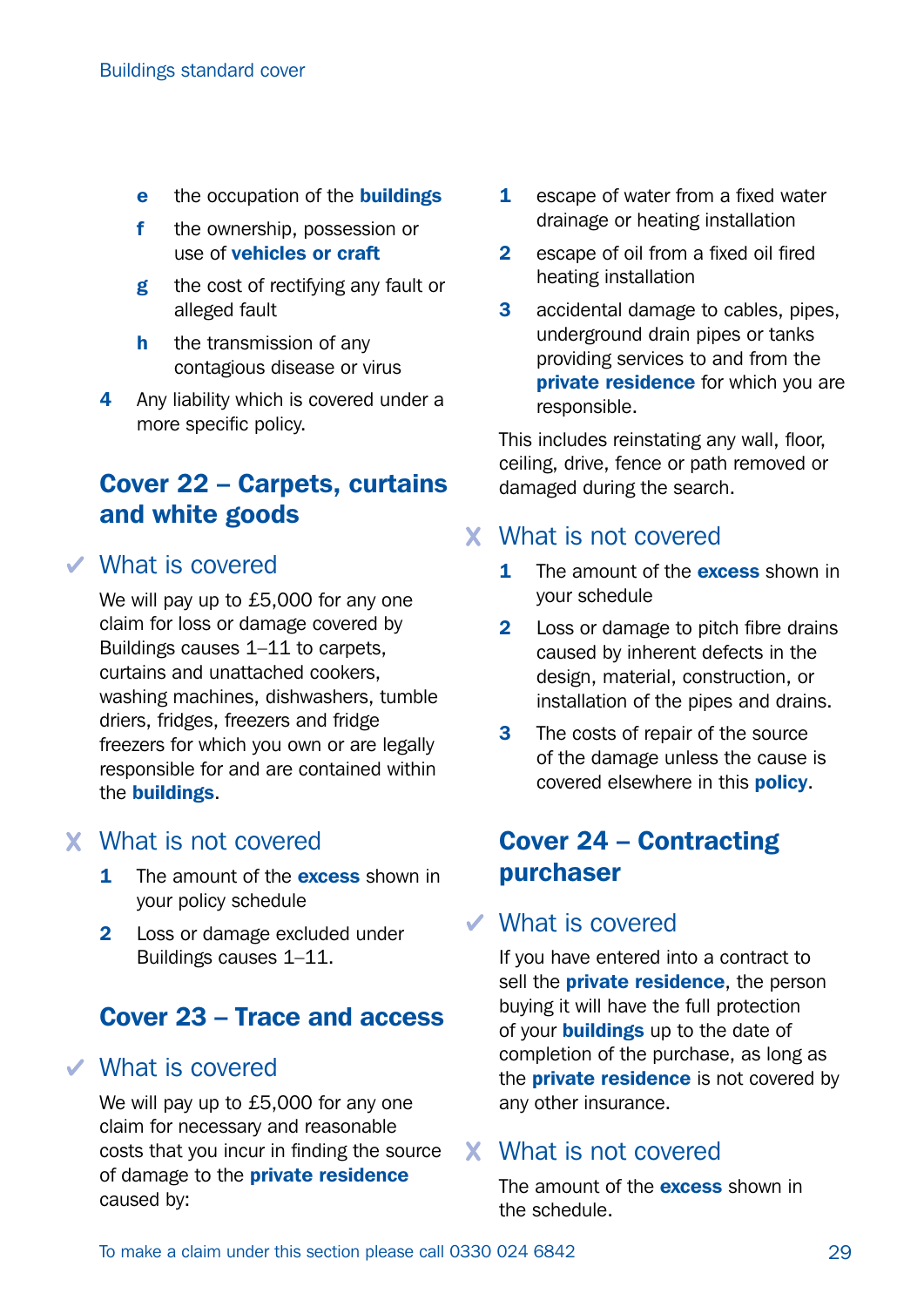## <span id="page-29-0"></span>Buildings – accidental damage

Your schedule will show if this extension has been chosen.

#### Cover 25 – Accidental damage

#### What is covered

Accidental damage to the **buildings**.

#### What is not covered

- 1 The amount of the **excess** shown in your schedule.
- 2 Loss or damage:
	- a specifically excluded under Buildings causes 1–13 and covers 14–23
	- **b** by frost
	- c by infestation, chewing, scratching, tearing, fouling or urinating by insects or **vermin**
	- d by settlement or shrinkage of the buildings
	- **e** by chewing, scratching, tearing, fouling or urinating by domestic animals.
	- f by mechanical or electrical breakdown or failure
	- g specifically covered elsewhere in this policy
	- h arising from the alteration or extension of the **buildings**
	- i arising from faulty workmanship. defective design or use of defective materials
	- j while a **private residence** is unoccupied.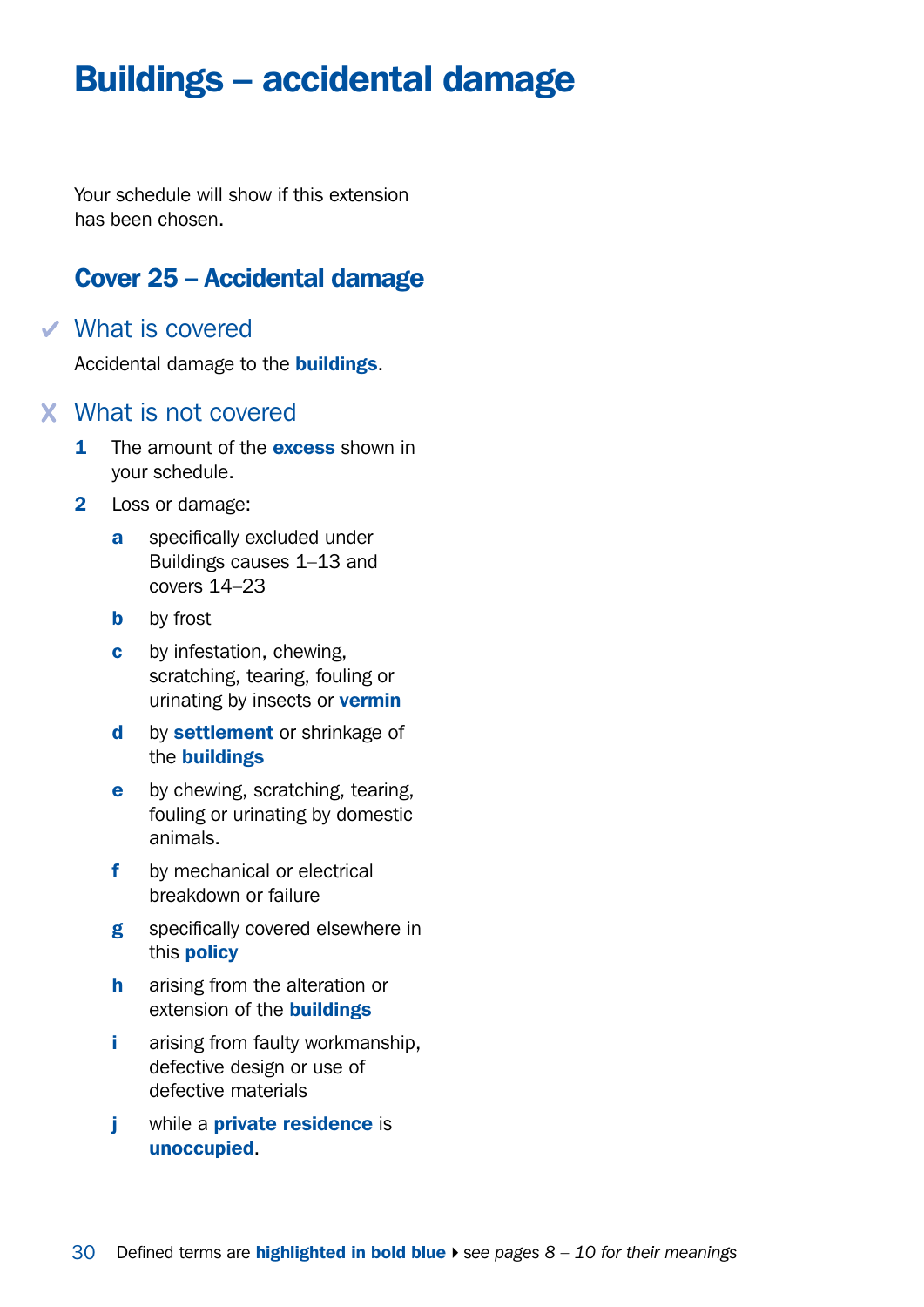## Landlord's contents standard cover

Your schedule will show if this section has been chosen.

The Inflation protection section applies.

#### What is the most we will pay?

We will pay up to the **landlord's** contents sum insured for each private residence as shown in your schedule for any one claim under causes 1–11.

We will also pay the additional amounts under landlord's contents covers 14 and 15 up to the limits shown.

*If Buildings standard cover selected cover includes £5,000 for carpets, curtains and unattached cookers, washing machines, dishwashers, tumble driers and/or fridge freezers. The limit of £5,000 is in addition to the landlord's contents sum insured shown in your schedule.*

Your **policy** covers loss or damage to landlord's contents contained in a **private residence** by the following causes and covers:

### Cause 1 – Fire, smoke, explosion, lightning or earthquake

What is covered

Loss or damage caused by fire, smoke, explosion, lightning or earthquake.

#### What is not covered

1 The amount of the **excess** shown in your schedule.

2 Smoke damage arising gradually or out of repeated exposure.

#### Cause 2 – Storm or flood

#### What is covered

Loss or damage caused by storm or flood.

#### What is not covered

- **1** The amount of the **excess** shown in your schedule.
- 2 Loss or damage:
	- **a** by frost
	- **b** to property in the open.

#### Cause 3 – Riot and civil commotion

#### What is covered

Loss or damage caused by riot, civil commotion, strikes, labour and political disturbances.

#### What is not covered

The amount of the **excess** shown in your schedule.

#### Cause 4 – Malicious people

#### What is covered

Loss or damage caused by malicious people.

#### What is not covered

**1** The amount of the **excess** shown in your schedule.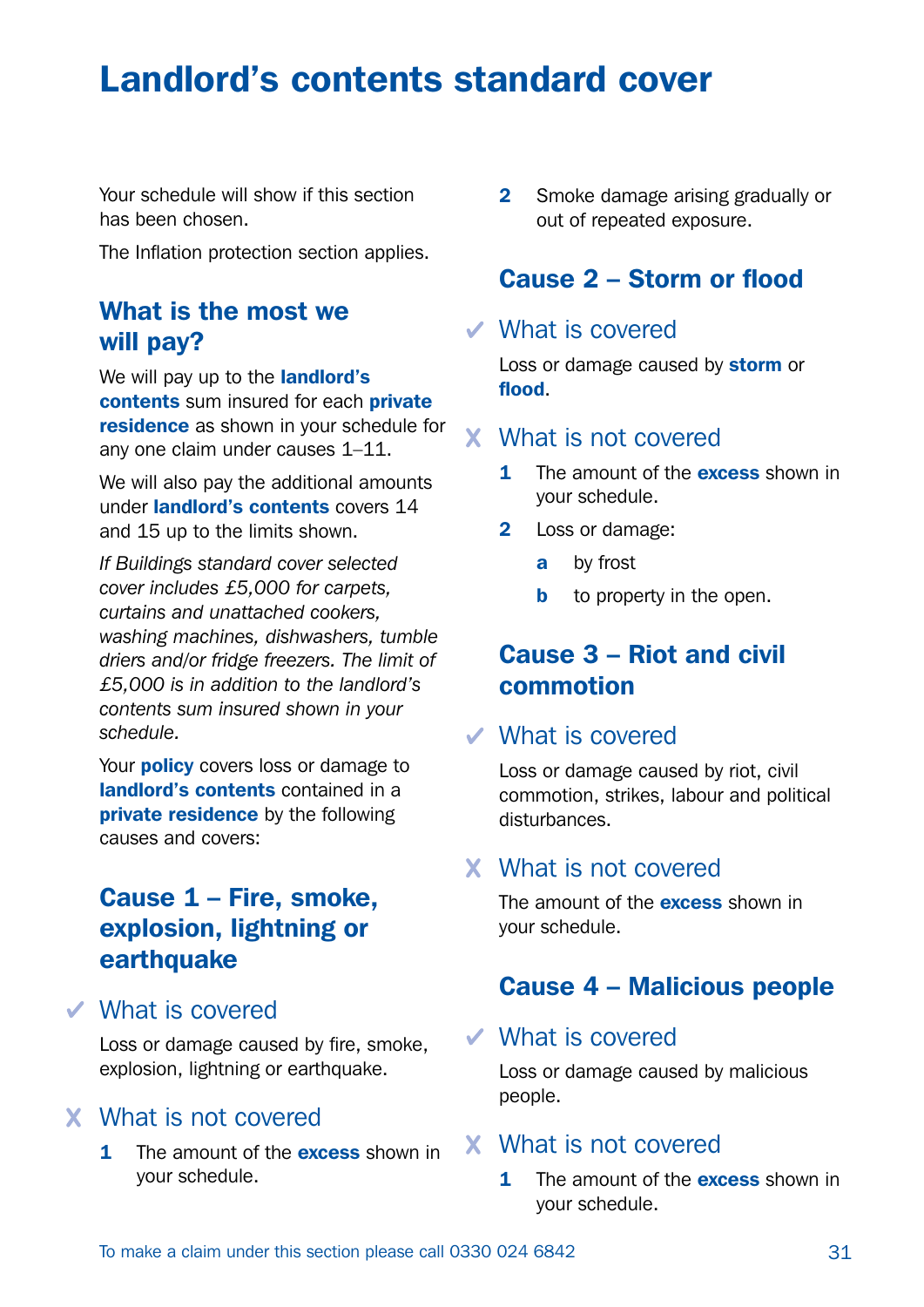- 2 Loss or damage while a **private** residence is unoccupied.
- **3** Malicious damage caused by you.

### Cause 5 – Subsidence, ground heave or landslip

#### What is covered

Loss or damage caused by:

- **1** subsidence or ground heave of the site on which the **buildings** stand
- 2 landslip.

#### What is not covered

- **1** The amount of the **excess** shown in your schedule.
- 2 Loss or damage caused by coastal or river bank erosion.

#### Cause 6 – Escape of water

#### What is covered

Loss or damage caused by water leaking from:

- 1 a fixed water installation
- 2 a drainage installation
- 3 a heating installation
- 4 a washing machine, dishwasher, water bed, fridge or freezer.

*Damage to these items themselves is only covered if the damage has happened as a result of an insured cause or cover.*

#### What is not covered

- **1** The amount of the **excess** shown in your schedule.
- 2 Loss or damage while a **private** residence is unoccupied.
- 3 Loss or damage caused by failure or lack of sealant and/or grout.

### Cause 7 – Escape of oil

#### What is covered

Loss or damage caused by oil leaking from a fixed oil-fired heating installation including smoke and smudge damage by vaporisation due to a defective oil-fired heating installation.

*Damage to the installation itself is only covered if the damage has happened as a result of an insured cause or cover.*

#### What is not covered

- 1 The amount of the **excess** shown in your schedule.
- **2** Loss or damage while a **private** residence is unoccupied.

#### Cause 8 – Theft

#### What is covered

Loss or damage caused by theft or attempted theft.

#### What is not covered

- 1 The amount of the **excess** shown in your schedule.
- **2** Loss or damage while a **private** residence is unoccupied.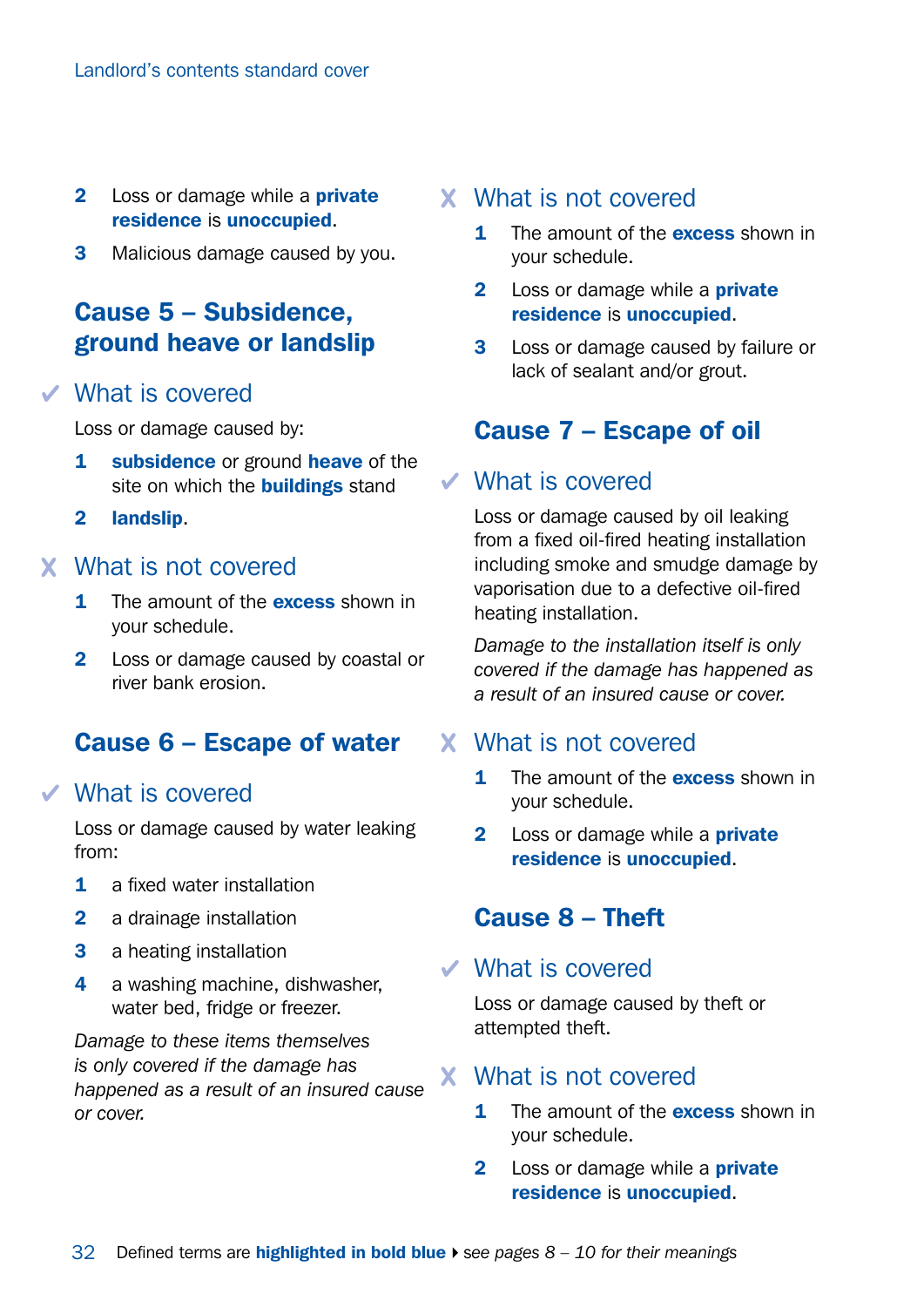#### Cause 9 – Collision

#### What is covered

Loss or damage caused by collision by aircraft, aerial devices, road or rail vehicles (or anything dropped from them) or animals.

#### What is not covered

- 1 The amount of the **excess** shown in your schedule.
- 2 Loss or damage caused by domestic animals.

### Cause 10 – Aerials, satellite dishes, telegraph poles or electricity pylons

#### What is covered

Loss or damage caused by the breakage or collapse of radio or television aerials, satellite dishes, lamp posts, masts, telegraph poles, electricity pylons or overhead cables.

#### What is not covered

- 1 The amount of the **excess** shown in your schedule.
- 2 Mechanical or electrical breakdown or failure.
- **3** Damage caused by or in the process of cleaning, maintenance, repair or dismantling.
- 4 Damage to equipment not in or attached to the **buildings**.
- **5** Loss or damage to the items themselves.

#### Cause 11 – Falling trees

#### What is covered

Loss or damage caused by falling trees or branches.

#### What is not covered

- 1 The amount of the **excess** shown in your schedule.
- 2 Loss or damage caused by tree felling, lopping or topping.
- **3** The cost of removing fallen trees or branches unless the **buildings** or landlord's contents have also been damaged.

### Cover 12 – Mirrors and glass

#### What is covered

Accidental breakage of:

- 1 mirrors
- 2 fixed glass in and glass tops of furniture
- **3** ceramic hobs and ceramic tops of cookers.

#### What is not covered

- **1** The amount of the **excess** shown in your schedule.
- 2 Loss or damage while a **private** residence is unoccupied.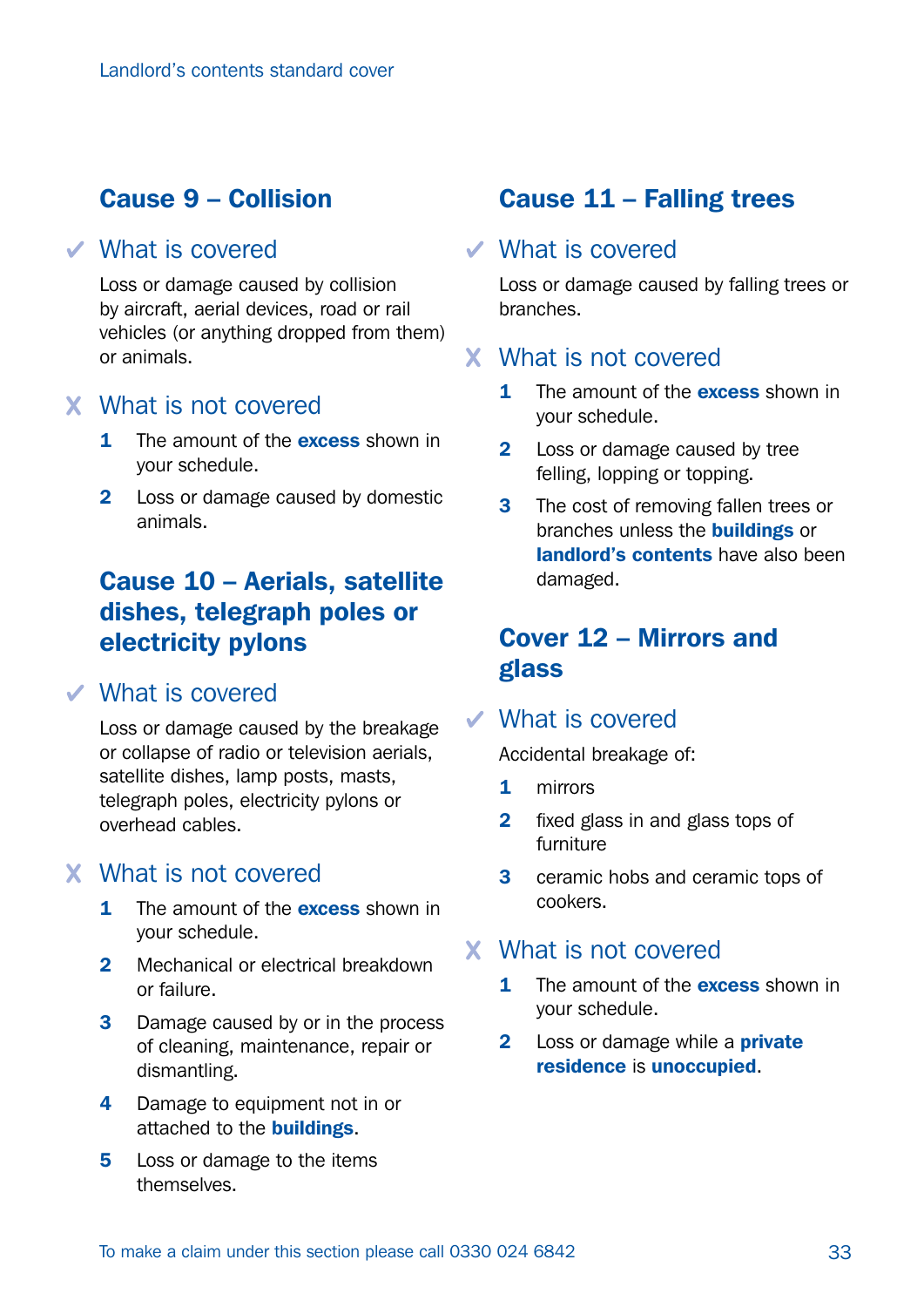### Cover 13 – Entertainment equipment

#### What is covered

Accidental damage to:

- 1 television sets
- 2 radios
- **3** MP3 players, compact disc players, record players and tape recorders
- 4 DVD and Blu-ray players
- 5 cable/satellite/digital television receivers
- 6 television aerials and satellite dishes

which are owned by you or for which you are legally responsible.

#### What is not covered

- **1** The amount of the **excess** shown in your schedule.
- 2 Mechanical or electrical breakdown or failure.
- 3 Loss or damage:
	- **a** to portable equipment if it is being transported or carried or moved
	- **b** to CDs, DVDs, records, discs, cassettes and tapes
	- **c** caused by or in the process of cleaning, maintenance, repair or dismantling
	- d to equipment in the open
	- e caused by chewing, scratching. tearing, fouling or urinating by domestic animals.
	- f to computers and computer equipment
- g caused by rot, fungus, insects or vermin
- **h** arising from the cost of remaking any film disc or tape or the value of any information contained in it.

### Cover 14 – Contents in the garden

#### What is covered

We will pay up to £250 for any one claim arising from Landlord's contents causes 1-11 for loss or damage to **landlord's** contents when in the open within the boundaries of the **buildings**.

*Items such as garden furniture, external statues and garden pots are included within this section.*

#### What is not covered

- 1 The amount of the **excess** shown in your schedule.
- **2** Loss or damage to plants and trees.
- **3** Loss or damage to audio and audio visual equipment.
- 4 Any loss or damage specifically excluded under Landlord's contents causes 1–11.

### Cover 15 – Contents in garages and outbuildings

#### What is covered

We will pay up to £1,000 for any one claim arising from Landlord's contents causes 1–11 for loss or damage to landlord's contents while contained in a garage or **outbuilding** belonging to the private residence.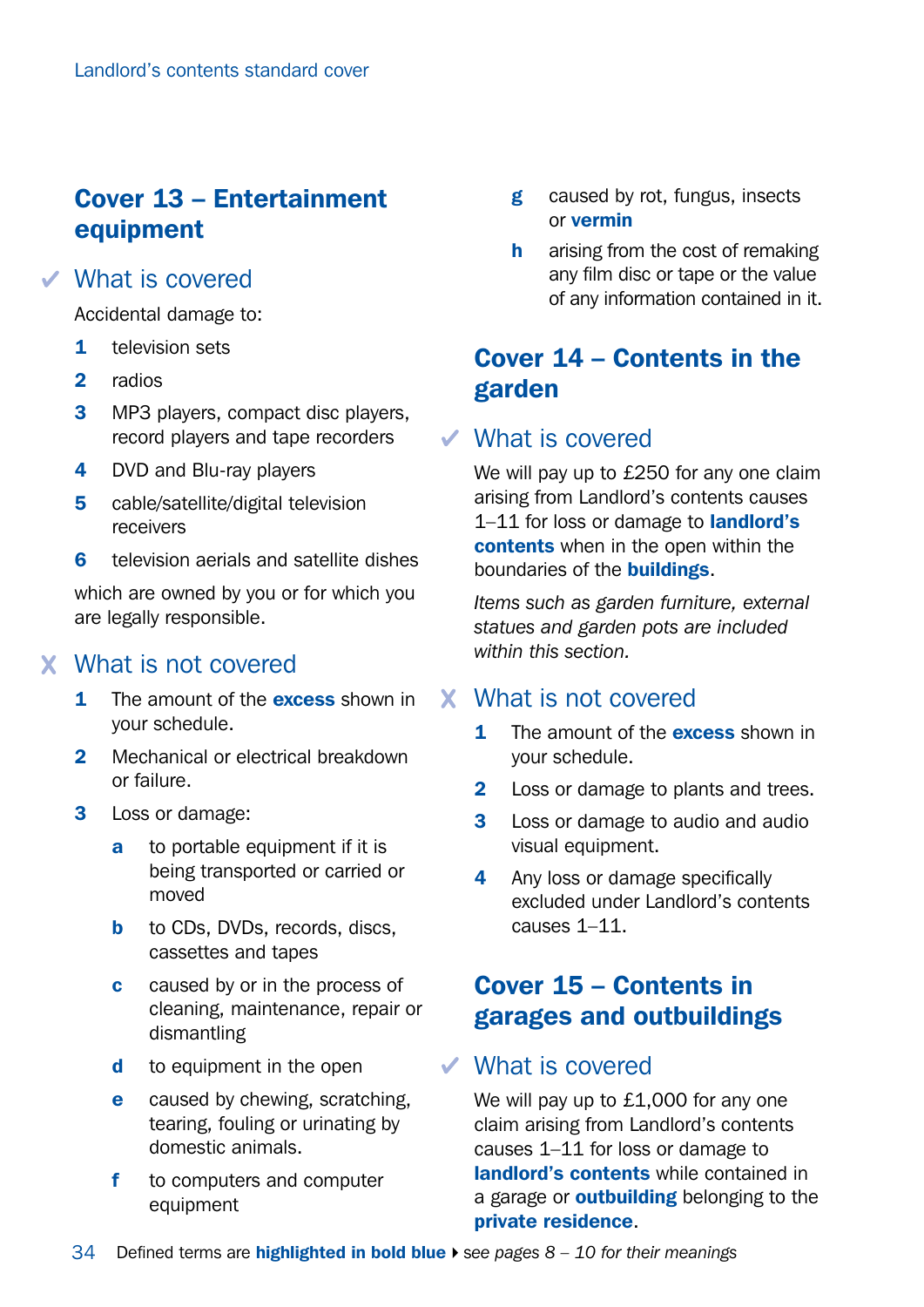#### What is not covered

- **1** The amount of the **excess** shown in your schedule.
- 2 Any loss or damage specifically excluded under Landlord's contents causes 1–11.
- 3 Any items mentioned under Landlord's contents, What items are not covered.

#### Cover 16 – Public liability

#### What is covered

Subject to the limit below we will pay any amount that you become legally liable to pay as compensation (including claimants costs and expenses) occurring during the period of insurance and arising from your ownership of the **landlord's** contents in respect of accidental:

- 1 death, bodily injury or illness of any person
- 2 damage to material property not belonging to or in the custody or control of you or your **employee** (except for employees' personal effects).

In the event of your death we will treat your legal personal representative as you in respect of liability incurred by you.

We will not pay more than £2,000,000 (including costs and expenses agreed by us in writing) for any one claim or series of claims arising from any one event or one source or original cause.

#### What is not covered

- **1** Liability in respect of your death. bodily injury or illness.
- 2 Liability in respect of death, bodily injury or illness of any person employed by you in connection with the **business** or in connection with any other trade or profession and arising out of or in the course of their employment.
- **3** Liability arising from:
	- **a** any deliberate act by you or any **employee** of yours whilst engaged in supervisory duties unless caused by wilful misconduct of an employee
	- **b** the pursuit by you of any trade or profession other than the business
	- **c** an agreement which imposes a liability on you which you would not be under in the absence of such agreement
	- d the transmission of any contagious disease or virus
	- e the ownership of the **buildings**
	- f the ownership, possession or use of vehicles or craft
- 4 Legal liability to pay compensation or costs arising from:

owning, possessing or using any species of horse including ponies, donkeys and mules.

5 Any liability which is covered under a more specific policy.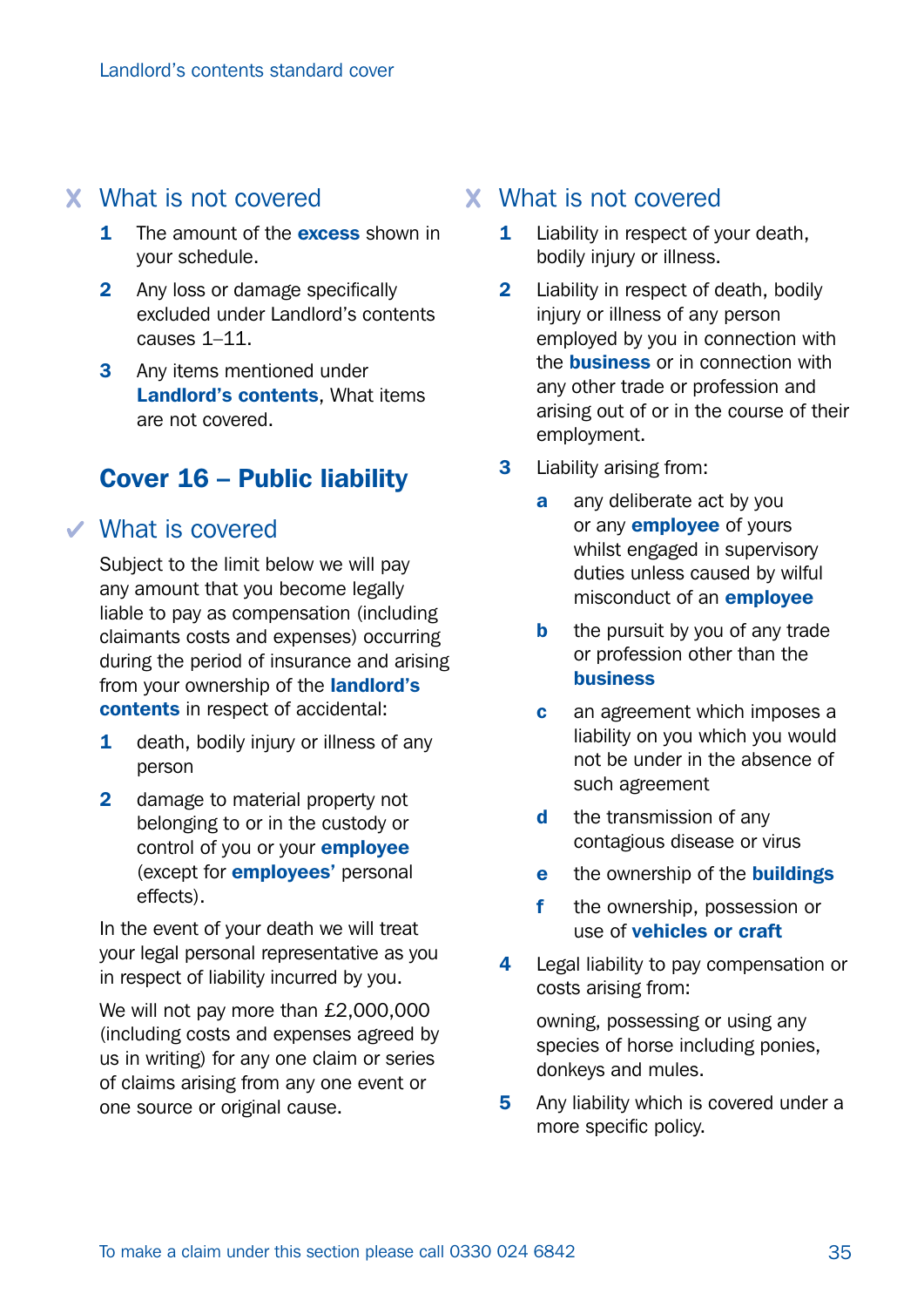## Landlord's contents – accidental damage

### Cover 17 – Accidental Damage

Your schedule will show if this extension has been chosen.

#### What is covered

Accidental damage to landlord's contents while in the private residence. We will also pay up to £1,000 for any one claim for accidental damage to landlord's contents in a garage or **outbuilding** belonging to the private residence.

#### What is not covered

- 1 The amount of the **excess** shown in your schedule.
- 2 Any loss or damage specifically excluded under the Landlord's contents causes 1–11 and covers  $12-16$
- 3 Accidental loss or damage:
	- a by mechanical or electrical breakdown or failure
	- **b** arising from the cost of remaking any film, disc or tape or the value of any information contained on it
	- c caused by or in the process of cleaning, maintenance, repair, dismantling, restoring, altering, dyeing or washing
	- d by chewing, scratching, tearing, fouling or urinating by domestic animals
	- **e** caused by infestation, chewing, scratching, tearing, fouling or urinating by insects or **vermin**
- f arising from depreciation in value and unless we specifically provide cover under this insurance any other loss, damage or additional expense. Examples of such loss, damage or additional expense are loss of earnings or the cost of preparing a claim i.e. the cost of telephone calls
- g while a private residence is unoccupied.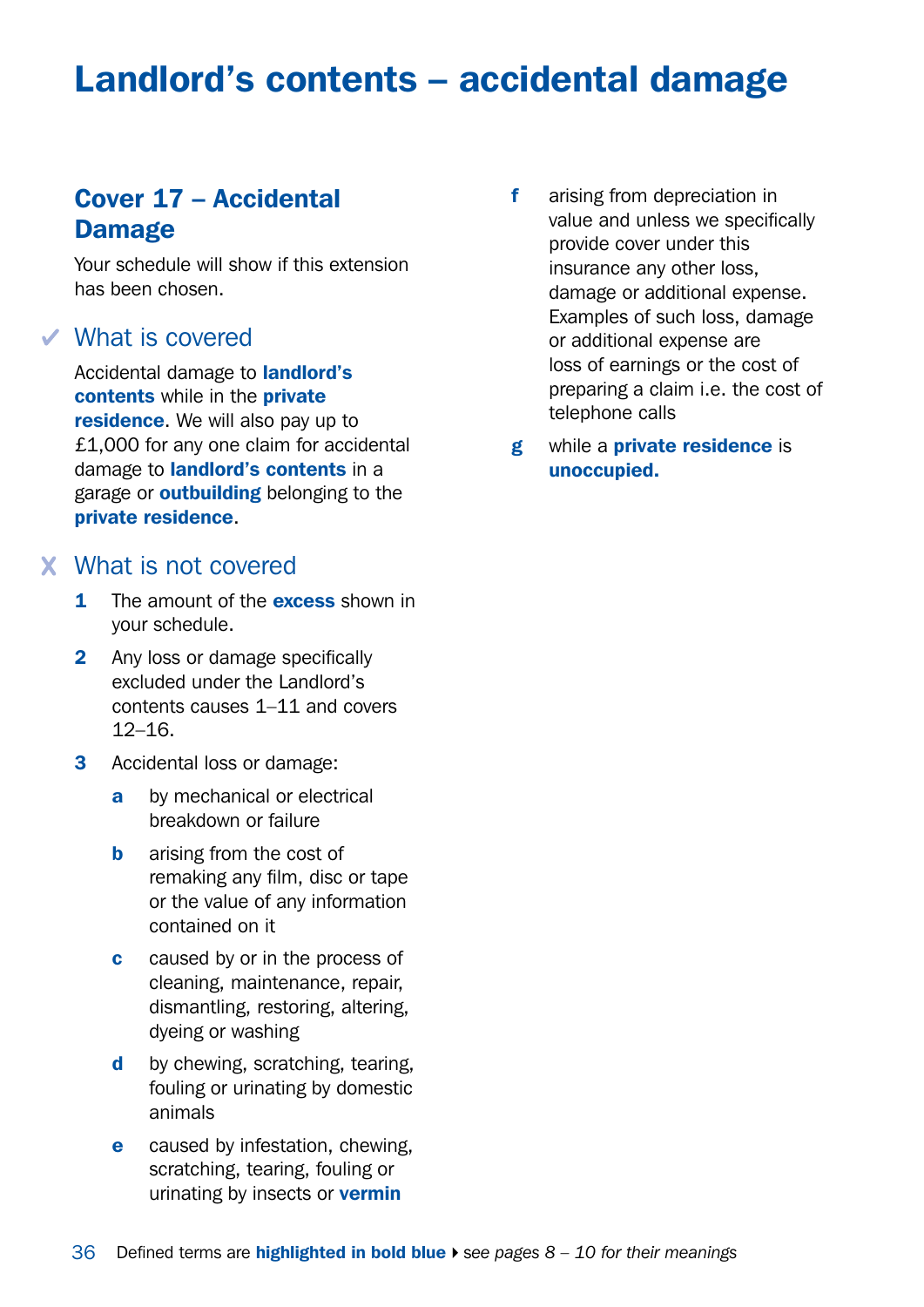# Employer's liability

This section is automatically included.

#### Recovery of payments

This cover is in accordance with the provisions of any law relating to the compulsory insurance of liability to employees within Great Britain, Northern Ireland, the Channel Islands or the Isle of Man but you shall repay to us all sums paid by us which we would not have been liable to pay but for the provisions of such law.

#### What is covered

Subject to the limit below we will pay any amount that you become legally liable to pay as compensation (including claimant's costs and expenses) for death, bodily injury or illness of any **employee** sustained during the period of insurance and arising out of and in the course of employment by you in connection with the **business** within the United Kingdom. Channel Islands or the Isle of Man.

We will not pay more than £10,000,000 in respect of all compensation (which includes costs and expenses agreed by us in writing) for any claim or series of claims arising from any one event or one source or original cause.

In the event of your death we will treat your legal personal representative as you in respect of liability incurred by you.

#### What is not covered

- 1 Liability for which compulsory motor insurance or security is required under the Road Traffic Act 1988 as amended by the Motor Vehicle (Compulsory Insurance) Regulations 1992 and the Road Traffic (Northern Ireland) Order 1981 as amended by the Motor Vehicle (Compulsory Insurance) Regulations (Northern Ireland) 1993 or any other compulsory Road Traffic Act legislation.
- **2** Legal costs or expenses insured by any other insurance.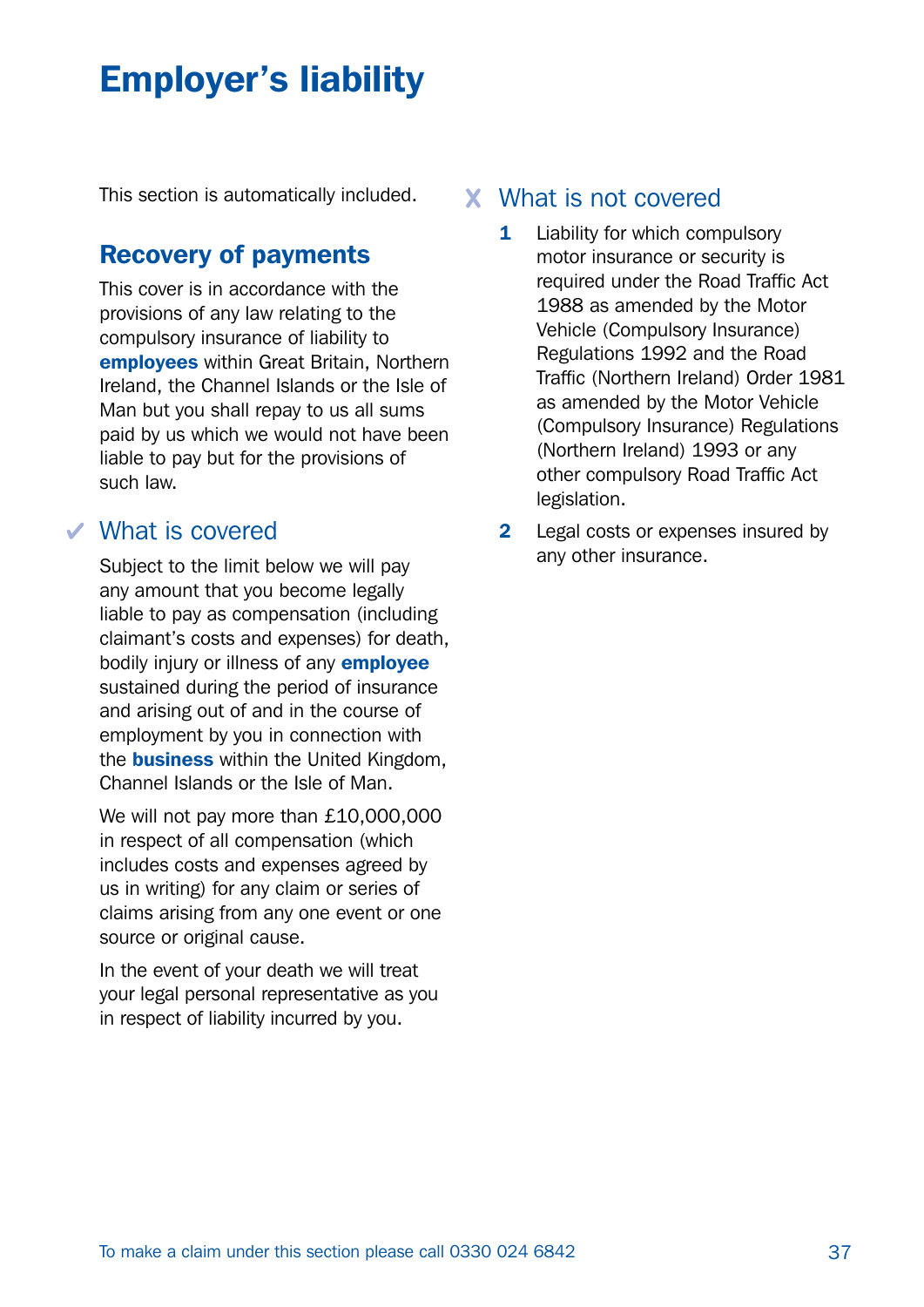## <span id="page-37-0"></span>Legal expenses

Your **policy** schedule will show if this section has been chosen.

Your *insurer* under this section is AmTrust Europe Limited.

#### **Definitions**

Where we explain what a word means that word will appear highlighted in bold print and will have the same meaning wherever it is used in this section.

These definitions apply to the Legal expenses section only and are listed alphabetically.

#### Adviser

Our panel solicitor, their agents, or other appropriately qualified person, firm or company appointed by Us to act for You.

#### Advisers' costs

Reasonable legal fees incurred by the adviser up to the hourly rate shown in the Arc fee scale and payments essential to your case. Legal costs shall be assessed on the standard basis and third party's costs shall be covered if awarded against you and paid on the standard basis of assessment.

#### **Arc**

Arc Legal Assistance Limited who administer claims under this section on our behalf.

#### Data Protection Legislation

The relevant data protection legislation in force in the United Kingdom at the time of the insured incident.

#### Insured/you/your

The individual or organisation shown in your policy schedule as the policyholder and defined in the tenancy agreement as the Landlord. If you die your personal representatives will be covered to pursue cases covered by this section on behalf of you that arose prior to your death.

#### Insured incident

The incident or the first of a series of incidents related by cause or time which may lead to a claim.

#### Insured property

The insured property as shown in your policy schedule.

#### Insurer/we/us/our

AmTrust Europe Limited, Registered Office: 10th Floor Market Square House, St James's Street, Nottingham, NG1 6FG, Registered Number 1229676.

AmTrust Europe Limited is authorised by the Prudential Regulation Authority and regulated by the Financial Conduct Authority and Prudential Regulation Authority, financial services number: 202189.

This can be checked by visiting the website [www.fca.org.uk/register](http://www.fca.org.uk/register) or by contacting the Financial Conduct Authority on 0800 111 6768.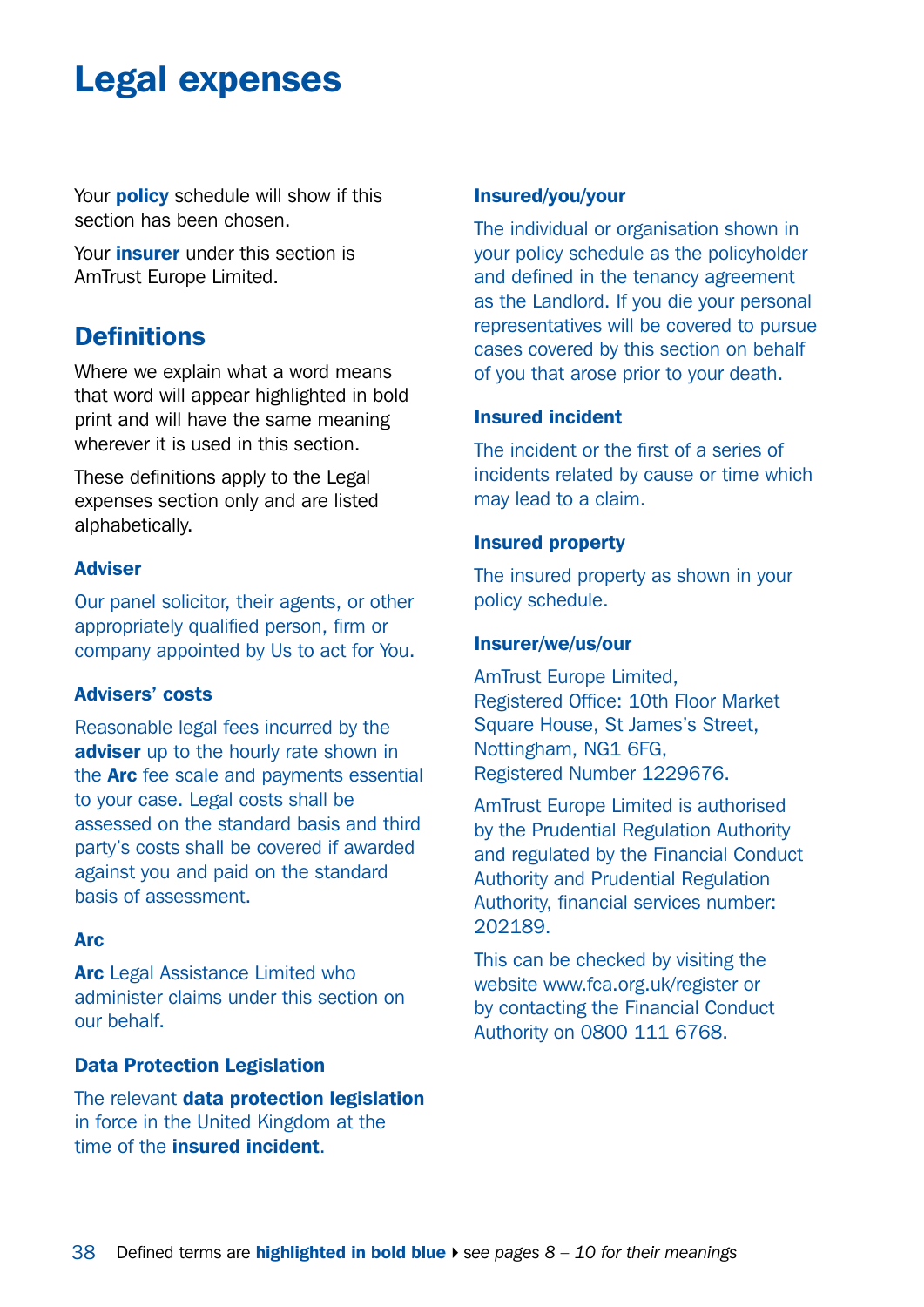#### Period of insurance

The dates shown in your policy schedule.

#### Proceedings

The pursuit of civil legal cases for damages or injunctions and the defence of criminal prosecutions.

### Legal helpline

You can contact our helpline on 0330 024 8694 for advice on any problem or concern in connection with the insured property. Please quote AXA – Buy to Let when you call. The helpline is available 24 hours a day 365 days a year.

Specialist lawyers are at hand to help you. If you need a lawyer to act for you and your problem is covered under this insurance, we will ask you to complete a claim form. If your problem is not covered under this insurance, the helpline may be able to offer you assistance under a private funding arrangement.

The legal helpline is provided on our behalf by our panel solicitors or their agents that we have authorised.

We will monitor and record calls that are made to us for training and other lawful purposes.

### Landlord's legal document service

Create Your own legal documents to assist in a range of potential disputes or legal situations that You may encounter.

You can access this service by logging on to <https://landlord-docs.arclegal.co.uk>

Please use the following access code AXAMLB to access the Legal Document Service. If You have not accessed the Legal Document Service before, please ensure You register as a new user.

#### What is covered

We will pay up to £50,000 for any one insured incident to cover advisers' costs where:

- 1 the **insured incident** takes place in the **period of insurance** and within the United Kingdom and
- **2** the **proceedings** take place in the United Kingdom.

You are covered for **advisers' costs** to pursue **proceedings** for nuisance or trespass against the person or organisation infringing your legal rights in relation to the *insured* property.

The nuisance or trespass must have commenced at least 180 days after you first purchased this insurance.

There is no cover arising from a dispute relating to a tenancy agreement or any other lease or licence to occupy property or land.

You are covered for **advisers' costs** to defend Criminal Prosecutions brought against you in relation to the *insured* property under:

- **a** The Gas Safety (Installation and Use) Regulations 1994.
- **b** The Furniture and Furnishings (Fire) (Safety) Amendments Regulations 1993.
- **c** The Flectrical Fquipment (Safety) Regulations 1994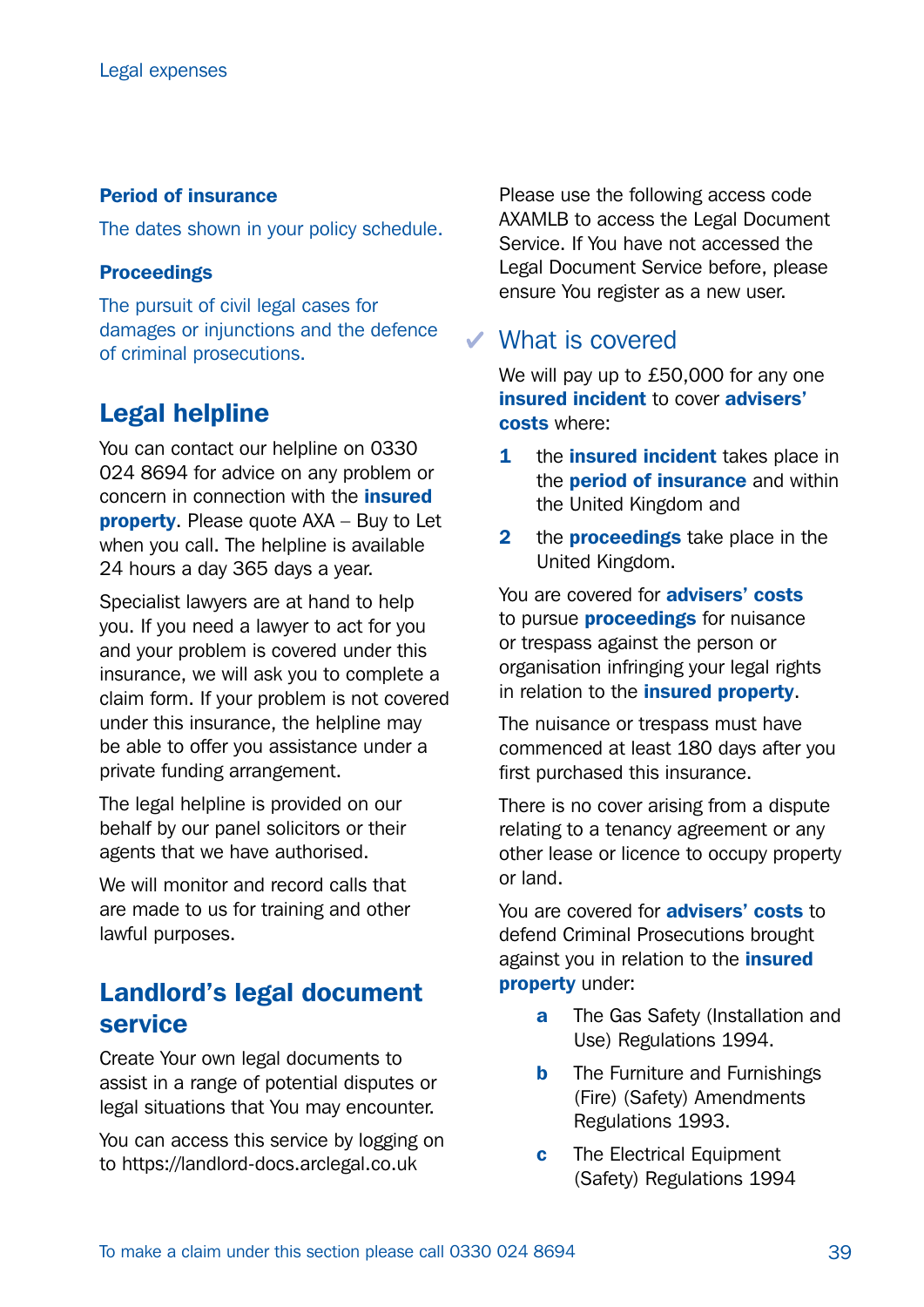and later amending regulations or their equivalent outside of England and Wales but within the United Kingdom.

You must take all reasonable steps to comply with these regulations and keep evidence of this.

#### What is not covered

- 1 There is no cover where:
	- a your act, omission or delay prejudices your or our position in connection with the proceedings or prolongs the length of the claim
	- **b** the **insured** incident began to occur or had occurred before you purchased this insurance
	- c you should reasonably have realised when purchasing this insurance that a claim might occur
	- d you do not give proper information to **Arc** or to the adviser
	- e you have breached a condition relating to this section of your policy
	- f advisers' costs have not been agreed in advance or are above those for which **Arc** has given its prior written warning.
- 2 There is no cover for any claim arising from:
	- a works undertaken or to be undertaken by or under the order of any government or public or local authority
	- **b** planning law
- **c** structural alteration to buildings
- d anything said or written about you
- e divorce, matrimonial or family matters or proceedings
- f any ventures or business projects unrelated to your activities as a landlord
- g a dispute between persons insured under this **policy**
- **h** an application for Judicial Review
- i a novel point of law
- **j** something you have done, knowing it to be wrongful or ignoring that possibility.
- 3 There is no cover:
	- **a** for any claim which is not reported to **Arc** within 180 days of the insured incident
	- **b** for **advisers' costs** incurred in avoidable correspondence or which are recoverable from a court, tribunal or other party
	- **c** arising from a dispute between you and your managing agent or mortgage lender
	- d for damages, interest, fines or costs awarded in criminal courts
	- **e** where you have other legal costs insurance cover
	- f for claims made by or against your Insurance intermediary, us, the adviser or Arc
	- **g** for appeals without the prior written consent of **Arc**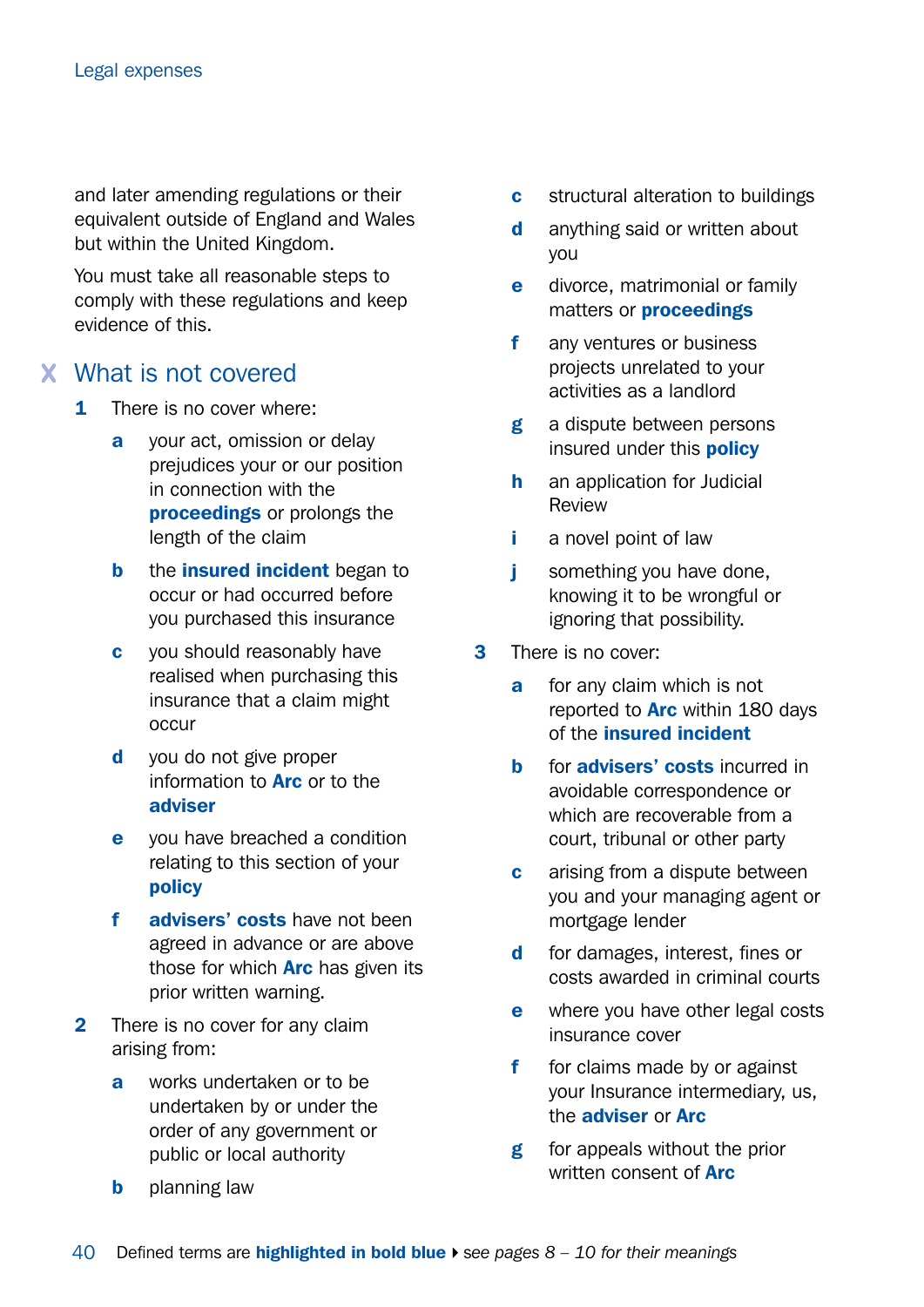- **h** prior to the issue of court proceedings or unless a conflict of interest arises, for the costs of any legal representative other than those of the **adviser** unless expressly agreed by Arc. Such agreement is entirely at Arc's discretion
- i where a reasonable estimate of your advisers' costs of acting for you is more than the amount in dispute.
- 4 Contracts (Rights of Third Parties) Act 1999.

 A person who is not a party to this contract has no right under the Contracts (Rights of Third Parties) Act 1999 to enforce any term of this contract but this does not affect any right or remedy of a third party which exists or is available other than by virtue of this Act.

#### General conditions

- 1 Dealing with your claim
	- **a** You must notify claims as soon as possible within 180 days of the insured incident. You must complete a claim form and return it to us promptly with all relevant information.
	- **b** You and/or your agent must attend any court hearing in relation to an *insured* incident if requested to do so by **Arc** or the adviser. Failure to do this will result in all cover under this section being withdrawn with immediate effect and no further claim payments being made.
	- **c** Arc may investigate the claim and take over and conduct the proceedings in your name. Subject to your consent which shall not be unreasonably withheld **Arc** may reach a settlement of the **proceedings.**
	- d You must supply at your own expense all of the information which **Arc** reasonably require to decide whether a claim may be accepted. If court **proceedings** are required and you wish to nominate an alternative adviser to act for you, you may do so. The **adviser** must represent you in accordance with **Arc's** standard conditions of appointment available on request.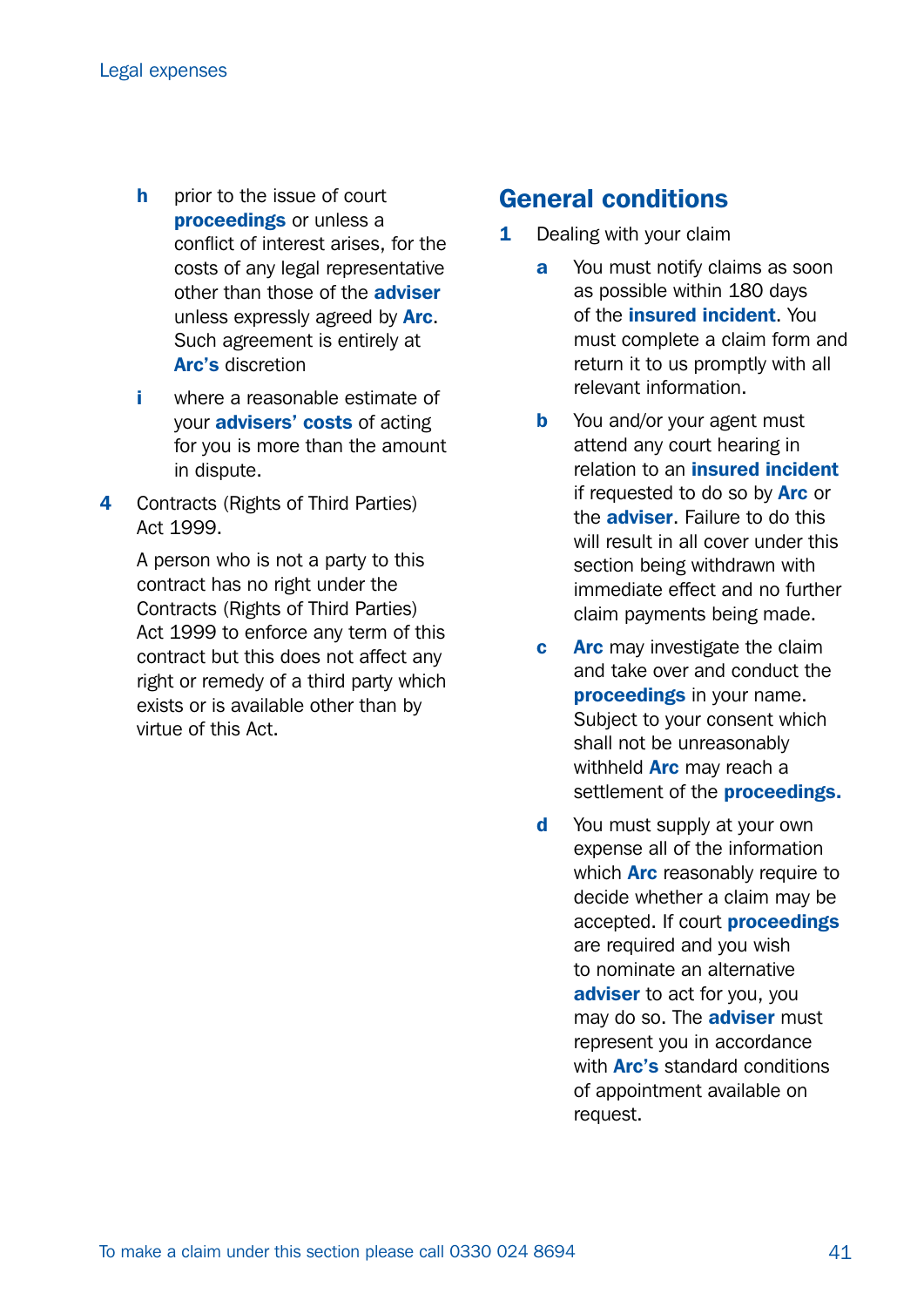The adviser will:-

- Provide a detailed view of your prospects of success including the prospects of enforcing any judgment obtained.
- ii Keep **Arc** fully advised of all developments and provide such information as **Arc** may require.
- **iii** Keep **Arc** regularly advised of advisers' costs incurred.
- iv Advise Arc of any offers to settle and payments in to court. If contrary to Arc's advice such offers or payments are not accepted there shall be no further cover for advisers' costs unless **Arc** agree in their absolute discretion to allow the case to proceed.
- v Submit bills for assessment or certification by the appropriate body if requested by **Arc.**
- vi Attempt recovery of costs from third parties.
- e In the event of a dispute over advisers' costs Arc may require you to change **adviser**.
- f We shall only be liable for costs expressly authorised by **Arc** in writing and undertaken while there are reasonable prospects of success.
- g You shall supply all information requested by the **adviser** and Arc.
- h You are liable for any **advisers'** costs if you withdraw from proceedings without Arc's prior consent. You will need to reimburse any costs already paid by Arc.
- 2 Disputes

Any dispute between you and **Arc** may, where we both agree, be referred to an arbitrator who will be either a solicitor or barrister. If the parties cannot agree on their choice of arbitrator the Law Society may be asked to make a nomination. The arbitration will be binding and carried out under the Arbitration Act. The costs of the arbitration will be at the discretion of the arbitrator.

**3** Reasonable prospects

At any time **Arc**, on our behalf, may form the view that you do not have a reasonable prospect of success in the action you are proposing to take or are taking. If so, Arc may decline support or any further support. In forming this view **Arc** may take into account:

- **a** the amount of money in question
- **b** the fact that a reasonable person without legal costs insurance would not wish to pursue the matter
- **c** the prospects of winning the case
- d the prospects of being able to enforce a judgement
- **e** the fact that your interests could be better served in another way.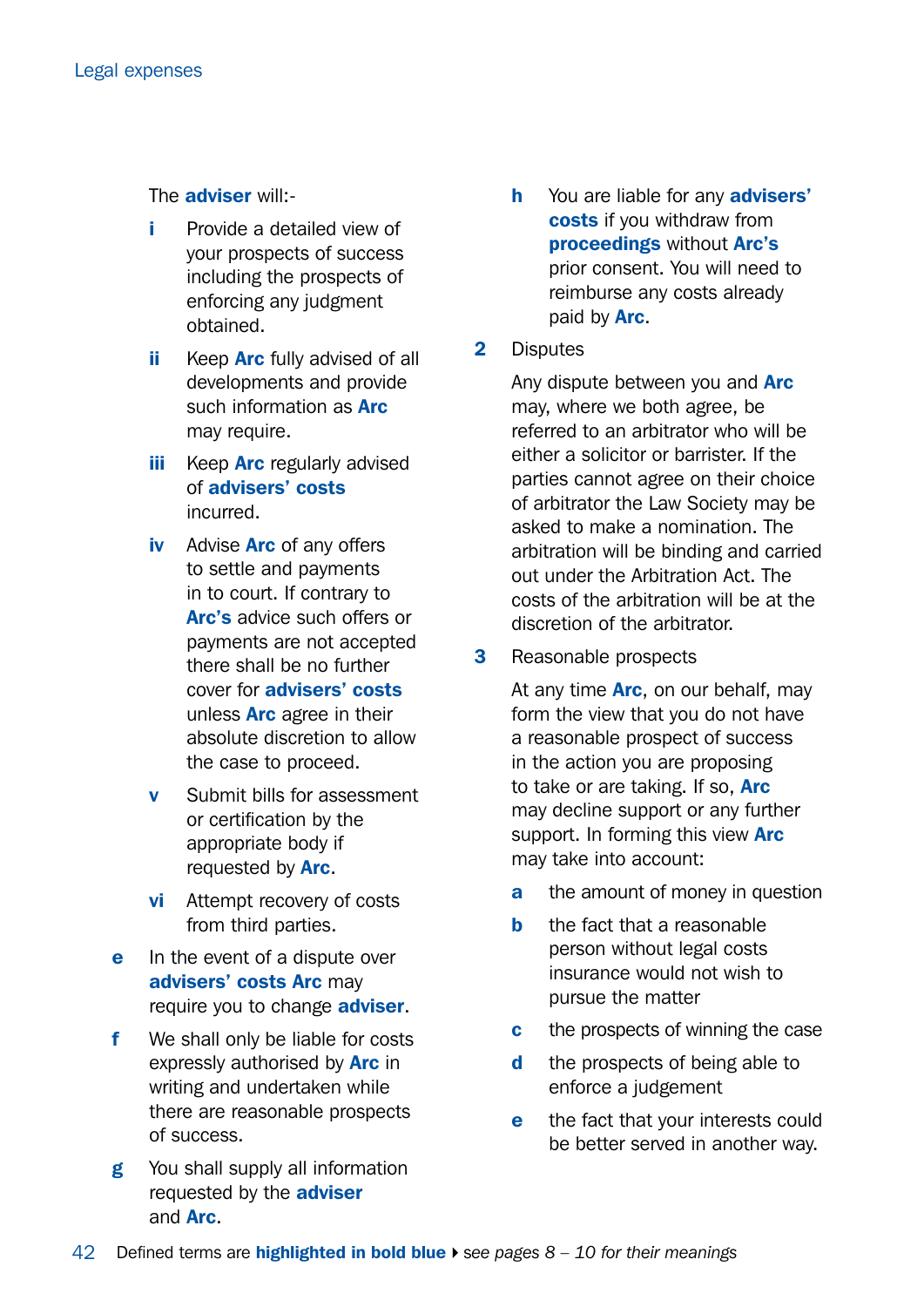#### How to make a claim

As soon as you have a legal problem that you may require assistance with you should telephone the Legal advice line on 0330 024 8694 and quote AXA – Buy to Let.

We will send you a claim form by e-mail, fax or post within 24 hours. Please complete and return it along with any supporting documents within five days of receiving it.

To maintain an accurate record, your telephone calls may be recorded.

Your claim will then be assessed and if accepted our panel solicitors or their agents will be appointed to act for you.

Claim forms can also be obtained from: <https://claims.arclegal.co.uk>

### Data Protection Notice

Your details and information about your cover and claims under this section will be held by **Arc** and/or the *insurers* for underwriting, processing, claims handling and fraud prevention subject to the provisions of the **data protection** legislation.

#### Sanctions

We will not provide cover, pay any claim or provide any benefit if doing so would expose us to any sanction, prohibition or restriction under United Nations resolutions or the trade or economic sanctions, laws or regulations of the European Union, United Kingdom or United States of America.

### Complaints procedure

If you are not happy with any part of the service you have received you should contact us at the address below. We will send a full response within five working days or tell you within that time when you can expect a response.

Arc Legal Assistance Ltd PO Box 8921 Colchester CO4 5YD

Phone: 01206 615000

Email: [customerservice@arclegal.co.uk](mailto:customerservice%40arclegal.co.uk?subject=)

If we cannot sort out your complaint you may refer it to the Financial Ombudsman Service at:

Financial Ombudsman Service Exchange Tower Harbour Exchange Square London E14 9SR

Phone: 0300 123 9123 or 0800 023 4567

Fax: 020 7964 1001

Email:

[complaint.info@financial-ombudsman.org.uk](mailto:complaint.info%40financial-ombudsman.org.uk?subject=) Web: [www.financial-ombudsman.org.uk](http://www.financial-ombudsman.org.uk) This does not affect your legal rights.

### Financial Services Compensation Scheme (FSCS)

AmTrust Europe Limited and **Arc** are members of the Financial Services Compensation Scheme.

The FSCS is a safety net for customers of financial services firms should the firm not be able to meet its liabilities. Further information about this is available at [www.fscs.org.uk](http://www.fscs.org.uk)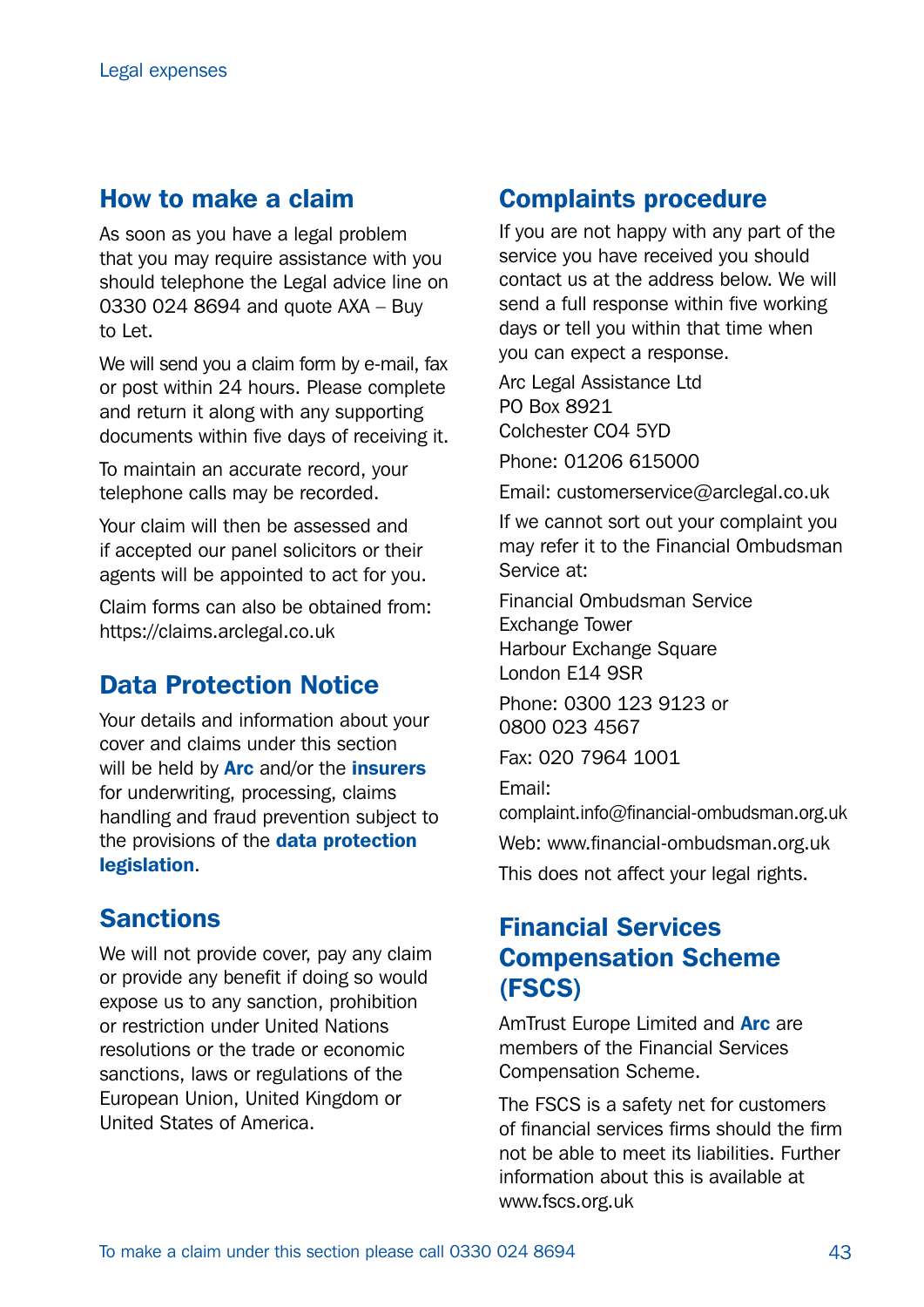## <span id="page-43-0"></span>Making a complaint

AXA Insurance aims to provide the highest standard of service to every customer.

If our service does not meet your expectations, we want to hear about it so we can try to put things right.

All complaints we receive are taken seriously. Following the steps below will help us understand your concerns and give you a fair response.

## Making your complaint

If your complaint relates to a claim on your **policy**, please contact the department dealing with your claim.

If your complaint relates to your **policy**, please contact your Insurance Agent or AXA office where it was bought, or AXA Insurance UK plc.

#### Contact details

Head of Complaints AXA Insurance, Civic Drive, Ipswich IP1 2AN

Phone: 01473 205926 Fax: 01473 205101

Email: [customercare@axa–insurance.co.uk](mailto:customercare%40axa-insurance.co.uk%20?subject=)

### If your complaint is about Legal expenses

please write to:

Arc Legal Assistance Ltd PO Box 8921 Colchester CO4 5YD

Phone: 01206 615000 Email: [customerservice@arclegal.co.uk](mailto:customerservice%40arclegal.co.uk?subject=)

#### When you make contact please provide the following information:

- Your name, address and postcode, telephone number and e–mail address (if you have one).
- Your **policy** and/or claim number, and the type of policy you hold.
- $\blacksquare$  The name of your insurance agent (if applicable).
- The reason for your complaint.

Any written correspondence should be headed 'COMPLAINT' and you may include copies of supporting material.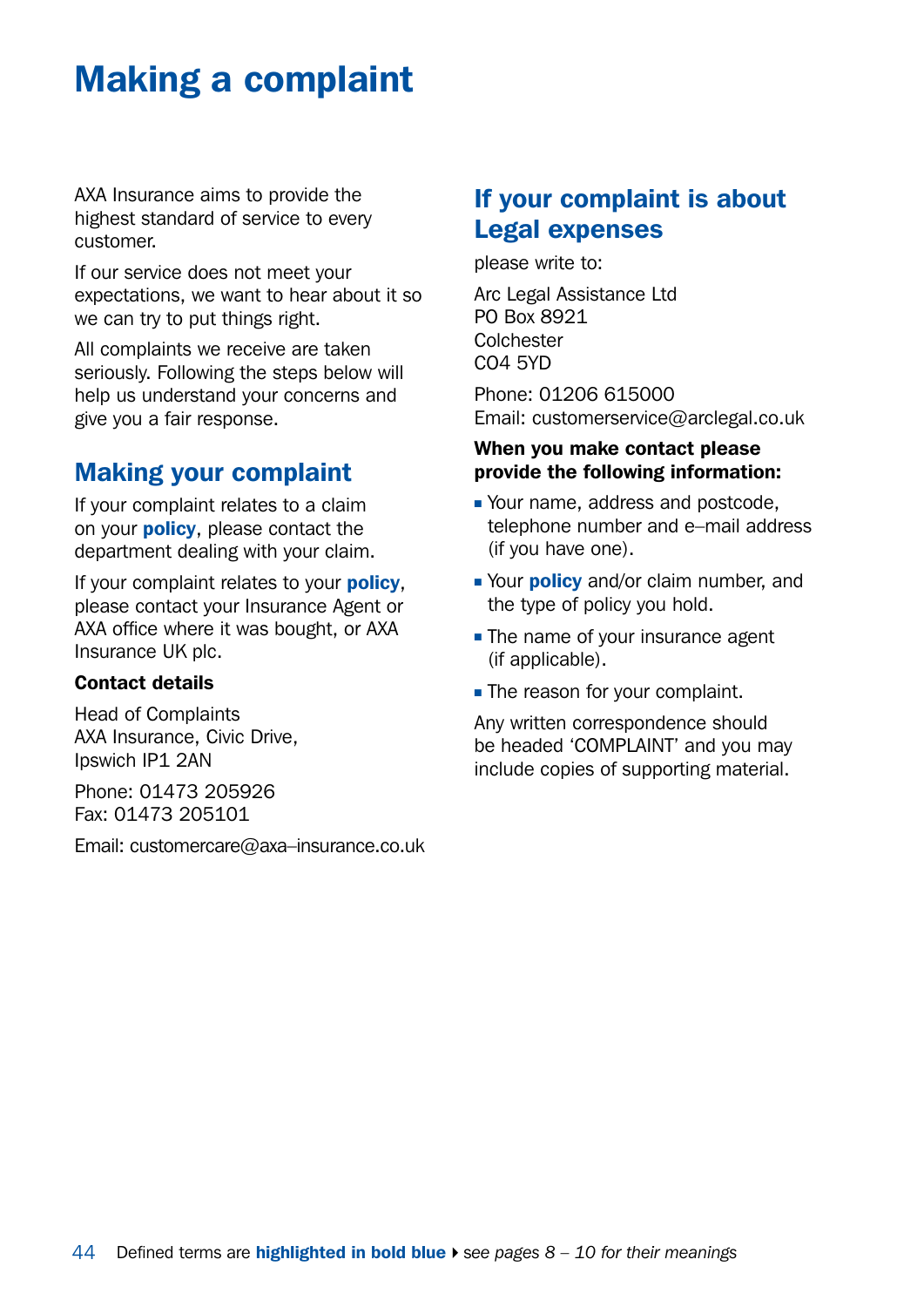### Beyond AXA

Should you remain dissatisfied following our final written response, you may be eligible to refer your case to the Financial Ombudsman Service.

The Financial Ombudsman Service is an independent body that arbitrates on complaints about general insurance products.

You have six months from the date of our final response to refer your complaint to the Financial Ombudsman Service. This does not affect your right to take legal action.

If we cannot resolve your complaint you may refer it to the Financial Ombudsman Service at the address given below:

Financial Ombudsman Service Exchange Tower London E14 9SR

Phone: 0300 123 9123 or 0800 023 4567

Fax: 020 7964 1001

Email: [complaint.info@](mailto:complaint.info%40financial-ombudsman.org.uk?subject=) [financial–ombudsman.org.uk](mailto:complaint.info%40financial-ombudsman.org.uk?subject=)

Web:

<https://help.financial-ombudsman.org.uk>

### Our promise to you

We will:

- **Acknowledge all complaints promptly.**
- **n** Investigate quickly and thoroughly.
- **EXECT** Keep you informed of progress.
- Do everything possible to resolve your complaint.
- **Use the information from complaints to** continuously improve our service.
- Your legal rights will not be affected by any complaint you make.

*Telephone calls may be recorded and monitored.*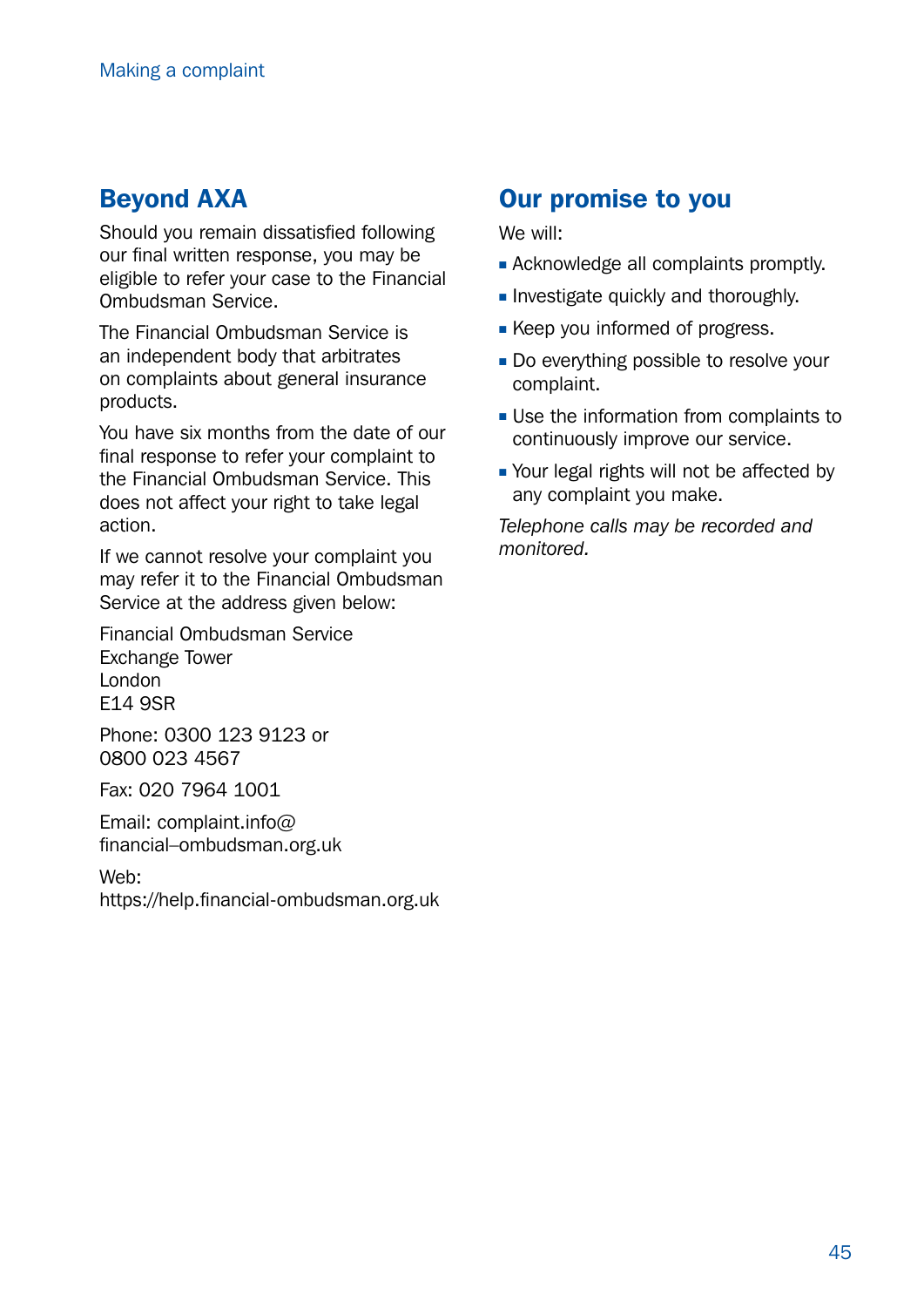## <span id="page-45-0"></span>Customer service information

### Data Protection Notice

AXA Insurance UK plc is part of the AXA Group of companies which takes your privacy very seriously. For details of how we use the personal information we collect from you and your rights please view our privacy policy at [www.axa.co.uk/](http://www.axa.co.uk/privacy-policy) [privacy-policy.](http://www.axa.co.uk/privacy-policy)

If you do not have access to the internet please contact us and we will send you a printed copy.

### Financial Services Compensation Scheme (FSCS)

AXA insurance UK plc is covered by the Financial Services Compensation Scheme (FSCS). You may be entitled to compensation from the scheme in the unlikely event we cannot meet our obligations to you. This depends on the type of insurance and the circumstances of the claim. Further information about the compensation scheme arrangements is available on the FSCS website [www.FSCS.org.uk](http://www.FSCS.org.uk) or by contacting them on 0800 678 1100.

#### **Authorisation**

AXA Insurance UK plc is authorised by the Prudential Regulation Authority and regulated by the Financial Conduct Authority and the Prudential Regulation Authority under Financial Services Register number 202312. This can be checked on the Financial Services Register by visiting the FCA's website at [www.fca.org.uk/register](http://www.fca.org.uk/register)